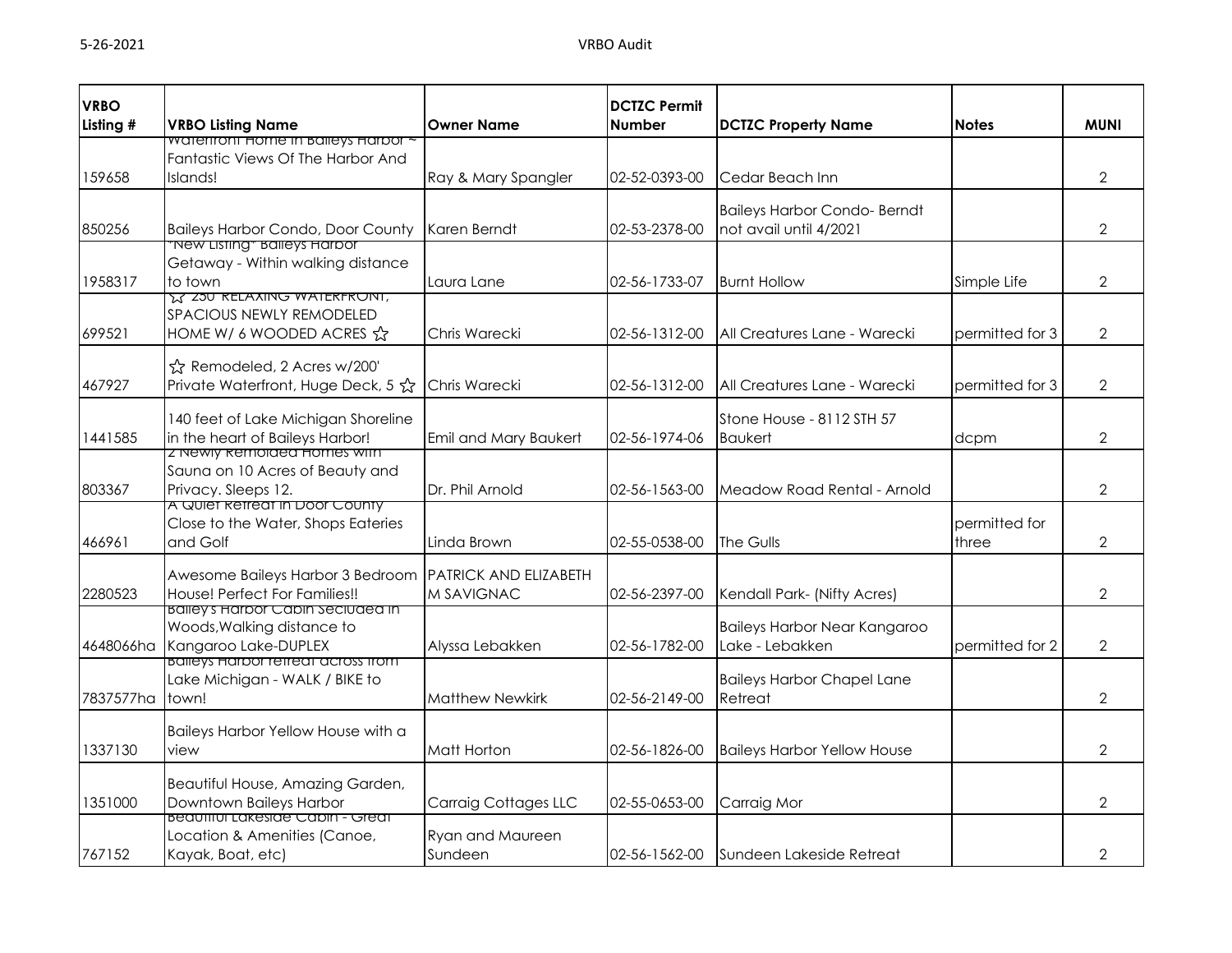|           | <b>BEAUTIFUL NEW CUSTOM HOME ON</b><br><b>PRIVATE 12 ACRES OF WOODS &amp;</b> |                                            |               |                                          |                 |                |
|-----------|-------------------------------------------------------------------------------|--------------------------------------------|---------------|------------------------------------------|-----------------|----------------|
| 2266036   | <b>MEADOWS</b>                                                                | Danielle Nyman                             | 02-56-2471-00 | <b>Woods and Meadows</b>                 |                 | 2              |
|           | <b>Beautiful Newly "Remodelea" Home:</b>                                      |                                            |               |                                          |                 |                |
|           | Walk to the beach at Kangaroo<br>Lake!                                        | Adam Olinksi                               | 02-56-2353-07 | Roo Retreat                              |                 | $\overline{2}$ |
| 2088234   |                                                                               |                                            |               |                                          |                 |                |
|           | <b>Beautiful Three Bedroom Home</b>                                           |                                            |               |                                          |                 |                |
| 1351022   | Downtown Baileys Harbor                                                       | <b>Carraig Cottages LLC</b>                | 02-55-0652-00 | Carraig Beag Cottage                     |                 | $\overline{2}$ |
|           | Century Old Door County in-Town                                               |                                            |               |                                          |                 |                |
| 294539    | Farmhouse with Shore Access                                                   | Joan Holliday                              | 02-56-0542-00 | <b>Orchard House</b>                     |                 | $\overline{2}$ |
|           |                                                                               |                                            |               |                                          |                 |                |
| 9403707ha | <b>Charming Wooded Cottage</b><br>Minutes from Downtown                       | Pam Schmitz                                | 02-56-2178-00 |                                          | Permitted for   | $\overline{2}$ |
|           |                                                                               |                                            |               | <b>Baileys Harbor on the Rocks</b>       | two             |                |
|           | Comfort and Beauty tucked                                                     | East Shorewood Cottage                     |               |                                          | permitted for   |                |
| 221533    | between the Trees                                                             | Homeowners Assoc.                          | 02-55-0130-00 | <b>East Shorewood Cottages</b>           | 10 <sup>°</sup> | $\overline{2}$ |
|           | Comfortably Elegant Lakefront<br>Home On 5 Secluded Lake Frontage             |                                            |               |                                          |                 |                |
| 1102901   | Acres                                                                         | Deb Homan                                  | 02-56-1468-00 | Merlin's Lake House - Homan              |                 | $\mathcal{P}$  |
|           |                                                                               |                                            |               |                                          |                 |                |
|           | Cozy Cabin In The Woods, Close To                                             | Porcupine Cabin LLP -                      |               |                                          |                 |                |
| 2276435   | Everything in Door County                                                     | Christopher Ecke                           | 02-56-2437-00 | Porcupine Cabin                          |                 | $\overline{2}$ |
|           | Door County Cabin in the Woods,                                               |                                            |               | Door County Cabin in the                 |                 |                |
| 824979    | <b>Baileys Harbor</b>                                                         | Karen Berndt                               | 02-56-1564-00 | Wooods & Tranquil Condo                  | permitted for 2 | $\overline{2}$ |
|           |                                                                               | <b>East Shorewood Cottage</b>              |               |                                          | permitted for   |                |
| 221526    | Enjoy the Quaint Lakefront Cottage                                            | Homeowners Assoc.                          | 02-55-0130-00 | <b>East Shorewood Cottages</b>           | 10              | $\overline{2}$ |
|           | <b>Enjoy the quiet side of the Door</b>                                       |                                            |               |                                          |                 |                |
|           | County peninsula, 190' of Lake                                                |                                            |               |                                          |                 |                |
| 661048    | Michigan shore                                                                | Janet Batzli                               | 02-55-0557-00 | The Haven on North Bay                   |                 | $\mathcal{P}$  |
|           | Enjoy the True Get-Away at                                                    | <b>East Shorewood Cottage</b>              |               |                                          | permitted for   |                |
| 221540    | Evergreen                                                                     | Homeowners Assoc.                          | 02-55-0130-00 | <b>East Shorewood Cottages</b>           | 10              | 2              |
|           | Escape to Kangaroo Lake with 300                                              | 7 Z 31 HWY 37 LLC -<br>William and Heather |               |                                          |                 |                |
| 1913205   | feet of private shoreline!                                                    | Anderson                                   | 02-56-2259-06 | Kangaroo East Shore Lodge                |                 | $\overline{2}$ |
|           |                                                                               |                                            |               |                                          |                 |                |
|           | Executive vacation home on                                                    |                                            |               | Tretinyak - Blue on Roo-7571             |                 |                |
| 1046385   | Kangaroo Lake                                                                 | Anne Tretinyak                             | 02-56-1829-00 | South Kangaroo Lake Drive                |                 | $\overline{2}$ |
|           | Fabulous Log Cabin on Kangaroo                                                |                                            |               |                                          |                 |                |
| 230613    | Lake in Door County WI                                                        | William Andersen                           |               | 02-55-0394-00 Log Cabin on Kangaroo Lake |                 | $\overline{2}$ |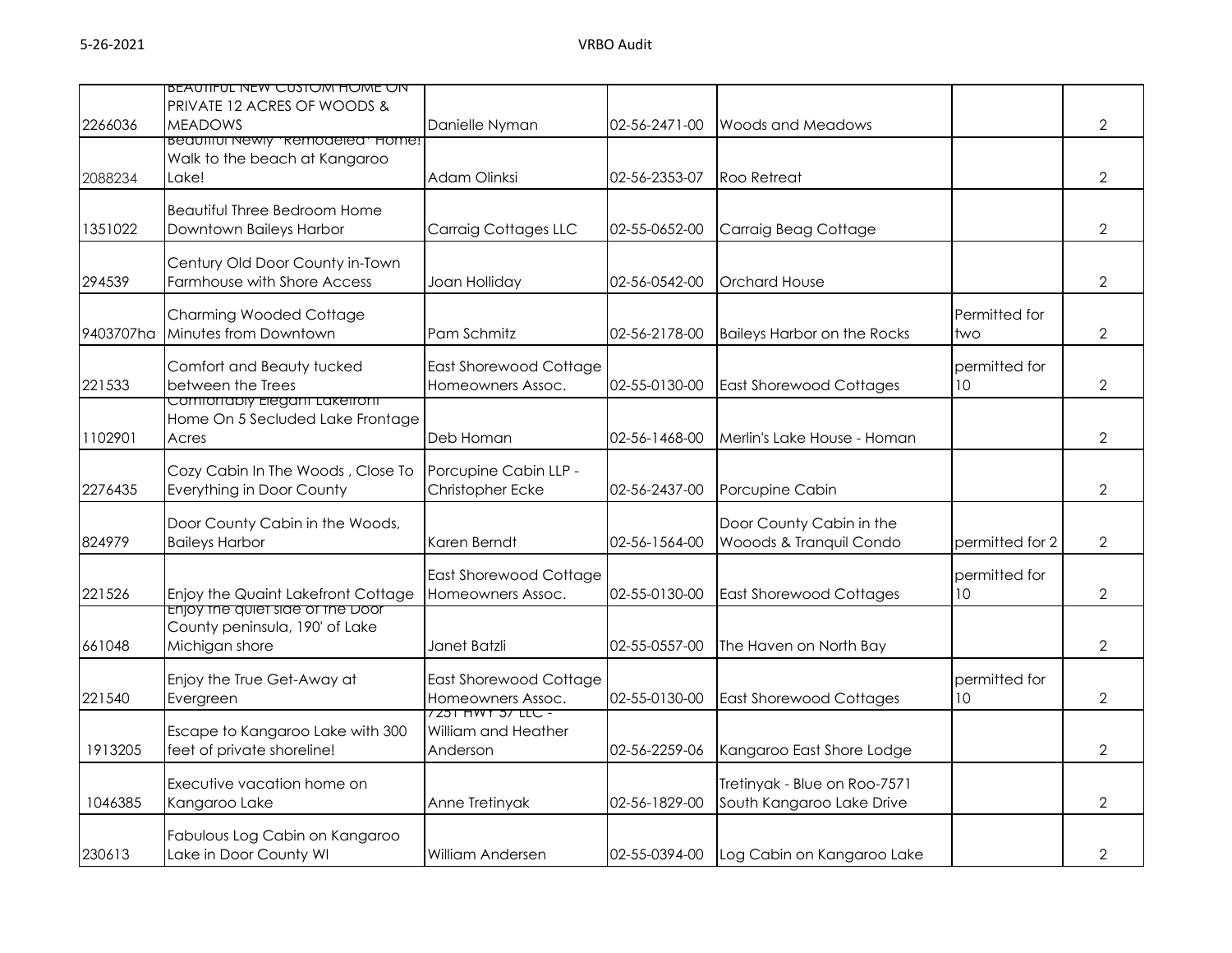| 1351028   | Fabulous New Two Bed, Two Bath<br>Cottage On Kangaroo Lake                                    | Carraig Cottages LLC                        | 02-56-1052-00 | Carraigeen Cottage                              |                                      | $\overline{2}$ |
|-----------|-----------------------------------------------------------------------------------------------|---------------------------------------------|---------------|-------------------------------------------------|--------------------------------------|----------------|
| 221452    | Get away at this Quaint Cottage<br><b>Tucked Behind Beautiful Fern Bed</b>                    | East Shorewood Cottage<br>Homeowners Assoc. | 02-55-0130-00 | <b>East Shorewood Cottages</b>                  | permitted for<br>10                  | $\overline{2}$ |
| 221542    | Get away from it all at this charming East Shorewood Cottage<br>updated cottage!              | Homeowners Assoc.                           | 02-55-0130-00 | <b>East Shorewood Cottages</b>                  | permitted for<br>10 <sup>°</sup>     | $\overline{2}$ |
| 1623317   | <u>Havngara House- a historic and hip</u><br>house in the center of Door County<br>action!    | Kurt Heggland                               | 02-56-2104-00 | <b>Havngard House</b>                           |                                      | $\overline{2}$ |
| 1891001   | <b>Howard House</b>                                                                           | Jacinda Dufin                               | 02-56-1935-20 | <b>Howard House</b>                             | ESPOSITO-<br><b>DOCO</b><br>Vacation | $\overline{2}$ |
| 1190668   | Lake-nouse with the best view Ot<br>Cana Island And It's Lighthouse You<br>Can Find!          | Stephen Clemnti Jr.                         | 02-56-1820-00 | <b>Boreal Beach House</b>                       | permitted for 2                      | $\overline{2}$ |
| 4924765ha | Lakeview Cottage in Downtown<br><b>Baileys Harbor</b>                                         | Pamela Schmitz                              | 02-56-1876-00 | <b>Baileys Harbor Beach House</b>               |                                      | $\overline{2}$ |
| 723507    | Large Home on Kangaroo Lake                                                                   | William and Heather<br>Andersen             | 02-56-1543-06 | Kangaroo Lake Retreat                           | dcpm                                 | $\overline{2}$ |
| 1368115   | Luxury Waterfront Retreat In The<br>Boreal Forest ~ Perfect For Groups<br><b>And Families</b> | Cana Cove LLC - Kevin<br>Kleinert           | 02-56-1694-00 | Cana Cove                                       |                                      | $\overline{2}$ |
| 640511    | New Million Dollar Property, 250'<br>Private Shoreline on 3.5 Acres                           | Chris Warecki                               | 02-56-1312-00 | All Creatures Lane - Warecki                    | permitted for 3                      | $\overline{2}$ |
| 1357038   | Newly renovated with over 250 feet<br>of Shoreline!                                           | Eva McKee                                   | 02-56-1850-06 | Secluded Waterfront Home on<br>North Bay        | dcpm                                 | $\overline{2}$ |
| 4706534ha | North Unit Cabin Bailey's Harbor<br>Door County Near Kangaroo Lake                            | Alyssa Lebakken                             | 02-56-1782-00 | Baileys Harbor Near Kangaroo<br>Lake - Lebakken | permitted for 2                      | $\overline{2}$ |
| 460436    | Peace in the Pines                                                                            | Ricardo M Ochoa                             | 02-56-1297-00 | Peace in the Pines                              |                                      | 2              |
| 1826669   | PineSide Cottage - Just what you're<br>looking for in Door County!                            | Jean Leigh and Denise<br>Lesiak             | 02-56-2340-00 | Pine Side - Open 9/2020                         |                                      | $\overline{2}$ |
| 7968596ha | <u>Private cottage situated on a rock-</u><br>bluff located in downtown Baileys<br>Harbor     | Pam Schmitz                                 | 02-56-2178-00 | <b>Baileys Harbor on the Rocks</b>              | Permitted for<br>two                 | $\overline{2}$ |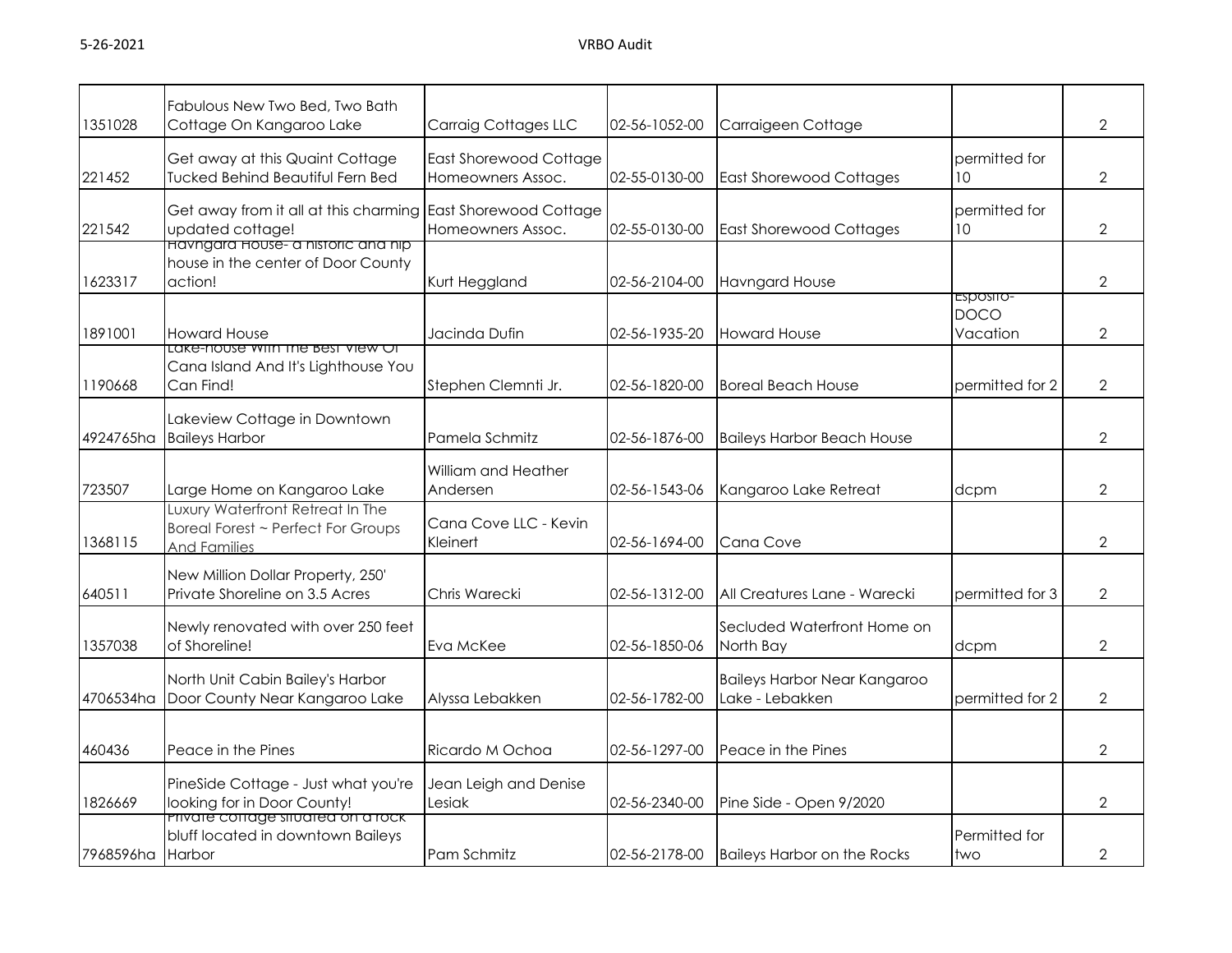| 220857  | Private Peninsula                                                                      | Dennis & Jeff Hickey                               | 02-56-0200-06 | <b>Heggland House</b>              |                                  | $\overline{2}$ |
|---------|----------------------------------------------------------------------------------------|----------------------------------------------------|---------------|------------------------------------|----------------------------------|----------------|
| 854909  | Private Water front estate!                                                            | Cole Family LLC                                    | 02-56-1607-06 | <b>Schook Shack</b>                | dcpm                             | $\overline{2}$ |
| 1077847 | Quintessential Door County cottage<br>just steps from the water!                       | Jeffrey & Tamara Wiswell 02-56-1696-06             |               | Kangaroo Lake Road Cottage         | dcpm                             | $\overline{2}$ |
| 1997550 | Rustic Log Home located near<br><b>Baileys Harbor</b>                                  | Linette Haleen - Todd<br>Haleen - Lisa Geobel      | 02-56-2313-00 | Lakeshore Vacation Rentals LLC     |                                  | $\overline{2}$ |
| 1596072 | South Lane Cottage #1, with a living<br>room view of Lake Michigan.                    | Matt Horton                                        | 02-56-1826-00 | <b>Baileys Harbor Yellow House</b> | permitted for 3                  | $\overline{2}$ |
| 221546  | Spring, Summer or Fall, Great Place<br>to Get Away from it All                         | East Shorewood Cottage<br>Homeowners Assoc.        | 02-55-0130-00 | <b>East Shorewood Cottages</b>     | permitted for<br>10 <sup>°</sup> | $\overline{2}$ |
| 219987  | Stay at this cozy cottage perfect for<br>couples!                                      | <b>East Shorewood Cottage</b><br>Homeowners Assoc. | 02-55-0130-00 | <b>East Shorewood Cottages</b>     | permitted for<br>10              | $\overline{2}$ |
| 1209428 | storie Cottage, Nestlea in the<br>Woods in Door County - Call for<br>rates             | Dennis & Tamara Zee/<br>William & Lesley O'Kane    | 02-56-1824-00 | <b>Stone Cottage</b>               | charnetski                       | $\overline{2}$ |
| 791464  | stone klage on 4.2 wooded<br>Acres/Firepit, 4 Bedrooms, 2.5 Baths,<br>Sleeps 14 & Pets | <b>Stone Ridge</b>                                 | 02-56-0272-13 | Mel Fogel                          | dreamland                        | $\overline{2}$ |
| 1279183 | Stunning and Spectacular on Lake<br>Michigan!                                          | Alexandra Pape                                     | 02-56-1903-00 | Lyons Woods                        |                                  | $\overline{2}$ |
| 1960481 | stunning Lake Michigan Home,<br>Sleeps 20! Close to Cave<br>Point/Whitefish Dunes!     | Dune Alright                                       | 02-56-2268-07 | Rebecca Taylor                     | Simple Life                      | $\overline{2}$ |
| 418647  | Three Bedroom Lake House with<br><b>Boat Dock</b>                                      | <b>Family Style Contractor</b><br>LLC              | 02-56-0339-06 | Our Place on Kangaroo Lake         | dcpm                             | $\overline{2}$ |
| 1270494 | Tranquility and Serenity/Family<br>Retreat                                             | Michael Servais                                    | 02-56-1893-00 | <b>Island View Lake House</b>      |                                  | $\overline{2}$ |
| 221528  | Watch the Amazing Door County<br>Sunsets from Hickoy's Porch                           | <b>East Shorewood Cottage</b><br>Homeowners Assoc. | 02-55-0130-00 | <b>East Shorewood Cottages</b>     | permitted for<br>10              | $\overline{2}$ |
| 400026  | Waterfront 2-Story Log Cottage,<br>Decks, Beach, Canoe & Firepit                       | Donna & Peter Steffen                              | 02-56-0899-00 | <b>Steffan Log House</b>           |                                  | $\overline{2}$ |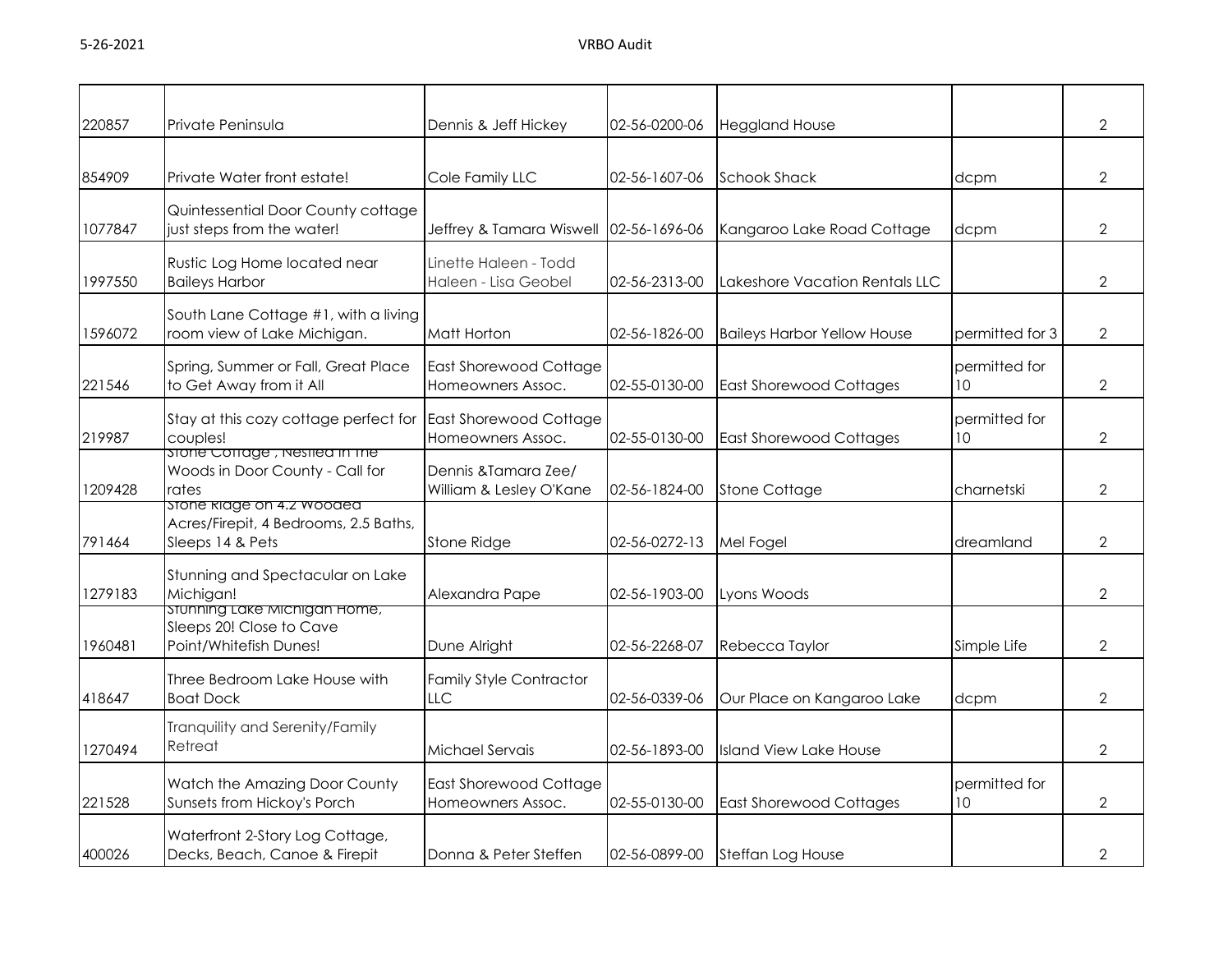| 4840107ha | Waterfront Baileys Harbor Studio on<br>Lake Michigan!                                                          | James Dillenburg                            | 02-56-1257-00 | <b>Shalom Stone</b>                                 |                     | $\overline{2}$ |
|-----------|----------------------------------------------------------------------------------------------------------------|---------------------------------------------|---------------|-----------------------------------------------------|---------------------|----------------|
| 221358    | Waterfront Log Cabin with Boat<br>House and Pier                                                               | Natalie & Terry McAllister                  | 02-56-0885-06 | Rocky Bottom Ledge                                  | dcpm                | $\overline{2}$ |
| 1436478   | <b>Welcome To Pelican LOOKOUT as</b><br>seen on HGTV's Lakefront Bargain<br>Hunt Renovation!                   | Pelican Bay LLC                             | 02-56-2016-00 | Baileys Large Home for Families -<br>Nguyen         |                     | $\overline{2}$ |
| 2301702   | welcome to your cozy nome away<br>from home Kookaburra Cottage at<br>Kangaroo Lake!                            | Jeremy P & Rebecca<br>Hellyer               | 02-56-2460-06 | Kookaburra Cottage                                  | dcpm                | $\overline{2}$ |
| 1563963   | Wild Cedars - Cana Island - Lake<br>Michigan - Distinctive New Home<br><u>wilawood beach House Has A Large</u> | Stephen Clemnti Jr.                         | 02-56-1820-00 | <b>Boreal Beach House</b>                           | permitted for 2     | $\overline{2}$ |
| 882335    | Private Sandy Beach On The Shore<br>Of Lake Michig<br><u>rour ramily will tove the beaufiful</u>               | Laura Thometz                               | 02-56-1640-06 | Wildwood Beach Home                                 | dcpm                | $\overline{2}$ |
| 221522    | Lake View at This Comfortable<br>Cottage                                                                       | East Shorewood Cottage<br>Homeowners Assoc. | 02-55-0130-00 | <b>East Shorewood Cottages</b>                      | permitted for<br>10 | $\overline{2}$ |
|           |                                                                                                                |                                             |               |                                                     |                     |                |
| 1244408   | Clay Banks Retreat                                                                                             | Door County Clay Banks<br>Retreat           | 06-56-1866-00 | Darelynn M Louscher                                 |                     | 6              |
| 2296859   | Family friendly lake front cottage just<br>15 minutes to EVERYTHING!                                           |                                             |               | <b>MARK N DORNAN</b><br><b>CONSTANTINA N DORNAN</b> |                     | 6              |
| 2051294   | Peaceful Door County Cabin retreat<br>on the shores of Lake Michigan                                           | Andy Low                                    | 06-56-2350-00 | Lake Michigan Cabin Low                             |                     | 6              |
|           |                                                                                                                |                                             |               |                                                     |                     |                |
| 2055784   | Beautiful 1 bedroom unit at resort,<br>sleeps 4                                                                |                                             |               |                                                     |                     | $\overline{8}$ |
| 2327225   | IL and mark Resort Condow/<br>Stunning Views! ]                                                                | Rey Rey Properties LLC                      | 08-53-2501-00 | Landmark Resort - Rey Rey<br>Properties LLC         |                     | 8              |
| 1206658   | 2 Bedroom, 1 Bath Home Away From Jonathon Pesek - Pesek<br>Home - Overlooks the lake                           | Realty                                      | 08-53-1856-00 | Landmark Resort - Pesek                             |                     | 8              |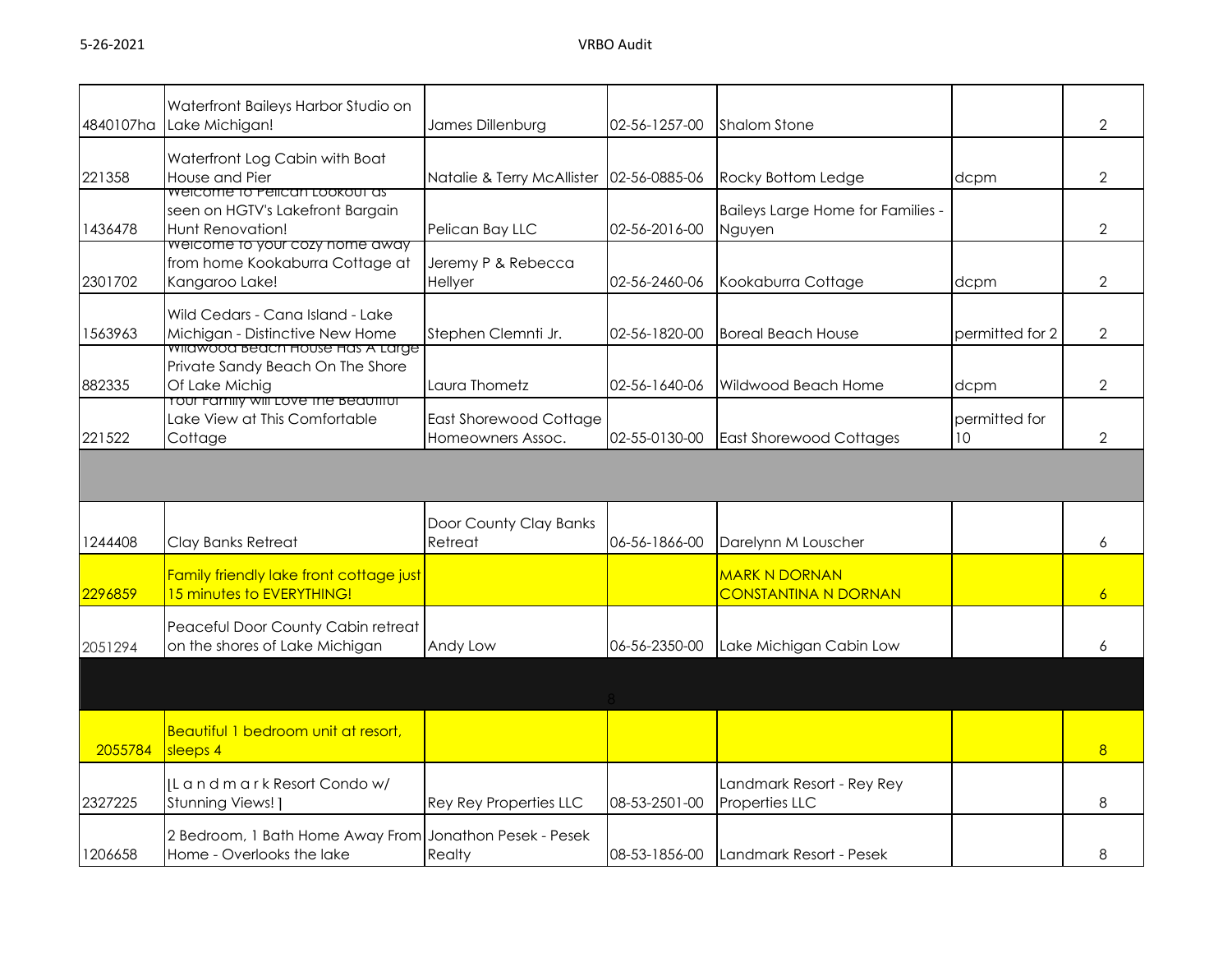| 1457421   | Bay View Escape In Door County                                                                            | Zanky Properties LLC                              | 08-53-2007-00 | Ladmark Zanky                                      |                 | 8 |
|-----------|-----------------------------------------------------------------------------------------------------------|---------------------------------------------------|---------------|----------------------------------------------------|-----------------|---|
| 1684505   | Blue Skies Bungalow at the<br>Landmark Resort!                                                            | Lucille and Todd Baker                            | 08-53-2156-00 | Landmark Resort -Blue Skies<br>Bungalow #4213      |                 | 8 |
| 9254419ha | Condo w/Resort Amenities, 1Mi to<br>Beach + Golf                                                          | Mister Kapian<br>Investments LLC - John<br>Jordan | 08-53-2212-00 | Landmark Resort- Mister Kaplan<br>Invest Unit 1220 | evolve          | 8 |
| 963491    | Cozy 1br Woodview! Landmark<br>Resort                                                                     | <b>Brian Wiegand</b>                              | 08-53-1688-00 | Landmark Resort - Door County<br>Getaweays         | permitted for 4 | 8 |
| 1696273   | Door County Getaway @Landmark<br>Resort                                                                   | Michal & A. Monika Chiu                           | 08-53-2031-00 | Landmark Resort #2230 & #2308<br>Chiu              | permitted for 2 | 8 |
| 1629282   | Door County Happy Place                                                                                   | Michal & A. Monika Chiu                           | 08-53-2031-00 | Landmark Resort #2230 & #2308<br>Chiu              | permitted for2  | 8 |
| 1880751   | Door County Paradise-2 Bedroom At<br>The Landmark Resort #2332                                            | Jerold and Jennifer<br>Schuetz                    | 08-53-2267-00 | Landmark Resort - Schuetz - Unit<br>2332           |                 | 8 |
| 1050857   | ESCAPE! COZY WOODVIEW!<br>Landmark Resort, EGG HARBOR -<br>Updated, Cozy, 1 Bdrm Woodview C Brian Wiegand |                                                   | 08-53-1688-00 | Landmark Resort - Door County<br>Getaweays         | permitted for 4 | 8 |
| 1737228   | Hotel Condo with Great Water<br>Views                                                                     | Dennis Joyce                                      | 08-53-2231-00 | Landmark Resort - Joyce #2317                      |                 | 8 |
| 423455    | Landmark 2-BR King Beds, 2-Bath                                                                           | Curtis Rudy                                       | 08-53-1346-00 | Landmark - Rudy - Units 1303,<br>4218 and 2332     | permitted for 2 | 8 |
| 7692101ha | Landmark Resort Condo w/<br>Spectacular Views!                                                            | <b>Good Faith Financial</b>                       | 08-53-1970-00 | Landmark Resort Good Faith<br>Financial Unit #2324 | Evolve          | 8 |
| 7083628ha | Landmark Resort, 2 bedroom, 1 bath<br>sleeps 6. Lowest rates.                                             | Harry & Sharon Achino                             | 08-53-1140-00 | Achino - Landmark                                  |                 | 8 |
| 7521534ha | Light & Bright Bay View Retreat                                                                           | Nomad Ventures LLC                                | 08-53-1990-00 | Landmark Resort - Nomad<br>Ventures LLC - #1110    | permitted for 3 | 8 |
| 843029    | Magnificent Water View Condo-<br>Completely Remodeled!                                                    | Jeffrey Petsinger                                 | 08-53-1617-00 | Landmark Resort - Petsinger                        |                 | 8 |
| 1183567   | <u>Modern, néwly updated condo in</u><br>scenic Egg Harbor! Heart of Door<br>County                       | David and Carrie<br>Counihan                      | 08-53-1783-00 | Landmark Resort - #3202-<br>Counihan               |                 | 8 |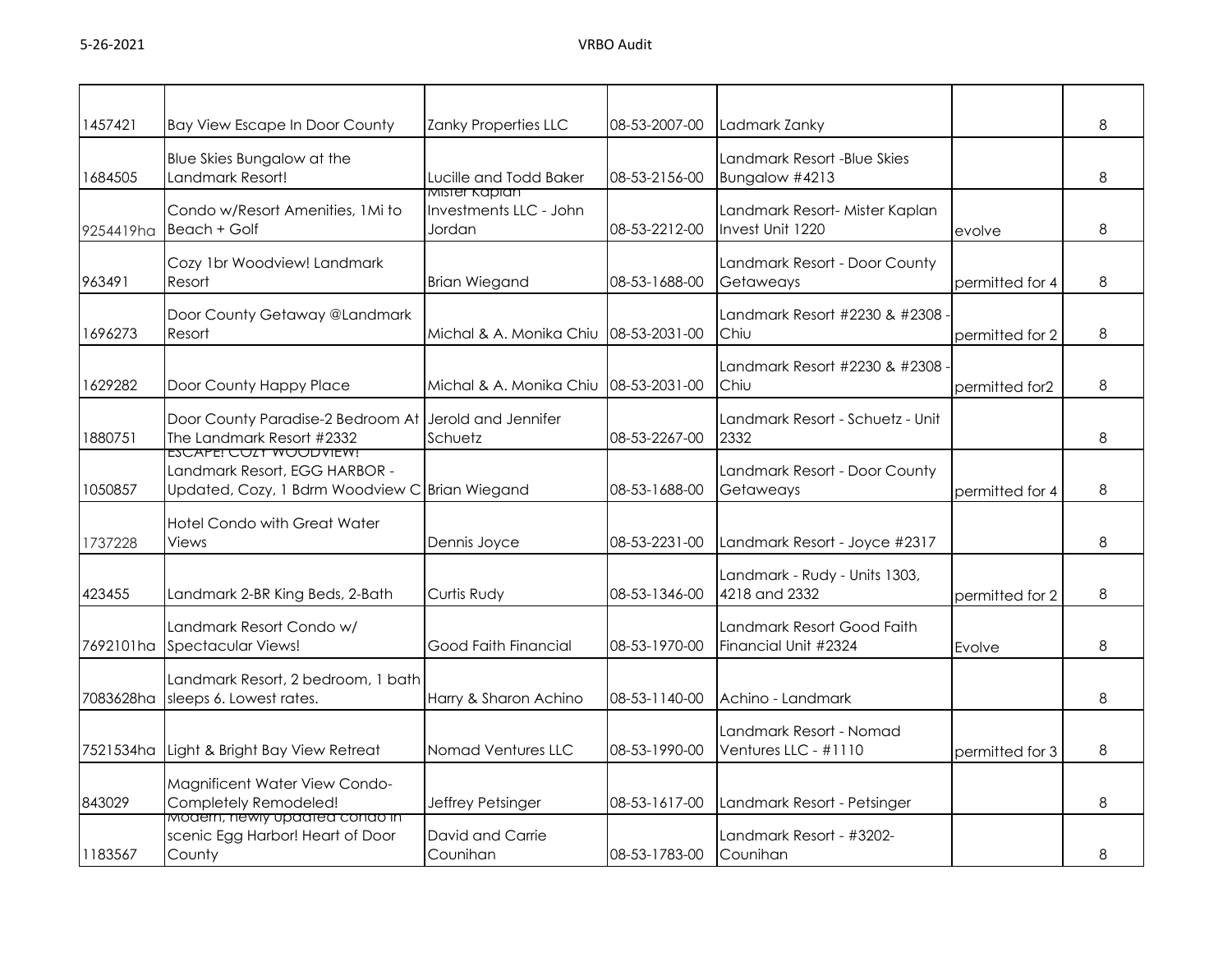| 9264023ha | NEW! 'The Landmark' Resort Condo<br>1 Mi to Beach!                                           | Whitefishbayside IIc                                                 | 08-53-2224-00 | Landmark Resort -<br>Whitfishbayside LLC - Unit 2224               |                 | 8 |
|-----------|----------------------------------------------------------------------------------------------|----------------------------------------------------------------------|---------------|--------------------------------------------------------------------|-----------------|---|
| 7849217ha | Newly Updated Lake View Escape                                                               | Nomad Ventures LLC<br>Lanamark Kesori- Qur                           | 08-53-1990-00 | Landmark Resort - Nomad<br>Ventures LLC - #1110                    | permitted for 3 | 8 |
| 2054943   | Periwinkle Place @ Landmark Resort<br>- Rates include cleaning                               | Door County Life LLC<br>#1336 - Periwinkle                           | 08-53-1626-00 | Our Door County Life LLC                                           |                 | 8 |
| 1281266   | <u>Quaint Door County Haven at the </u><br>Landmark Resort (Family-friendly<br>Condo)        | Mark Lorenzo                                                         | 08-53-1832-00 | Quaint Door County Haven-<br>Landmark Lorenzo                      |                 | 8 |
| 7849206ha | Serene Lake View Condo                                                                       | Nomad Ventures LLC                                                   | 08-53-1990-00 | Landmark Resort - Nomad<br>Ventures LLC - #1110                    | permitted for 3 | 8 |
| 1452844   | Spectacular Water View Condo, at<br>The Landmark Resort                                      | Tod & Kathleen Kerscher                                              | 08-53-2013-00 | Landmark Resort - Kerscher                                         |                 | 8 |
| 513963    | Stunning waterview condo at the<br>Landmark Resort in Egg Harbor                             | <b>Curtis &amp; Carrie Downes</b>                                    | 08-53-1344-00 | Landmark Downes #2207                                              |                 | 8 |
| 809045    | Stylish 2 bdrm 2 ba recently<br>remodeled with many amenities for<br>you to enjoy!           | Landmark Resort- Callen                                              | 08-53-1623-00 | John and Sue Callen                                                |                 | 8 |
| 1989151   | The Blue Whale @ Landmark Resort~<br>Rates include cleaning                                  | Our Door County Life LLC 08-53-2059-00                               |               | Lanamark Resort - Our Door<br>County Life LLC #1334- Blue<br>Whale |                 | 8 |
| 1497704   | Waterview condo located at The<br>Landmark Resort!                                           | Michael White                                                        | 08-53-1834-07 | Landmark Resort - White - Unit<br>1102                             | simple life     | 8 |
| 2251743   | *NEW Listing* *NEW Construction*<br>*Waterfront* home on Sturgeon Bay! Tom and Katie Bartels |                                                                      | 08-56-2417-07 | Sunset Serenity - Bartels                                          | simple life     | 8 |
| 1646828   | 4 bedroom sunset views!                                                                      | Brian & Krista Callaghan                                             | 08-56-2056-06 | Chateau Sunset                                                     | dcpm            | 8 |
| 1507889   | 5 bedroom waterfront home with<br>stunning views!                                            | Aymee ana Davia<br><b>Balison - Balison Joint</b><br>Revocable Trust | 08-56-2034-06 | White Cliff Landing                                                | dcpm            | 8 |
| 1453926   | 5 Star Home on the Bay! Huge Deck-<br>Amazing Sunsets!                                       | Kurt Schmelter                                                       | 08-56-2033-00 | Lulus Bayside                                                      |                 | 8 |
| 822530    | A newly renovated cottage on the<br>green bay waters                                         | Daniel & Wanda Kupsco 08-56-1566-06                                  |               | <b>Sunset Sanctuary</b>                                            | dcpm            | 8 |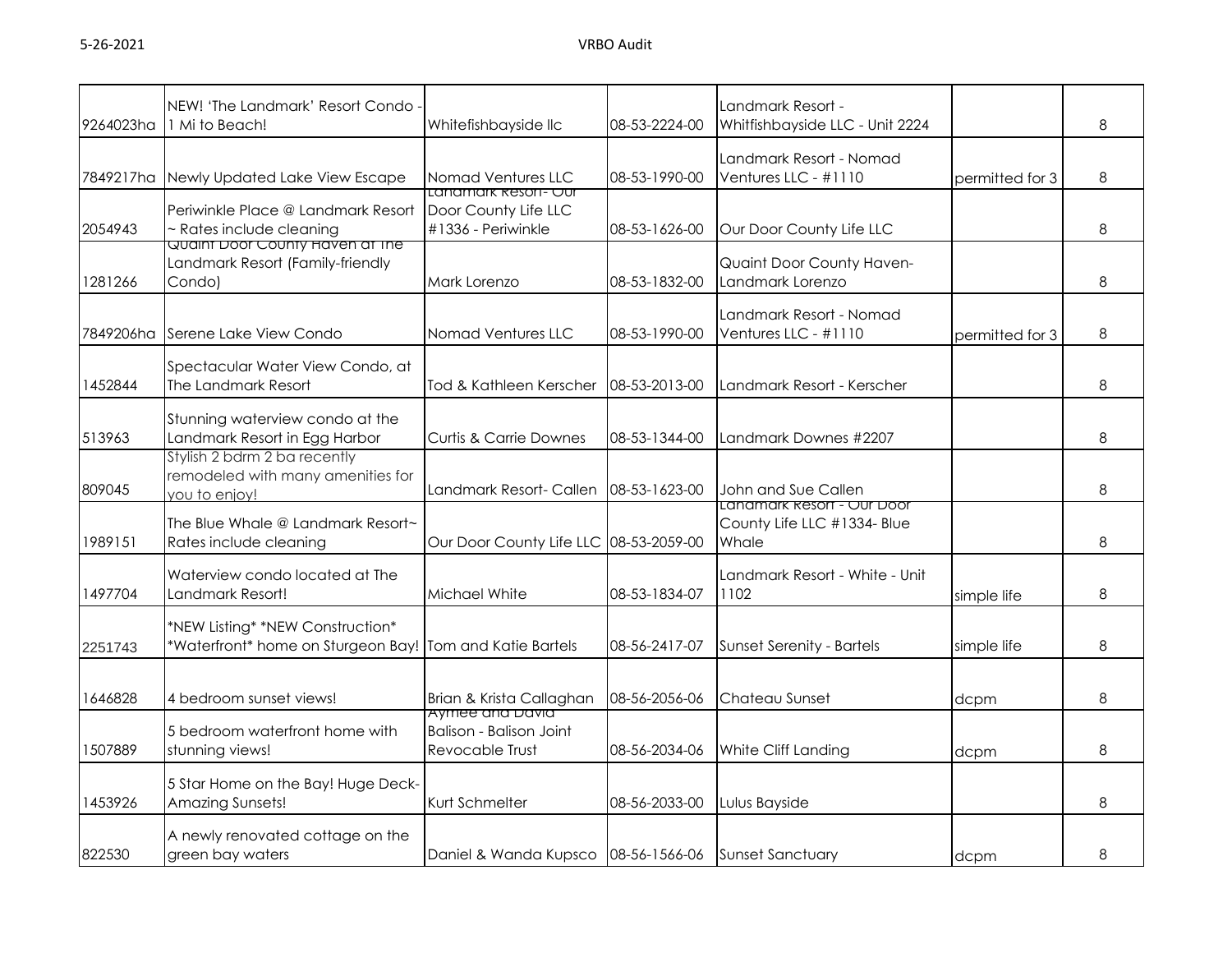| 403451    | Bayside Log Home Waterfront, WiFi,<br>3 bedrooms, Direct TV, Fire Pit                                           | Laurel Key                                         | 08-56-1037-13 | <b>Bayside Log Home</b>                         | Dreamland   | 8 |
|-----------|-----------------------------------------------------------------------------------------------------------------|----------------------------------------------------|---------------|-------------------------------------------------|-------------|---|
| 2060081   | <b>Bluebell Cottage: Luxury Waterfront</b><br>Home with Private Pier                                            | Gregory and Lynn Bell                              | 08-56-2351-00 | <b>Bluebell Cottage - 7161</b><br>Horseshoe Bay |             | 8 |
| 1518746   | <b>BRAND NEW CUSTOM BUILT HOME -</b><br>Egg Harbor Retreat                                                      | John and Susie Plumb                               | 08-56-1895-00 | Secret Meadow                                   |             | 8 |
| 1454913   | Charming, *Pet Friendly* Door<br>County Cabin on the Bay!                                                       | Jeff Garber                                        | 08-56-1396-07 | <b>Stones Throw</b>                             | simple life | 8 |
| 1603674   | Close To It, Far From It                                                                                        | ane Samuelon.                                      | 08-56-2053-00 | Samuleson - 5707 Hyline Trail                   |             | 8 |
| 1276892   | Diamond in the Wooods                                                                                           | Elaine DeMarb                                      | 08-56-1860-00 | Diamond in the Woods                            |             | 8 |
| 4647662ha | Egg Harbor Home w/Deck on 2<br>Acres - 12 Min to Lake                                                           | Kerri Zergoski                                     | 08-56-1768-00 | Lodge 42                                        | Evolve      | 8 |
| 2052675   | Egg Harbor White House                                                                                          | James Schleicher                                   | 08-56-2331-00 | Egg Harbor White House                          |             | 8 |
| 1891588   | Enjoy Amazing Sunsets from this<br>Gorgeous Waterfront Home!                                                    | Andrew & Brenda Werth                              | 08-56-2246-00 | Sunny Side Up                                   |             | 8 |
| 1810674   | Enjoy Waterfront Seclusion in Classic<br>Cottage, sleeps 12 in 6 bedrooms                                       | <b>Robert Cowles</b>                               | 08-56-1375-00 | Cherry Lodge                                    |             | 8 |
| 1814709   | <b>Experience real Door County in</b><br>waterfront, secluded classic cottage<br>-sleeps 12!                    | <b>Robert Cowles</b>                               | 08-56-1376-00 | The Annex                                       |             | 8 |
| 1454914   | <u>Go pack in time to Granamas</u><br>cottage! Quaint Door County Cabin<br>with sunset views over the shores of | <b>Jeff Garber</b>                                 | 08-56-1395-07 | <b>Stoney Shore</b>                             | simple life | 8 |
| 7080871ha | Gray Gull Cottage-Waterfront Home                                                                               | Monument Point Lane<br><b>LLP</b>                  | 08-55-0797-00 | <b>Grey Gull</b>                                |             | 8 |
| 1214889   | Great place! Egg Harbor - Log<br>Cabin w/ 40 Acres - private walking<br>trails                                  | <b>Blue Chair Capital, Mike</b><br>and Becky Boyer | 08-56-1821-00 | <b>Boyer Log Home</b>                           |             | 8 |
| 1445907   | Hand Hewn Log Cabin Newly<br>Renovated, rustic-modern design                                                    | Maureen Gribble                                    |               | 08-56-1925-00 Shady Grove - Gribble             |             | 8 |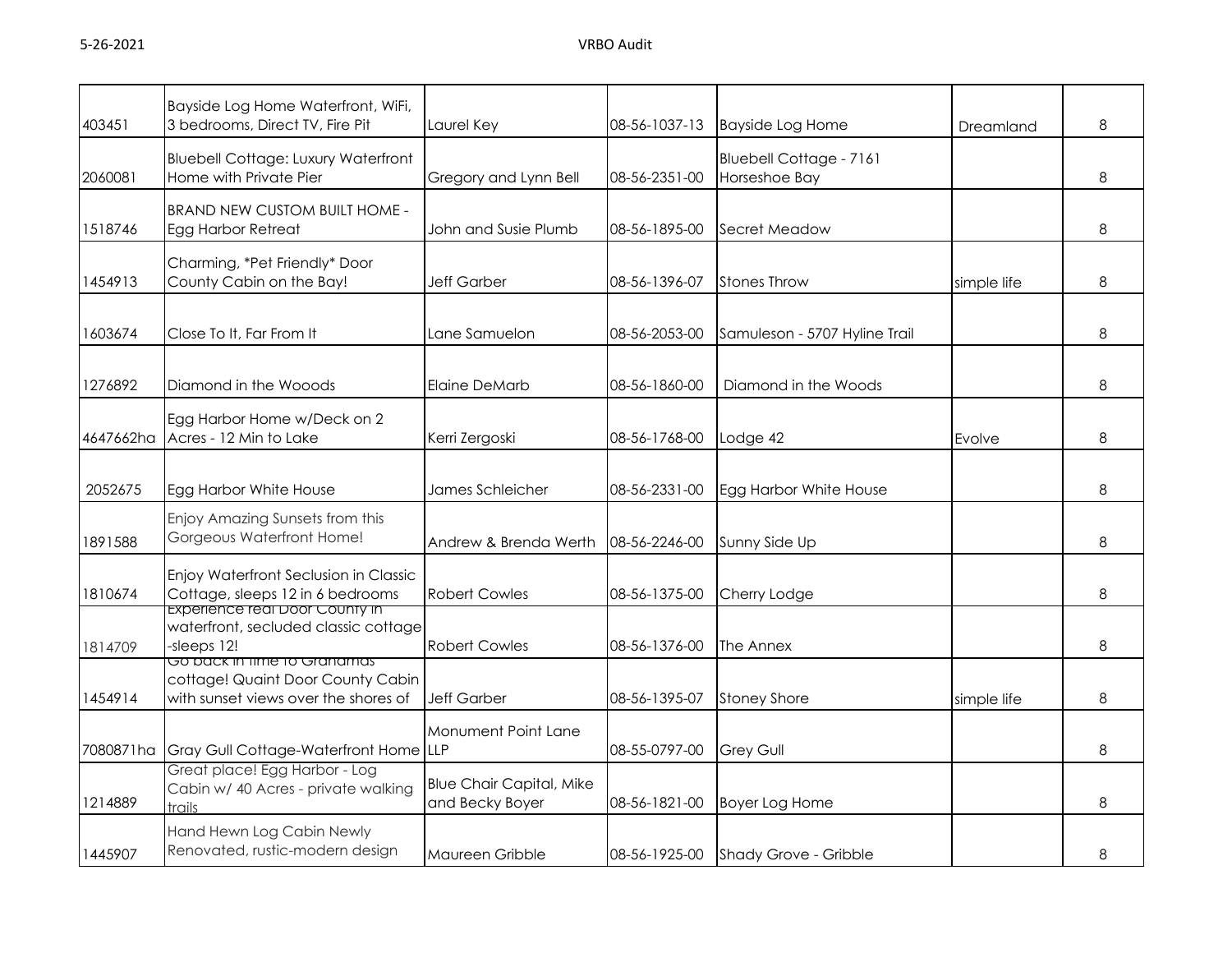|           | immaculate 3 Bea / 2.5 Bath Hand-                                   |                                         |               |                                        |             |   |
|-----------|---------------------------------------------------------------------|-----------------------------------------|---------------|----------------------------------------|-------------|---|
| 1024755   | Hewn Log Cabin in Wooded Setting<br>of Egg Harbor                   | Patrick and Shari Hayes                 |               |                                        |             | 8 |
|           |                                                                     |                                         | 08-56-1711-00 | Hazy Hideaway                          |             |   |
|           | Luxury water view home, minutes                                     | Nick and Amber Meyer-                   |               |                                        |             |   |
| 2289060   | from downtown Egg Harbor                                            | <b>RPM Property Group LLC</b>           | 08-56-2467-00 | Open Door- Egg Harbor, The             |             | 8 |
|           | NEW LISTING - Beautiful Sunsets on                                  | Andrew and Jennifer                     |               |                                        |             |   |
| 2291391   | the Bay!                                                            | Laughlin                                | 08-56-2481-00 | Stone Duck, The                        |             | 8 |
|           | <u>New Listing: Dog-Frienaly, seciuded</u>                          |                                         |               |                                        |             |   |
| 1876974   | Cabin in the Woods, centrally<br>located to Door County attractions | David and Lynn Zawojski 08-56-2148-07   |               | Cabin in the Woods - Zawojski          | simple life | 8 |
|           |                                                                     |                                         |               |                                        |             |   |
|           | NEW Listing* Cozy Cabin in beautiful                                |                                         |               |                                        |             |   |
| 2302336   | Sturgeon Bay                                                        | Karen Jenovai<br><u>IHUMAS MURRAT</u>   | 08-56-2211-07 | <b>Beech Circle Cottage</b>            |             | 8 |
|           | NEW! Sturgeon Bay Hideaway w/                                       | WEHKING & PEGGY W                       |               |                                        |             |   |
| 9571590ha | <b>Direct Water Access!</b>                                         | <b>WEHKING</b>                          | 08-56-2450-00 | Shamrock Bay                           | evolve      | 8 |
|           | Panorama Waterfront Guest House                                     |                                         |               |                                        |             |   |
| 57138     | North of Sturgeon Bay                                               | Margaret Koenen                         | 08-55-0155-00 | Koenens Panorama Guest House           |             | 8 |
|           |                                                                     |                                         |               |                                        |             |   |
|           | Pebble Beach Shore House - On The                                   |                                         |               |                                        |             |   |
| 2312698   | Bay!                                                                | Josh and Rachel Phillips                | 08-56-2432-00 | Pebble Beach Shore House               |             | 8 |
|           | Perfect vacation house for friends                                  |                                         |               | Perfect Vacation House for             |             |   |
| 1863022   | and family getaway                                                  | Cindy and Keith Renaud                  | 08-56-2248-00 | Friends or Family - Renaud             |             | 8 |
|           | Pet Friendly Private Cottage on 10                                  | Appiewood Cottage<br>Property Managment |               |                                        |             |   |
| 78867     | Acre Farm in Fish Creek                                             | LLC                                     | 08-55-0093-00 | Applewood Cottage                      |             | 8 |
|           |                                                                     |                                         |               |                                        |             |   |
| 655760    | Privacy In The Woods, Yet Close To<br>All The Fun!                  | <b>Butterfly House - Blosser</b>        | 08-56-1580-00 | <b>Robert Blosser</b>                  |             | 8 |
|           |                                                                     |                                         |               |                                        |             |   |
|           | Relax In Our Nostalgic Log Home                                     |                                         |               |                                        |             |   |
| 1001072   | (3BR/2ba)<br>RELAX with Amazing views from                          | Patricia Culliton                       | 08-56-1715-00 | Green Apple Lodge                      |             | 8 |
|           | peaceful home overlooking green                                     |                                         |               |                                        |             |   |
| 375676    | bay close to beach                                                  | Tim & Mary Kelley                       | 08-56-0305-00 | Kelley House                           |             | 8 |
|           | stunning Door County Cabin in the                                   |                                         |               |                                        |             |   |
| 230079    | Woods, Wi-Fi, firepit, fireplace, game<br>room                      | Charles Ireland                         | 08-56-0925-00 | Hidden Bear Cabin                      |             | 8 |
|           |                                                                     |                                         |               |                                        |             |   |
|           | SUNSETS ON THE BLUFF! NEW                                           |                                         |               |                                        |             |   |
| 1319701   | CONSTRUCTION! WATERVIEW!                                            | Gail Bergman                            |               | 08-56-1874-00 Bluff Cottage Sunset LLC |             | 8 |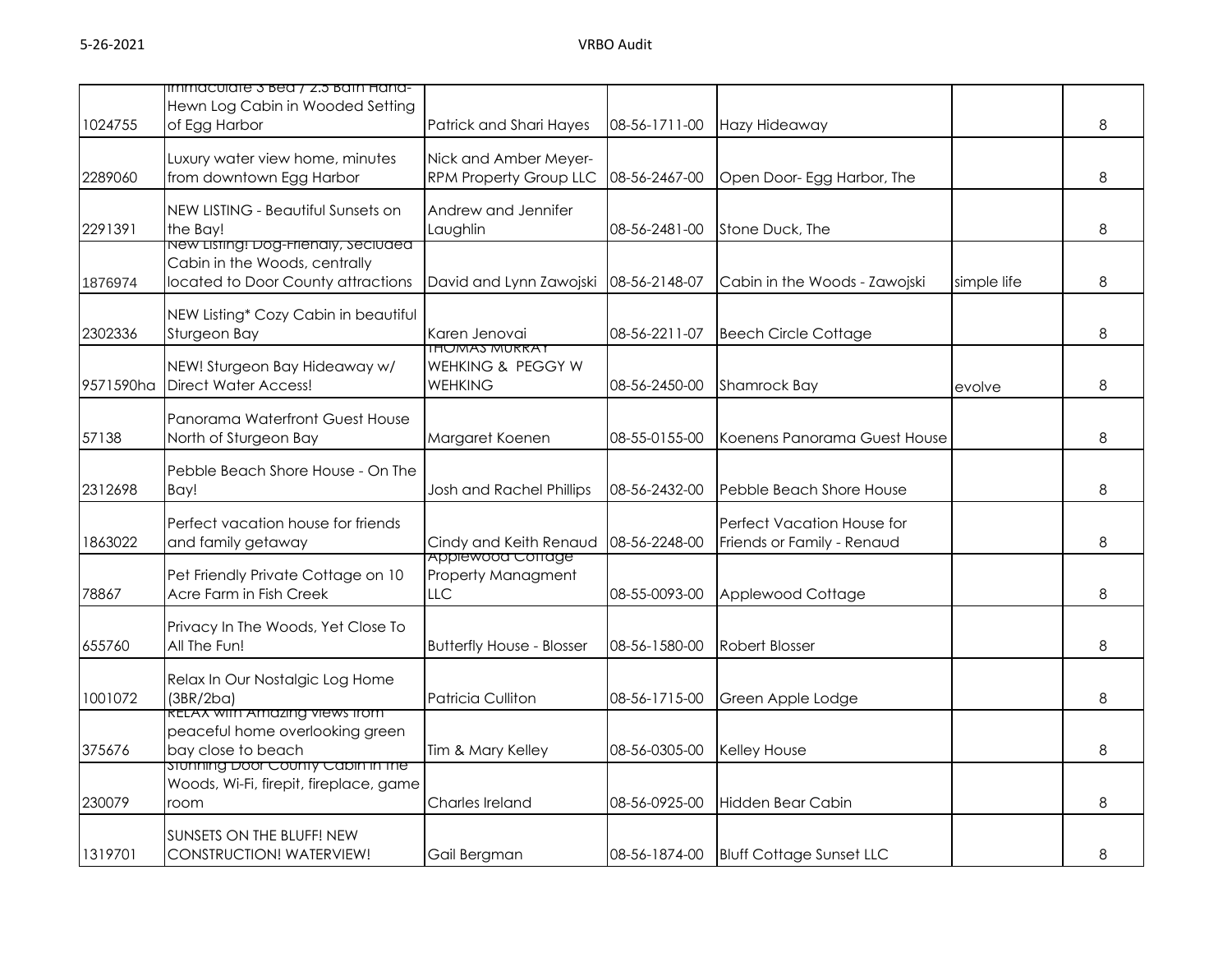| 341406    | The Honey Dew Log Lodge at Egg<br>Harbor Door County Wisconsin                                                | Kim Bell                               | 08-56-0702-00 | The Honey Dew Lodge                       |      | 8 |
|-----------|---------------------------------------------------------------------------------------------------------------|----------------------------------------|---------------|-------------------------------------------|------|---|
| 2154957   | Timber Lodge on Large Wooded Lot<br>mid Door County                                                           | Nicholas Langer                        | 08-56-2372-00 | Timber Lodge                              |      | 8 |
| 595501    | Unique Distinctive Cottage on the<br>Shores of Green Bay                                                      | Sara Steinharted/Jon<br>Chapman        | 08-56-1316-06 | Whitestone at the Water                   | dcpm | 8 |
| 1866692   | <u>upaarea nome - Egg Harbor - Bay</u><br>Shore, sunsets, great screened<br>porch, RELAX!                     | <b>Becky Boyer</b>                     | 8-56-2203-00  | <b>Boyer Bay House</b>                    |      | 8 |
| 566840    | Views of Green Bay and Egg Harbor                                                                             | David Ohlson/ Charles<br>Chilcote      | 08-56-0729-06 | Ohlson Chateau2                           | dcpm | 8 |
| 7045122ha | Villa Royer - Waterfront home                                                                                 | Villa Royer                            | 08-56-1029-00 | <b>Barbara-Widder Lowry</b>               |      | 8 |
| 468335    | Your key to the door                                                                                          | <b>Bryan Troutman</b>                  | 08-56-1322-00 | Cousins Cottage - Your key to<br>the Door |      | 8 |
|           |                                                                                                               |                                        |               |                                           |      |   |
| 56038     | <b>BEAUTIFUL sunset/water view from</b><br>balcony! DISINFECTED B4 / AFTER                                    | Angie Vandenavond                      | 09-53-0640-00 | Ridgewood Condo 2-B                       |      | 9 |
| 515418    | <u>EVERY USE</u><br>Best waterview of Egg Harbor -<br><b>Beautiful, Fully Appointed Ground</b><br>Level Condo | JRCH, LLC                              | 09-53-1345-00 | Eames Farm Condo - #M5 -<br><b>JRCH</b>   |      | 9 |
| 309573    | Summer of 2020 rentals- \$1400 per<br>week off season 160 per night                                           | <b>Thomasan Christensen</b><br>Harnack | 09-53-0498-00 | Eames Farm, #S-3 - Christensen            |      | 9 |
| 429685    | Waterfront Town Home in Egg<br>Harbor                                                                         | Arthur R. Derse                        | 09-53-1100-06 | Derse's White Cliff Condo - Unit 5 dcpm   |      | 9 |
| 705682    | TOUR PLACE 3-Dearoom, Z-Dain<br>ranch style home in the village of<br>Egg Harbor                              | Joe Nimmer                             | 09-56-1537-00 | <b>Your Place</b>                         |      | 9 |
| 647346    | 3 Bedroom, 2 Bath Ranch Home<br>With A Great Egg Harbor Location.                                             | <b>Shallows Resort</b>                 | 09-56-1453-00 | <b>Falun House</b>                        |      | 9 |
| 1357071   | Breathtaking views of the bay<br>walking distance to town!                                                    | Massoud Maleki                         |               | 09-56-1086-06 Scenic Home in Egg Harbor   | dcpm | 9 |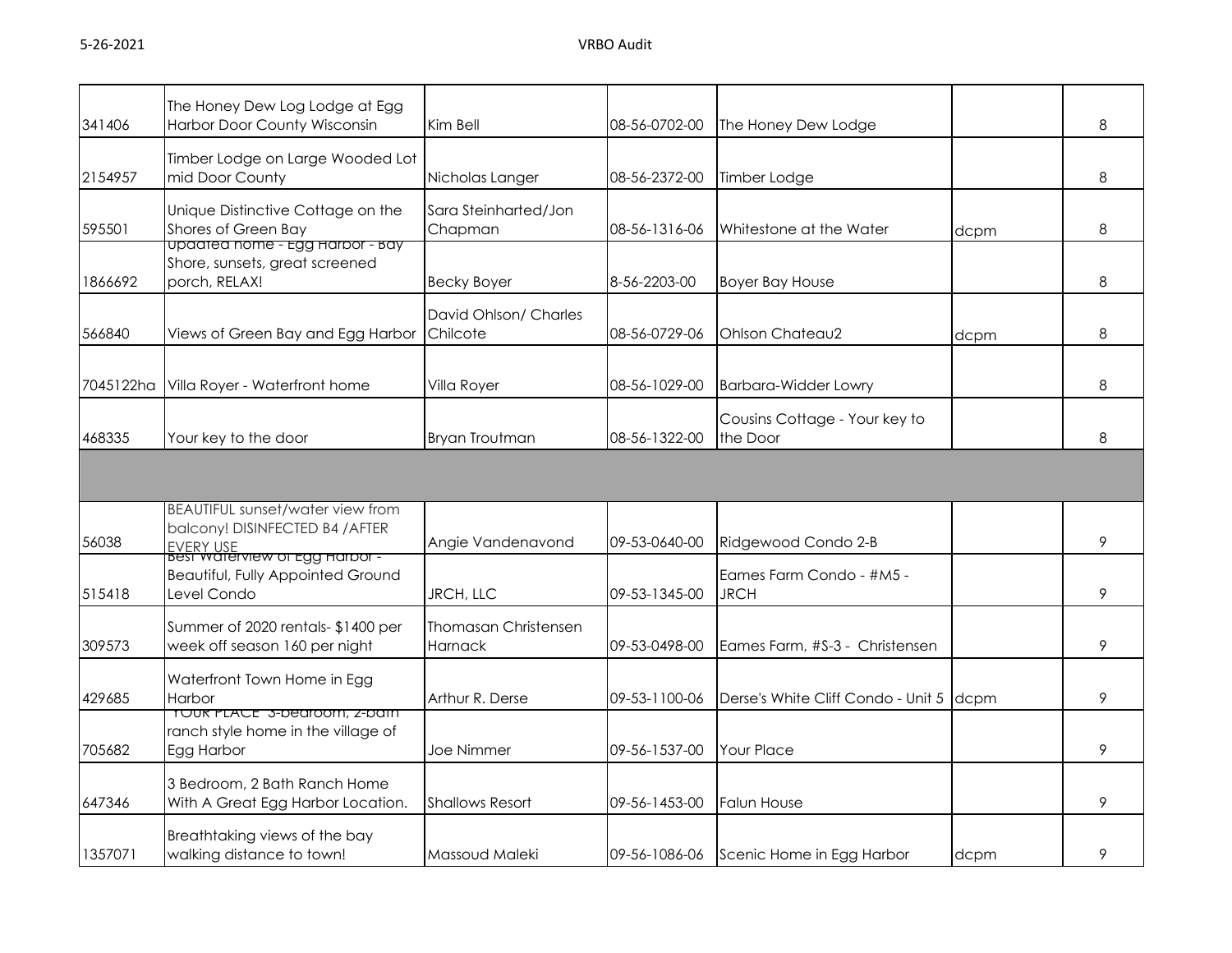|         | Door County Cottage Retreat of                                                                       | Country Cottage                        |               | Door County Cottage Retreat of                     |                    |   |
|---------|------------------------------------------------------------------------------------------------------|----------------------------------------|---------------|----------------------------------------------------|--------------------|---|
| 2028114 | Egg Harbor, Walk to Beach/Town                                                                       | Properties LLC                         | 09-56-2312-00 | Egg Harbor                                         |                    | 9 |
| 881025  | Egg Harbor Log Cabin, Door County Karen Berndt                                                       |                                        | 09-56-1646-00 | Egg Harbor Log Cabin                               |                    | 9 |
| 672228  | Large Five Bedroom on the Water in<br>Egg Harbor.                                                    | <b>Bertschinger Investments</b>        | 09-55-0317-00 | <b>Bertschinger Investments</b>                    | permitted for 8    | 9 |
| 427036  | Larsen Log Cabin in the beautiful<br>Village of Egg Harbor<br><b>Ligninouse Piace is the perfect</b> | Paul Larsen                            | 09-55-0381-00 | Larsen Log Cabin                                   | permitted for 2    | 9 |
| 1341621 | place to enjoy Egg Harbor and all of<br>Door County                                                  | <b>Claire Murphy</b>                   | 09-56-1830-16 | Lighthouse Place                                   | dclighthouse       | 9 |
| 591007  | Luxurious Door County Waterfront<br>Home with Private Beach                                          | <b>RPO Holdings</b>                    | 09-56-1417-00 | Mariner                                            |                    | 9 |
| 1503315 | Modern Craftsman Home and Guest Robert and Suzanne<br>Suite - Walk to Egg Harbor                     | Esposito                               | 09-56-1780-00 | Egg Harbor Hideaway - Esposito                     | permitted for 2    | 9 |
| 827152  | One Bedroom Cottage Near Central<br>Egg Harbor                                                       | <b>Bertschinger Investments</b>        | 09-55-0317-00 | <b>Bertschinger Investments</b>                    | permitted for 8    | 9 |
| 672229  | One Bedroom Cottage on the<br>Water                                                                  | <b>Bertschinger LLC</b>                | 09-55-0316-00 | <b>Bertschinger LLC</b>                            | permitted for 8    | 9 |
| 2247826 | Pristine Cottage Minutes from Egg<br>Harbor Beaches, Shopping, and<br>Amazing Sunsets!               | <b>GLENN O HASENJAGER</b><br>JR        | 09-56-2409-00 | Egg Harbor Cottage - 7625 Point<br><b>Beach Rd</b> |                    | 9 |
| 1221143 | Roomy Two Bedroom House Near<br>Central Egg Harbor                                                   | <b>Bertschinger LLC</b>                | 09-55-0316-00 | <b>Bertschinger LLC</b>                            | permitted for<br>8 | 9 |
| 562683  | Roomy Two Bedroom House Near<br>Egg Harbor Marina                                                    | <b>Bertschinger LLC</b>                | 09-55-0316-00 | <b>Bertschinger LLC</b>                            | permitted for<br>8 | 9 |
| 1221144 | Roomy Two Bedroom House Near<br>Egg Harbor Marina                                                    | <b>Bertschinger LLC</b>                | 09-55-0316-00 | <b>Bertschinger LLC</b>                            | permitted for<br>8 | 9 |
| 571420  | Sleepy Hollow Cottage, the Perfect<br>Location                                                       | Paula W Peterson                       | 09-56-1349-00 | Sleepy Hollow Cottage -<br>Peterson                |                    | 9 |
| 452105  | spacious four pearoom nouse near<br>Alpine Golf Course and Egg Harbor<br>beach.                      | Bertschinger Investments 09-55-0317-00 |               | <b>Bertschinger Investments</b>                    | permitted for 8    | 9 |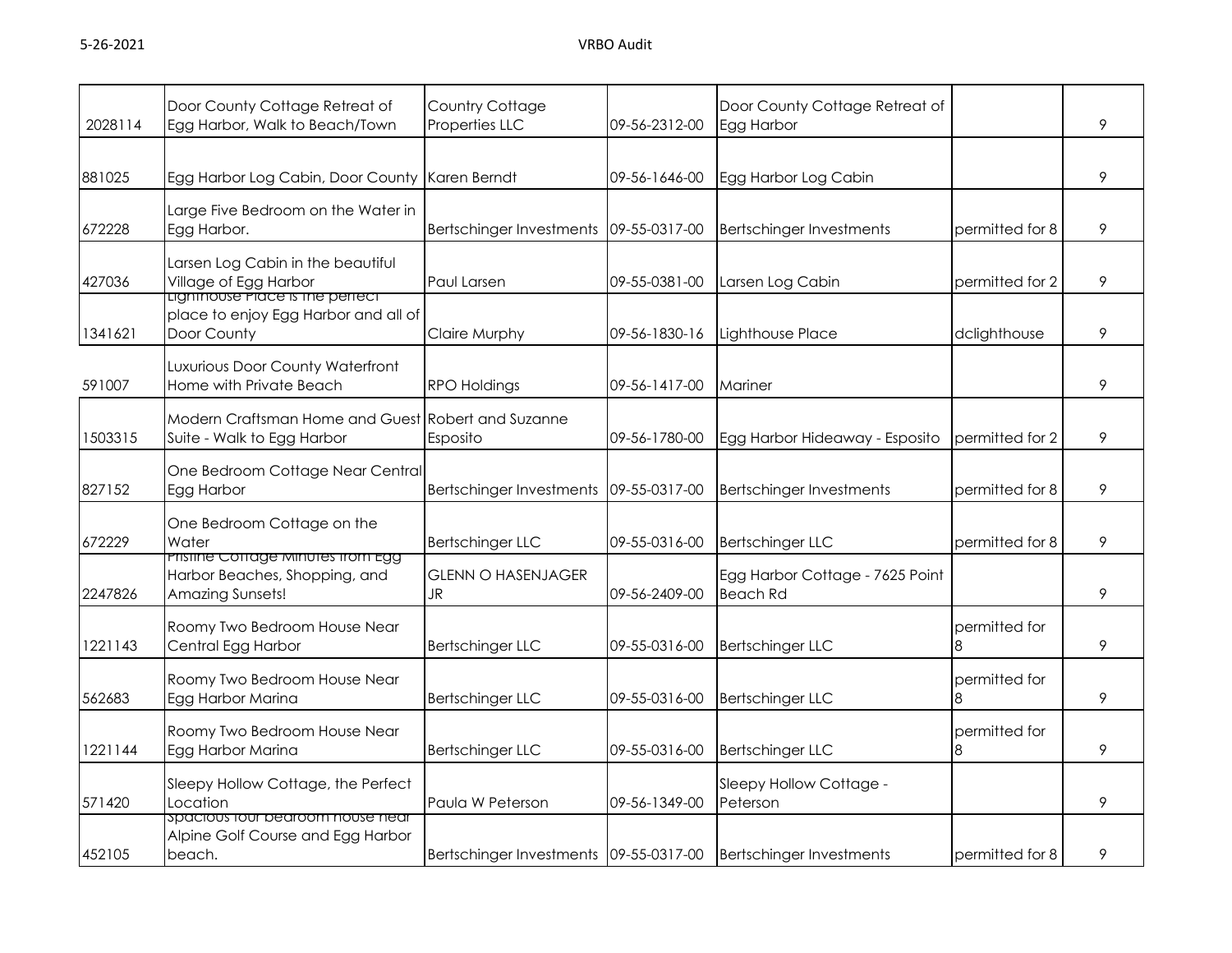|           | spacious tour bearcom nouse near                                     |                                 |               |                                 |                 |   |
|-----------|----------------------------------------------------------------------|---------------------------------|---------------|---------------------------------|-----------------|---|
|           | Alpine Golf Course and Egg Harbor                                    |                                 |               |                                 |                 |   |
| 1221145   | beach.                                                               | <b>Bertschinger LLC</b>         | 09-55-0316-00 | <b>Bertschinger LLC</b>         | permitted for 8 | 9 |
|           | Spacious four bedroom house on                                       |                                 |               |                                 |                 |   |
| 899706    | the bay of Green Bay.                                                | <b>Bertschinger LLC</b>         | 09-55-0316-00 | <b>Bertschinger LLC</b>         | permitted for 8 | 9 |
|           | <u>steps trom the water in Egg Harbor</u>                            |                                 |               |                                 |                 |   |
|           | with great views and incredible                                      |                                 |               |                                 |                 |   |
| 4728373ha | sunsets.                                                             | Mary Zeller                     | 09-56-1882-00 | Point Beach House               |                 | 9 |
|           | The 5th Hole- On a 36 hole golf                                      |                                 |               |                                 |                 |   |
| 7081743ha | course                                                               | Kevin Murphy                    | 09-55-0753-00 | The Fifth Hole                  |                 | 9 |
|           | The Figts on Church Street - Door                                    |                                 |               |                                 |                 |   |
|           | County's Modern Vacation Rental                                      |                                 |               |                                 |                 |   |
| 1535497   | #101<br>The Fiats on Church Street - Door                            | Egg Bnb LLC                     | 09-56-2071-00 | Flats on Church Street          | permitted for 4 | 9 |
|           | County's Modern Vacation Rental                                      |                                 |               |                                 |                 |   |
| 1546893   | #102                                                                 | Egg Bnb LLC                     | 09-56-2071-00 | <b>Flats on Church Street</b>   | permitted for 4 | 9 |
|           | The Flats on Church street - Door                                    |                                 |               |                                 |                 |   |
|           | County's Modern Vacation Rental                                      |                                 |               |                                 |                 |   |
| 1565071   | #103                                                                 | Egg Bnb LLC                     | 09-56-2071-00 | Flats on Church Street          | permitted for 4 | 9 |
|           | The Figts on Church Street - Door<br>County's Modern Vacation Rental |                                 |               |                                 |                 |   |
| 1578249   | #104                                                                 | Egg Bnb LLC                     | 09-56-2071-00 | <b>Flats on Church Street</b>   | permitted for 4 | 9 |
|           |                                                                      |                                 |               |                                 |                 |   |
|           | The Larsen House Outstanding                                         |                                 |               |                                 |                 |   |
| 427037    | Location Near Excellent Attractions!                                 | Paul Larsen                     | 09-55-0381-00 | Larson Log Cabin                |                 | 9 |
|           | The Yellow House in Egg Harbor -                                     |                                 |               |                                 |                 |   |
| 570970    | beautifully remodeled & ready for                                    |                                 | 09-56-1404-00 | The Yellow House                |                 | 9 |
|           | you!                                                                 | R Lynn & Sandi Rowe             |               |                                 |                 |   |
|           | Three bedroom cottage in Point                                       |                                 |               |                                 |                 |   |
| 827151    | Beach area of Egg Harbor                                             | <b>Bertschinger Investments</b> | 09-55-0317-00 | <b>Bertschinger Investments</b> | permitted for 8 | 9 |
|           |                                                                      |                                 |               |                                 |                 |   |
|           | Trillium Gap Cottage - Woodland                                      | Trillium Gap, LLC - Rick &      |               |                                 |                 | 9 |
| 401618    | Retreat - Walk to Beach                                              | Susie Julison                   | 09-56-1182-00 | Trillium Gap Cottage            |                 |   |
|           | Water Front Home With Spectacular                                    |                                 |               |                                 |                 |   |
| 660427    | Sunset View!                                                         | Jan and Craig Bilgen            | 09-55-0817-06 | On the Water Escape             | dcpm            | 9 |
|           |                                                                      |                                 |               |                                 |                 |   |
|           |                                                                      | Scott Roza Trust /              |               |                                 |                 |   |
| 2287347   | Waterfront Egg Harbor<br>we offer country-quiet a short walk         | Marguerite Roza Trust           | 09-56-2422-06 | Roza Whitecliff Rd              | dcpm            | 9 |
|           | from the village center and town                                     |                                 |               |                                 |                 |   |
| 889272    | dock.                                                                | <b>Richard Woldt</b>            | 09-55-0365-00 | Woldts Intowm Farmette          |                 | 9 |
|           |                                                                      |                                 |               |                                 |                 |   |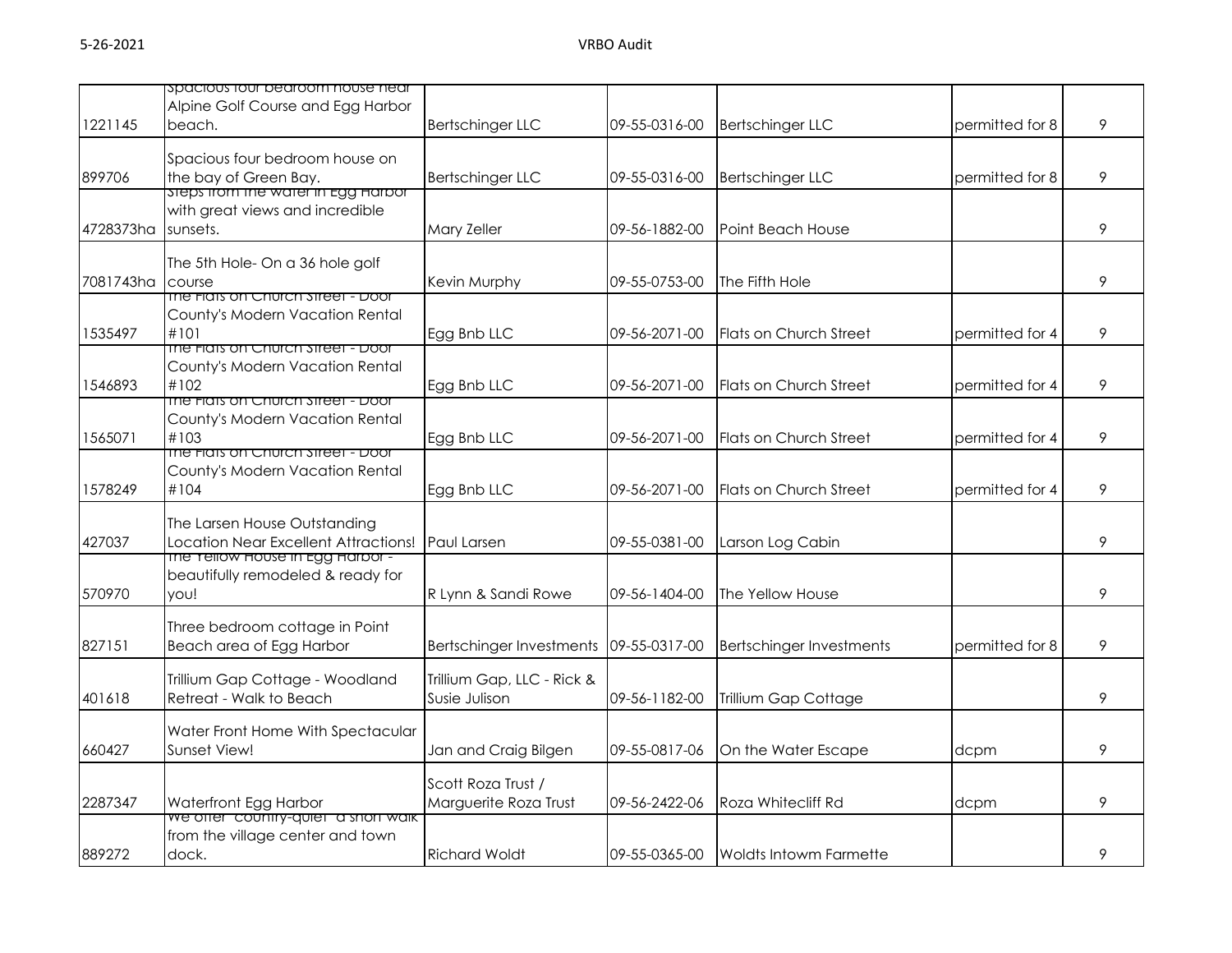| 236719    | White Cliff Water Front Home, the<br>Finest in Door County!                                | Michael & Dawn McCole 09-56-0894-06                |               | White Cliff Cottage           | dcpm                             | 9               |
|-----------|--------------------------------------------------------------------------------------------|----------------------------------------------------|---------------|-------------------------------|----------------------------------|-----------------|
| 2298948   | Door County Waterfront Home with<br><b>Private Beach</b>                                   |                                                    |               |                               |                                  | 9               |
|           |                                                                                            |                                                    |               |                               |                                  |                 |
| 2094656   | Beautiful 1 bedroom unit at resort,<br>sleeps 4                                            |                                                    |               |                               |                                  | 11              |
| 1656219   | <b>BIICH Retreat in the House at Green</b><br>Gables - Nestled in the heart of<br>Ephraim! | Colin Welford                                      | 11-56-2133-00 | <b>Green Gables</b>           | permitted for 2                  | 11              |
| 1915341   | *New Listing* Adorable Pet Friendly<br>Cottage in the Heart of Ephraim!                    | Kim Cassidy                                        | 11-56-1574-07 | <b>Cassidys Cottages</b>      | permitted for 2<br>- SIMPLE LIFE | 11              |
| 1915340   | *New Listing* Walk to Everything<br>Ephraim has to Offer! Pet Friendly!                    | Kim Cassidy                                        | 11-56-1574-07 | <b>Cassidys Cottages</b>      | permitted for 2<br>- SIMPLE LIFE | 11              |
| 2292274   | *NEW LISTING**New Construction*<br>Stunning Getaway in Sister Bay                          | William and Elizabeth<br>Pflum                     | 11-56-2434-07 | Willowbury Estate             | simplelife                       | 11              |
| 7181482ha | 'Cherry Cottage' near Peninsula<br>State Park!                                             | Deborah Eckert                                     | 11-55-0680-00 | Park's Place Cottages         | permitted for 5                  | 11              |
| 982888    | 2BR / Harbor House Guest Cottage /<br><b>Water Access</b>                                  | <b>Elizabeth Frink</b>                             | 11-56-1383-00 | Harbor House & Guest Cottage  | permitted for 2                  | 11              |
| 1050003   | 4 bedroom home on the water with<br>westerly views of sunset                               | Windsor McCutcheon                                 | 11-56-1724-06 | Harbor View on Northshore     | dcpm                             | 11              |
| 555709    | Beautiful Private, Modern Home,<br>Sleeps 12                                               | Patricia Sexton                                    | 11-56-1448-00 | Coral Hill Sexton             |                                  | 11              |
| 1025601   | Beautifully Appointed 4+ Bedroom,<br>Waterfront Home - Sleeps 12                           | Parks Edge Lakeshore<br><b>LLC</b>                 | 11-55-0411-06 | Park's Edge Cottages          | dcpm                             | 11              |
| 4712540ha | <b>Boutique Home in Door County</b><br>w/Eagle Harbor Views                                | Carol Corbet                                       | 11-56-1806-00 | Harbor View Ephraim - Corbett | permitted for 2<br>evolve        | 11              |
| 2322398   | <b>Brookside Lane Cottage in</b><br>picturesque Ephraim, WI                                | <b>JOHN M RAYMOND</b><br><b>GERALYNN M RAYMOND</b> |               |                               |                                  | $\overline{11}$ |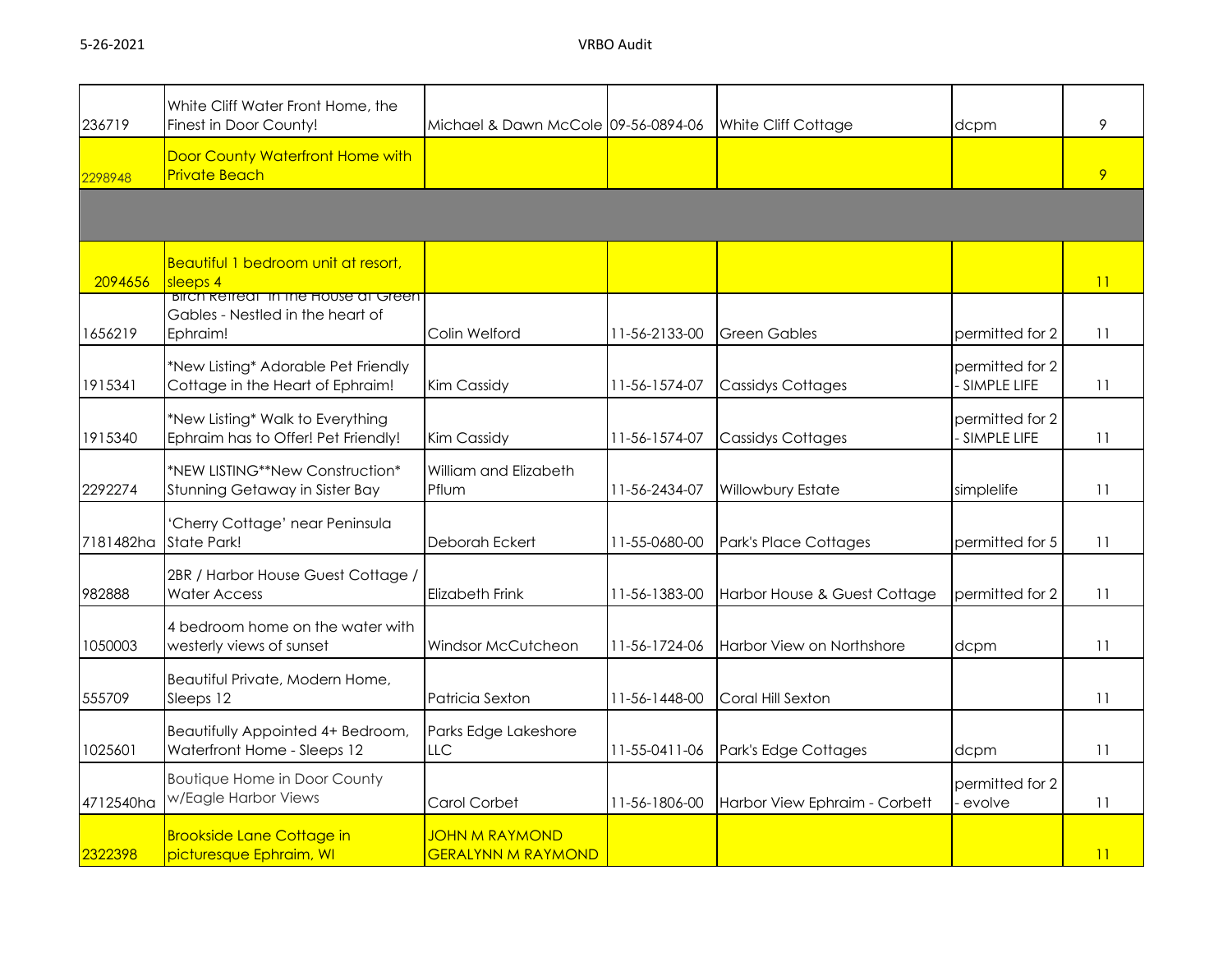|           | Cedar Gien, a tresh, ephraim                                                                        |                                        |               |                                                          |                           |    |
|-----------|-----------------------------------------------------------------------------------------------------|----------------------------------------|---------------|----------------------------------------------------------|---------------------------|----|
| 185458    | cottage, one block from water and<br>sunset                                                         | John & Rachel Rothschild 11-55-0758-06 |               | Cedar Glen                                               | dcpm                      | 11 |
| 926758    | Charming & historic cottage - great<br>Door County location!                                        | Thomas & Donna Moretti 11-56-1677-00   |               | Moretti - 10438 Water St                                 |                           | 11 |
| 7181476ha | Cozy Ephraim 'Cedar Cottage'<br>w/Private Deck!                                                     | Deborah Eckert                         | 11-55-0680-00 | Park's Place Cottages                                    | permitted for 5           | 11 |
| 2249824   | Door County - Ephraim Home-3<br>Suites Nestled In Nature                                            | Luke Robert Wilson                     | 11-56-2459-00 | Door County Ephraim Home - 3<br>Suites Nestled in Nature |                           | 11 |
| 442496    | Enjoy Door County at its finest!!<br><del>enjoy views Or ephraim Ana eagle.</del>                   | PKJ2 LLC - Jim Blair                   | 11-56-1373-00 | Evans Woods                                              |                           | 11 |
| 710960    | Harbor While Sitting On The Porch Of<br><b>Bayview</b>                                              | Parks Edge Lakeshore<br>LLC            | 11-55-0411-06 | Park's Edge Cottages                                     | dcpm                      | 11 |
| 677492    | Ephraim Home Away from Home                                                                         | John Maher                             | 11-56-1528-00 | Ephraim Lodge                                            |                           | 11 |
| 9074890ha | Ephraim Home w/ Yard - Walk to<br>Lake Michigan!                                                    | Carol Corbet                           | 11-56-1806-00 | Harbor View Ephraim - Corbett                            | permitted for 2<br>evolve | 11 |
| 1987380   | <del>ephraim stone Cottage and</del><br>Separate Back Cabin, Outstanding<br>Location! New listing   | <b>Brad and Marnie Massey</b>          | 11-56-2300-00 | Ephraim Stone Cottage and<br>Cabin                       |                           | 11 |
| 894251    | Ephraim Waterfront Cottage With<br>Private Dock On Green Bay<br>Experience the teel of staying in a | Jaco Mgmt                              | 11-56-1662-00 | The Shore - Schmeltz                                     |                           | 11 |
| 1371859   | century old farm house with modern<br>amenities                                                     | Roy Elquist                            | 11-56-1069-06 | Townline - 9895 Townline Rd                              |                           | 11 |
| 485111    | Experience True Door County Charm BD Thorp                                                          |                                        | 11-56-0809-06 | Thorp                                                    | dcpm                      | 11 |
| 307617    | Historic - Waterfront - Family/Pet<br>Friendly                                                      | Brad & Amy Russell                     | 11-56-1265-00 | Arbor Cottage                                            |                           | 11 |
| 990768    | nomesteaa kental, kelax in Ephraim.<br>Convienent Home in center of<br>village.                     | Glenn Gerdman & Diane<br>Jacobson      | 11-56-1630-00 | <b>Homestead Rental</b>                                  |                           | 11 |
| 836338    | Ideally located between the towns<br>of Ephraim and Sister Ba                                       | Leslee and Morrie<br>Goldman           | 11-56-1258-06 | Coral Hill Cottage                                       | dcpm                      | 11 |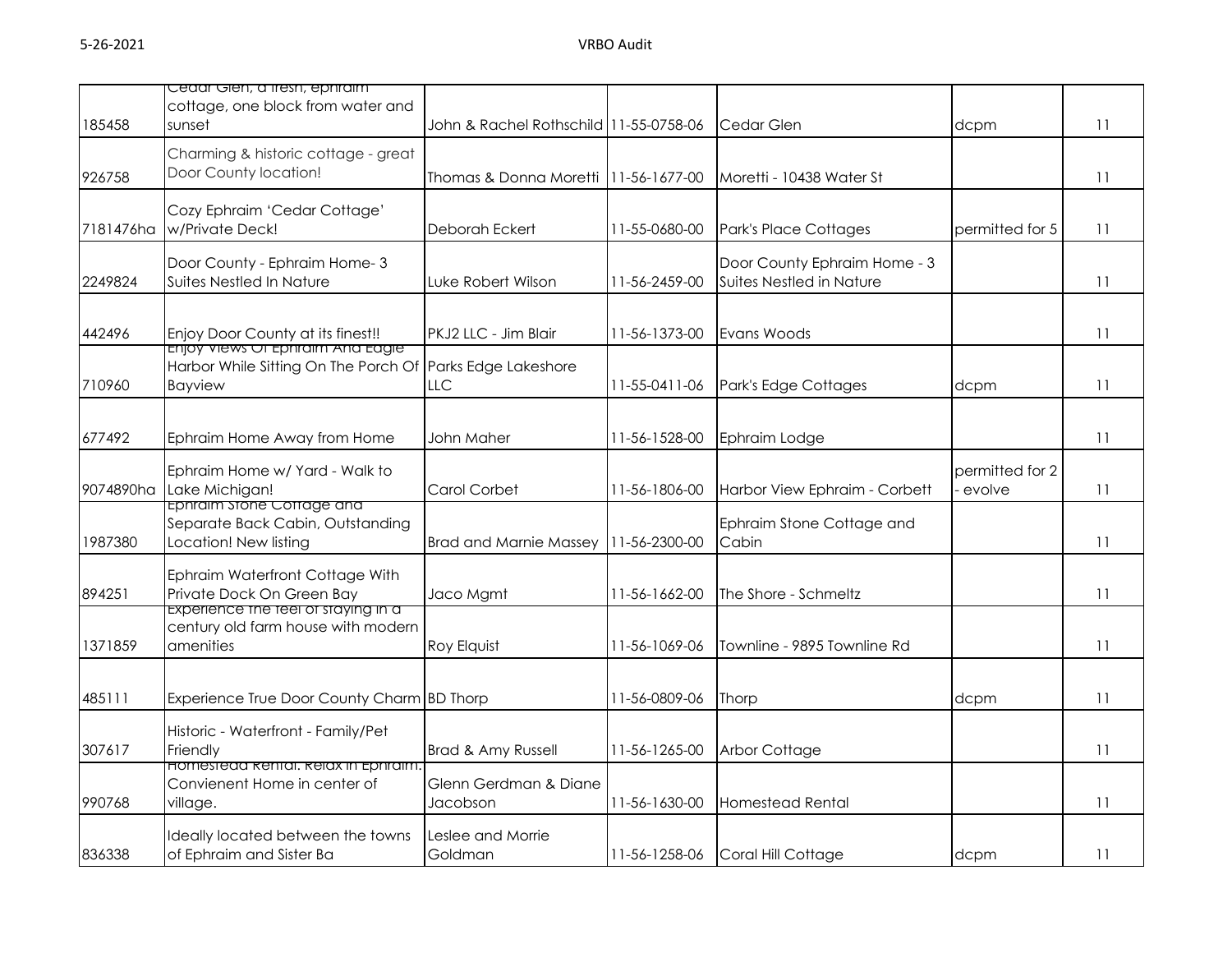| 2042494   | Luxurious Ephraim retreat located in<br>the heart of Door County                               | Lisa Reardon Trust                                 | 11-56-2366-00 | Mink House                               |                 | 11 |
|-----------|------------------------------------------------------------------------------------------------|----------------------------------------------------|---------------|------------------------------------------|-----------------|----|
|           | Luxury Family Retreat in Heart of<br>7339901ha Door County - Norra Skogen                      | Brian & Amanda Jenkins                             | 11-56-1407-00 | Norra Skogen                             |                 | 11 |
| 1323313   | Natures Window                                                                                 | <b>Bill and Heather</b><br>Anderson                | 11-56-1958-00 | Natures Window                           |                 | 11 |
| 1844687   | <u>New Listing: Spacious-Wooded</u><br>Lot-Family/Pet Friendly-Short Walk to<br>Eagle Harbor   | Tim and Kristine Nelson                            | 11-56-2254-22 | Norway Hus                               |                 | 11 |
| 1591624   | New New New WATER View View<br>View                                                            | Tim Christofferson                                 | 11-56-1595-00 | Heritage House                           |                 | 11 |
| 2301797   | <u>ivew: reaceful Family Getaway</u><br>W/Large Yard! Walk to the beach &<br>downtown Ephraim! | Punkaj Gupta and<br>Sachin Pawar                   | 11-56-2479-00 | Serenity on Spruce                       |                 | 11 |
| 879597    | Newly Remodeled And Only Blocks<br>From Public Beach And Town!                                 | Jennifer & Bjorn Larson                            | 11-56-1635-06 | Cedar Barn Rental                        | dcpm            | 11 |
| 1427259   | Newly renovated in the heart of<br>Ephraim, one block from water!                              | Robert & Nicole Collins                            | 11-56-1708-06 | Ephraim Boat House, The                  | dcpm            | 11 |
| 177706    | Northwind Cottage in Heart of<br>Ephraim, Blocks Away from Beach                               | Northwind Holdings LLC -<br>Alison and Jon Beadell | 11-56-2392-06 | Northwind Cottages - 3033<br>German Road | dcpm            | 11 |
| 7181473ha | Peaceful 'Butternut Cottage' in<br>Central Door County!                                        | Deborah Eckert                                     | 11-55-0680-00 | Park's Place Cottages                    | permitted for 5 | 11 |
| 690840    | Pine Cone Cottage, Ideal Location!                                                             | Pam Mache                                          | 11-56-1517-00 | Pine Cone Cottage                        |                 | 11 |
| 514956    | Private Sand Beach /5 Bedroom.<br>Harbor House & Guest Cottage                                 | Randall & Elizabeth Frink                          | 11-56-1383-00 | <b>Harbor House and Guest</b><br>Cottage | permitted for 2 | 11 |
| 502544    | Private Waterfront Property in the<br>Woods                                                    | Robert Beart/Beart<br>Family LLC                   | 11-56-1072-00 | All American Green House                 |                 | 11 |
| 882561    | Professionally decorated home in<br>Ephraim!                                                   | Daniel & Laurel Simons                             | 11-56-1656-00 | Elegant Home Ephraim                     |                 | 11 |
| 2045017   | <u>right across from Green</u><br>Bay/Anderson Pier walking distance<br>to downtown Ephraim!   | Judy and Paul Floffman                             | 11-56-2337-06 | <b>Anderson House</b>                    | <b>DCPM</b>     | 11 |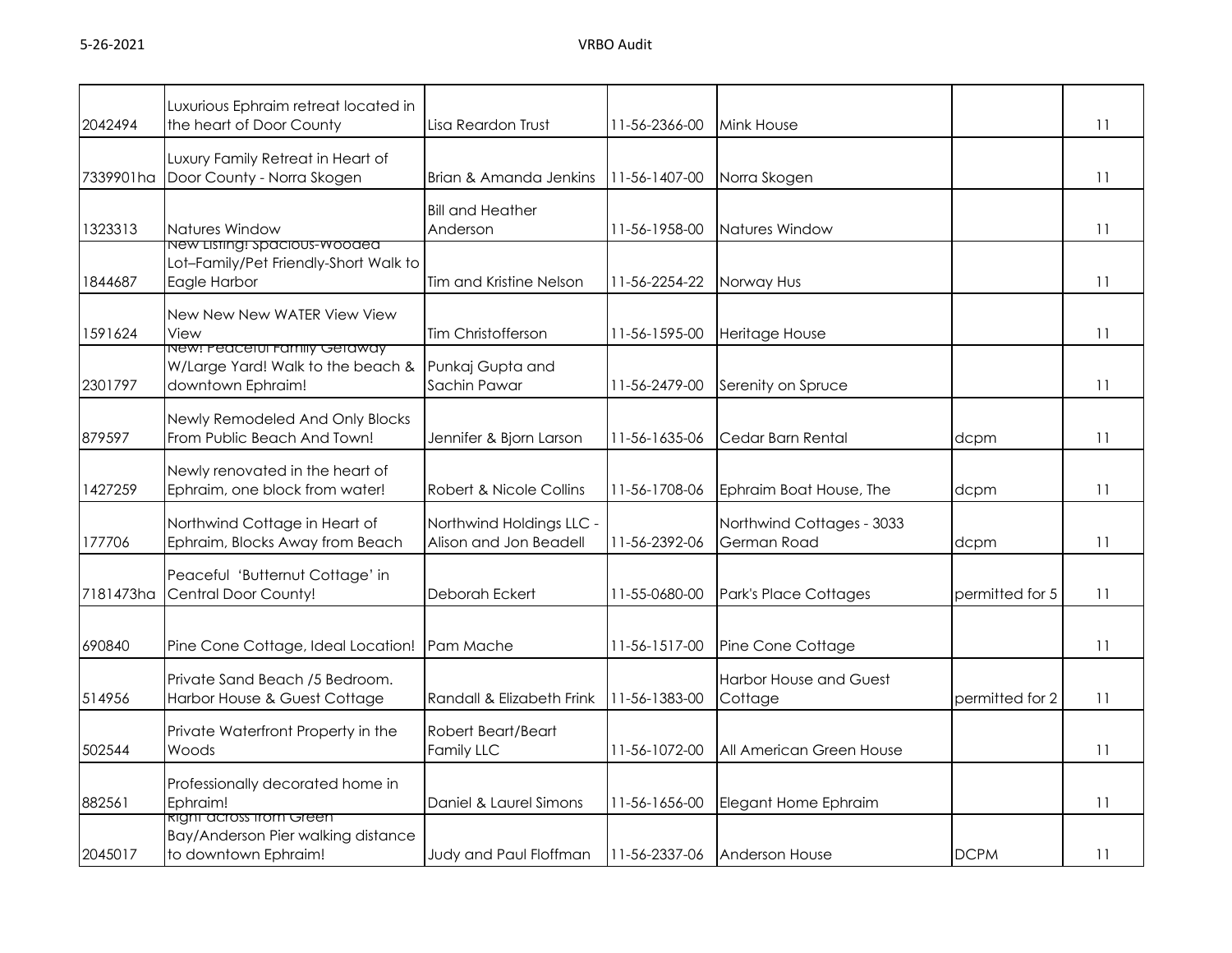| 823896    | Spacious Home On 1.5 Acres<br>Overlooking The Bay In Ephraim                                     | Sandy Van Sickle                                 | 11-55-0057-00 | <b>Hobby Horse</b>                                            |                 | 11                |
|-----------|--------------------------------------------------------------------------------------------------|--------------------------------------------------|---------------|---------------------------------------------------------------|-----------------|-------------------|
| 7181525ha | The Carriage House' Walk to<br>Peninsula St Park                                                 | Deborah Eckert                                   | 11-55-0680-00 | Park's Place Cottages                                         | permitted for 5 | 11                |
| 1658362   | <del>me house ar Green Gables- a</del><br>dream retreat in the heart of<br>Ephraim!              | Colin Welford                                    | 11-56-2133-00 | <b>Green Gables</b>                                           | permitted for 2 | 11                |
| 2204959   | Three Kings & Two Queens of<br>Ephraim                                                           | Alan Kroll- Allor, Inc.                          | 11-56-2297-00 | Allor - Ephraim One - Three Kings                             |                 | 11                |
| 1221684   | <b>Unequaled Door County Harborview</b><br>Location For Family Or Couples                        | Tim Christofferson                               | 11-56-1595-00 | Heritage House                                                |                 | 11                |
| 1508507   | Unique rental in Ephraim! The<br><b>Rosemailing Cottage</b>                                      | Cathcart Holdings LLC -<br><b>Elliot Taillon</b> | 11-56-2028-00 | <b>Binkhaven The Rosemaling</b><br>Cottage - 9697 Maple Grove |                 | 11                |
| 7181486ha | Updated Ephraim 'Pine Cottage' w/<br>Deck!                                                       | Deborah Eckert                                   | 11-55-0680-00 | Park's Place Cottages                                         | permitted for 5 | 11                |
| 390442    | Waterfront Historic Home, Views,<br>Private Beach, Walk to Town                                  | <b>Charles Falwell</b>                           | 11-56-1185-00 | Yeoman Cottage                                                |                 | 11                |
|           |                                                                                                  |                                                  |               |                                                               |                 |                   |
| 2094592   | Beautiful 1 bedroom unit at resort,<br>sleeps 4                                                  |                                                  |               |                                                               |                 | 12                |
| 7453010ha | Stunning 3800 square penthouse<br>condo                                                          | Little Sweden Condo<br>Assc                      | 12-51-0298-00 | Little Sweden Condominiums                                    |                 | 12                |
| 2191845   | The Tellow Cottage -Downtown Fish<br>Creek with<br>POOL/Kayaks/Bikes/Fishing Gear                | GD Family Holdings LLC -<br><b>Tony Goebel</b>   | 12-53-2401-00 | The Yellow Cottage                                            |                 | 12                |
| 2038378   | <del>s bea7s.s´pam risn Creek Conao,</del><br>walking distance to beach/parks,<br>bars & dinning | Michael and Tracy Guiou 12-53-2272-00            |               | Fish Creek Fun LLC 4063                                       |                 | 12                |
| 1360182   | <u>4170 Coffage Row CT. - New</u><br>Contruction Downtown Fish Creek -<br>Walk Everywhere!       | Kurt Doman et al                                 | 12-53-1981-00 | Cottage Row Court - Doman                                     |                 | 12                |
| 402228    | Brook Point Luxurious 2 Bedroom 2<br>1/2 Bath Home in Fish Creek                                 | SMC Door County, LLC                             | 12-53-0626-00 | Brook Point Condo #4- BRK4                                    |                 | $12 \overline{ }$ |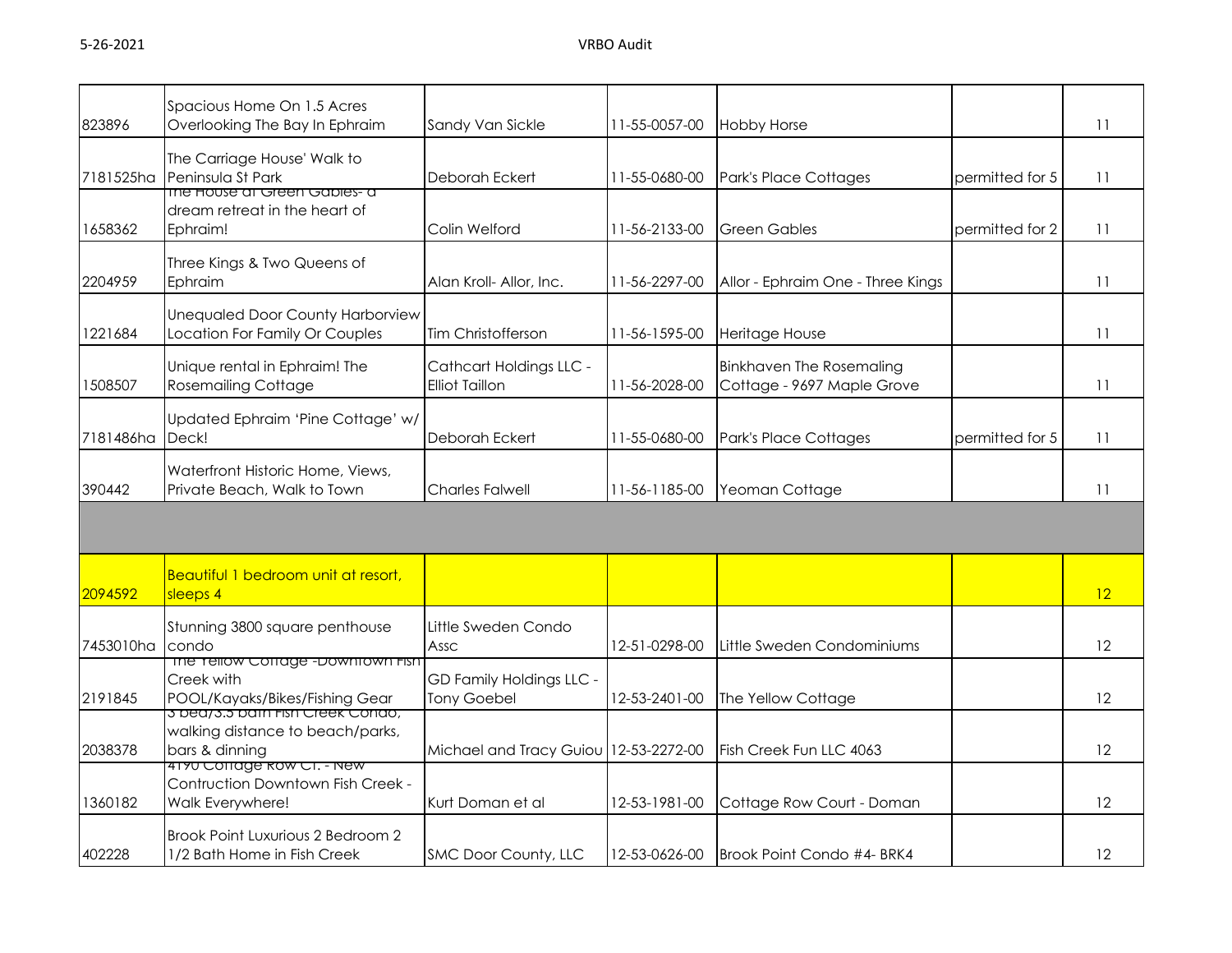|           |                                                           | Dewiff Real Estate      |               |                                      |                 |    |
|-----------|-----------------------------------------------------------|-------------------------|---------------|--------------------------------------|-----------------|----|
|           | Centrally located to everything Fish                      | Investments LLC - Cindy |               | Top of the Hill Shops- DeWitt Real   |                 |    |
| 2281322   | Creek has to offer                                        | Gavin                   | 12-53-2496-00 | <b>Estate Investments</b>            |                 | 12 |
|           | Creekside Cottage at Peninsula                            |                         |               |                                      |                 |    |
|           | Park. SUPERCLEAN Off the beaten                           |                         |               |                                      |                 |    |
| 1320444   |                                                           | Patricia Culliton       | 12-53-1890-00 | Elegant Creekside Cottage            |                 | 12 |
|           | nath!                                                     |                         |               |                                      |                 |    |
|           |                                                           | Downtown Fish Creek     |               | <b>Magnificent Memories - Stacey</b> |                 |    |
| 4840082ha | Downtown Fish Creek with a view                           | with a view - Berndt    | 12-53-1855-00 | <b>Berndt</b>                        |                 | 12 |
|           | Excellent water view from this                            |                         |               |                                      |                 |    |
|           | apartment in perfect Fish Creek                           | Scott Schmitz & Karin   |               |                                      |                 |    |
| 7542655ha | location                                                  | Skare                   | 12-53-1764-00 | Fish Creek Beach House, The          |                 | 12 |
|           |                                                           |                         |               |                                      |                 |    |
|           | Fish Creek Condo/Town Home at                             |                         |               | Brook Point Condo - Unit 5 -         |                 |    |
|           |                                                           |                         |               |                                      |                 |    |
| 946469    | <b>Brook Point, Door County</b>                           | Karen Berndt            | 12-53-1681-00 | <b>Berndt</b>                        |                 | 12 |
|           | Luxury Downtown Fish Creek                                |                         |               | Luxury Downtown Fish Creek           |                 |    |
|           |                                                           |                         |               |                                      |                 |    |
| 2070490   | Townhome 3BR / 2.5 Bath                                   | Patricia Renkier Trust  | 12-53-2362-00 | Townhome                             |                 | 12 |
|           |                                                           |                         |               |                                      |                 |    |
|           | Luxury Tri-Level Condo Downtown                           |                         |               | Luxury Tri-Level Fish Creek -        |                 |    |
| 1151019   | <b>Fish Creek</b>                                         | Jon and Katie Glapa     | 12-53-1791-00 | Glapa                                |                 | 12 |
|           | NEW!!! Spacious 3BR, 3 bain, 2                            |                         |               |                                      |                 |    |
|           | balconies on Main Street! Walkable                        |                         |               |                                      |                 |    |
| 1564582   | to everything!                                            | Bob and Laurie Zanotti  | 12-53-2092-00 | Creekside Cove #3 Zanotti            |                 | 12 |
|           |                                                           |                         |               |                                      |                 |    |
|           | Northhaven - Great Family Value                           |                         |               |                                      |                 |    |
| 882273    | Retreat! Free WiFi                                        | Carolyn Ahmad           | 12-53-1643-00 | Northhaven Fountain View             |                 | 12 |
|           | Pristine Home in Fish Creek! Quiet                        |                         |               |                                      |                 |    |
|           | Family Friendly Getaway with                              |                         |               | Quiet Family Friendly Getaway        |                 |    |
| 1444754   | Access to It All!                                         | Leslie Vogel            | 12-53-2070-00 | with Access to it all                |                 | 12 |
|           | Private 3 BR 3 Bath condo on the                          |                         |               |                                      |                 |    |
|           | Fish Creek, overlooking private                           | Peter C Diltz, Sole     |               | Creekside Cove Unit 11 - RRRP        |                 |    |
| 1080095   | harbor                                                    | Member                  | 12-53-1712-00 | <b>LLC</b>                           |                 | 12 |
|           |                                                           |                         |               |                                      |                 |    |
|           |                                                           | Amanda and Derek        |               |                                      | cedar court     |    |
| 1141807   | Quiet condo in heart of Fish Creek                        | Rhodes                  | 12-53-2098-19 | Cedar Court Condo #17                | mgmt            | 12 |
|           | <b>waiking aistance to aowntown Fish</b>                  |                         |               |                                      |                 |    |
|           | Creek and Minutes From Peninsula                          |                         |               |                                      |                 |    |
| 920769    | <b>State Park!</b>                                        | Jack & Diane Holzman    | 12-53-1687-00 | Top of the Hills Shops - Holzman     |                 | 12 |
|           | waiking aistance to aowntown Fish                         |                         |               |                                      |                 |    |
|           | Creek, DC Auditorium and Peninsula William and Kathleen   |                         |               |                                      |                 |    |
| 1595723   | State Park.                                               | Kunst                   | 12-53-2082-00 | Top of the Hill Shops - Kunst        |                 | 12 |
|           |                                                           |                         |               |                                      |                 |    |
|           | Water view from Beach House! Walk Fish Creek Beach House, |                         |               |                                      |                 |    |
| 3010889ha | anywhere in town.                                         | The                     | 12-53-1764-00 | Scott Schmitz & Karin Skare          | permitted for 3 | 12 |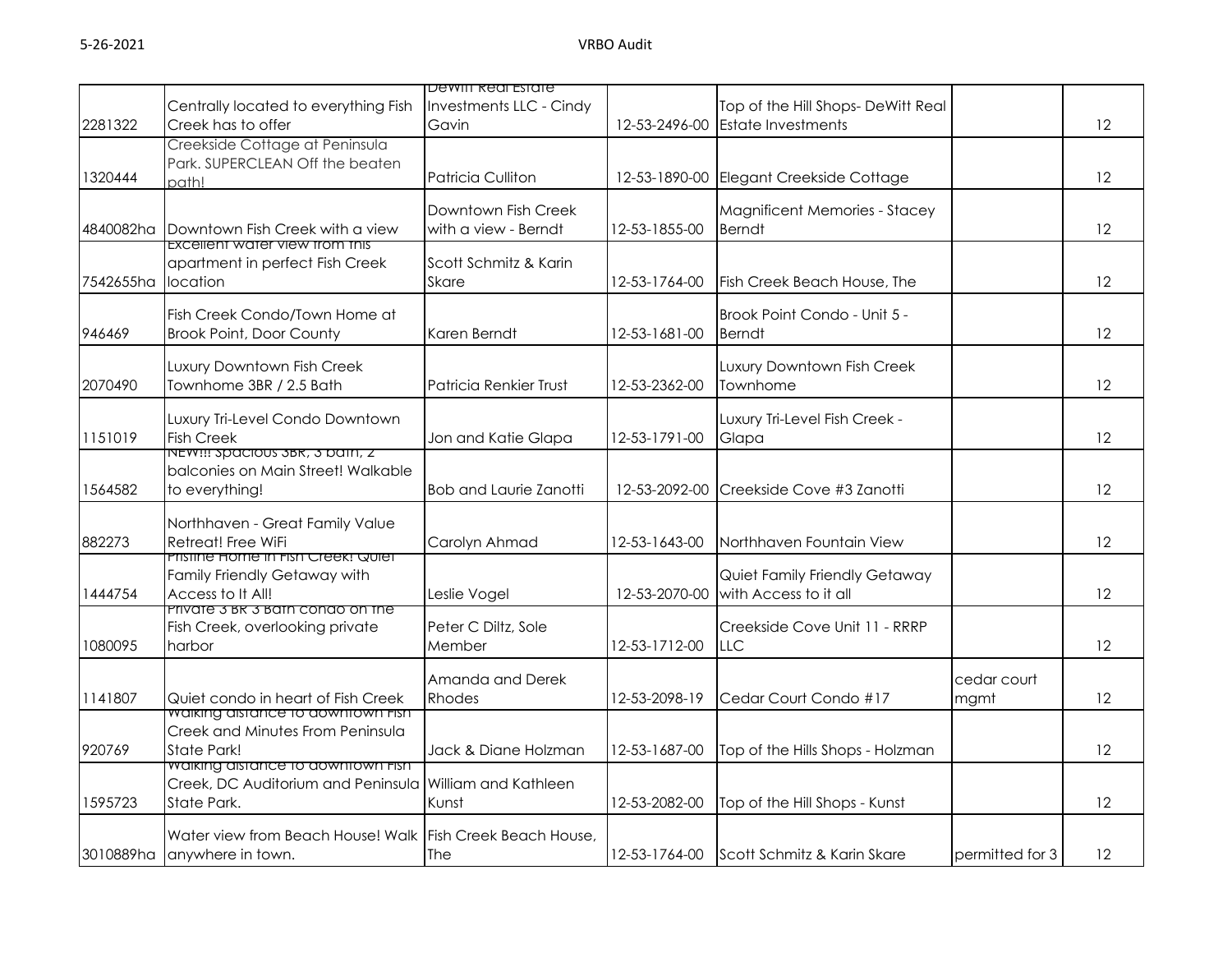|           | waterview apartment in aowntown                                                           |                                        |               |                              |                 |    |
|-----------|-------------------------------------------------------------------------------------------|----------------------------------------|---------------|------------------------------|-----------------|----|
|           | Fish Creek, right across from the                                                         | Scott Schmitz & Karin                  |               |                              |                 |    |
| 7528189ha | town beach!                                                                               | <b>Skare</b>                           | 12-53-1764-00 | Fish Creek Beach House, The  | permitted for 3 | 12 |
|           |                                                                                           |                                        |               |                              |                 |    |
|           |                                                                                           |                                        |               |                              |                 |    |
| 469264    | Irish Hospitality In County Door!                                                         | Megan O'Meara                          | 12-54-0685-00 | O'Meara's Cottage Loft       |                 | 12 |
|           |                                                                                           |                                        |               |                              |                 |    |
|           | Retro, Cozy Cottage - Peninsula St.<br>Park, Family/Pet Friendly - Open year Brad Russell |                                        |               |                              |                 |    |
| 1060002   | INEW IISTING!) Beautiful, spacious,                                                       |                                        | 12-56-1744-00 | Lille Cottage                |                 | 12 |
|           | Spoltless, & Private Cabin in the                                                         | NICHOLAS J & CARRIE A                  |               |                              |                 |    |
| 2078232   | Woods.                                                                                    | SERBIAN                                | 12-56-2258-00 | Cedar Cabin - 9199 Silk Road |                 | 12 |
|           |                                                                                           |                                        |               |                              |                 |    |
|           |                                                                                           |                                        |               |                              | permitted for 3 |    |
| 619373    | 2 bedroom, Across from the YMCA                                                           | Troy and Carolee Lasecki 12-56-1450-00 |               | The Treeport                 | units           | 12 |
|           | 4188 Conage Row CT. - Beautiful                                                           |                                        |               |                              |                 |    |
|           | New Construction Condo                                                                    |                                        |               |                              |                 |    |
| 1361191   | Downtown Fish Creek                                                                       | Kurt Doman et al                       | 12-56-0898-00 | Cottage Row Bluff House      | permitted for 2 | 12 |
|           |                                                                                           |                                        |               |                              |                 |    |
|           | A deluxe vacation rental home in                                                          |                                        |               |                              |                 |    |
| 144492    | fish creek area open all year                                                             | Leon Hasenjager                        | 12-56-0588-00 | Hasenjagers Country Home     |                 | 12 |
|           | A Truly Luxurious Door County                                                             |                                        |               |                              |                 |    |
|           | Retreat                                                                                   | Carraig Cottages LLC                   |               |                              |                 | 12 |
| 1351038   |                                                                                           |                                        | 12-56-1277-00 | Carruag Nua                  |                 |    |
|           | As seen in Door County Magazine!                                                          |                                        |               |                              |                 |    |
| 453464    | Private, Family Friendly, Sat TV, WIFI                                                    | Todd and Lisa Mion                     | 12-56-1261-00 | Five Birches                 |                 | 12 |
|           |                                                                                           |                                        |               |                              |                 |    |
|           | Bay View Lodge - Log Home                                                                 | <b>Bay Breeze Resort Deb</b>           |               |                              |                 |    |
| 431472    | <b>Overlooking Harbor</b>                                                                 | Krause                                 | 12-56-0476-00 | <b>Bayview Lodge</b>         |                 | 12 |
|           |                                                                                           |                                        |               |                              |                 |    |
|           | Built in 2020 this 4 bedroom                                                              |                                        |               |                              |                 |    |
| 2011886   | Farmhouse is close to it all!                                                             | David Thorp                            | 12-56-2295-06 | Apple Orchard House          |                 | 12 |
|           |                                                                                           |                                        |               |                              |                 |    |
|           | Cedarwood, Rent 3 Nights & Get                                                            |                                        |               |                              |                 |    |
| 182426    | One Night Free through June 1                                                             | Carla Marr                             | 12-55-0778-00 | Cedarwood Marr               |                 | 12 |
|           |                                                                                           |                                        |               | Centrally Located Fish Creek |                 |    |
| 1987844   |                                                                                           | <b>Troy Tauber</b>                     | 12-56-2077-00 |                              |                 | 12 |
|           | Centrally Located DoCo Oasis                                                              |                                        |               | Cottage                      |                 |    |
|           | Country Chalet, Sleeps 6 Adults,                                                          |                                        |               |                              |                 |    |
| 118184    | <b>Book Your Mid-week Getaway!!</b>                                                       | Dennis & Marla Sunstrom                | 12-55-0830-00 | Country Chalet               |                 | 12 |
|           |                                                                                           |                                        |               |                              |                 |    |
|           |                                                                                           |                                        |               |                              |                 |    |
| 1669804   | Country Farm House - Fish Creek                                                           | Roger and Jeni Ripley                  | 12-56-2164-00 | Gibraltar Road Farm House    |                 | 12 |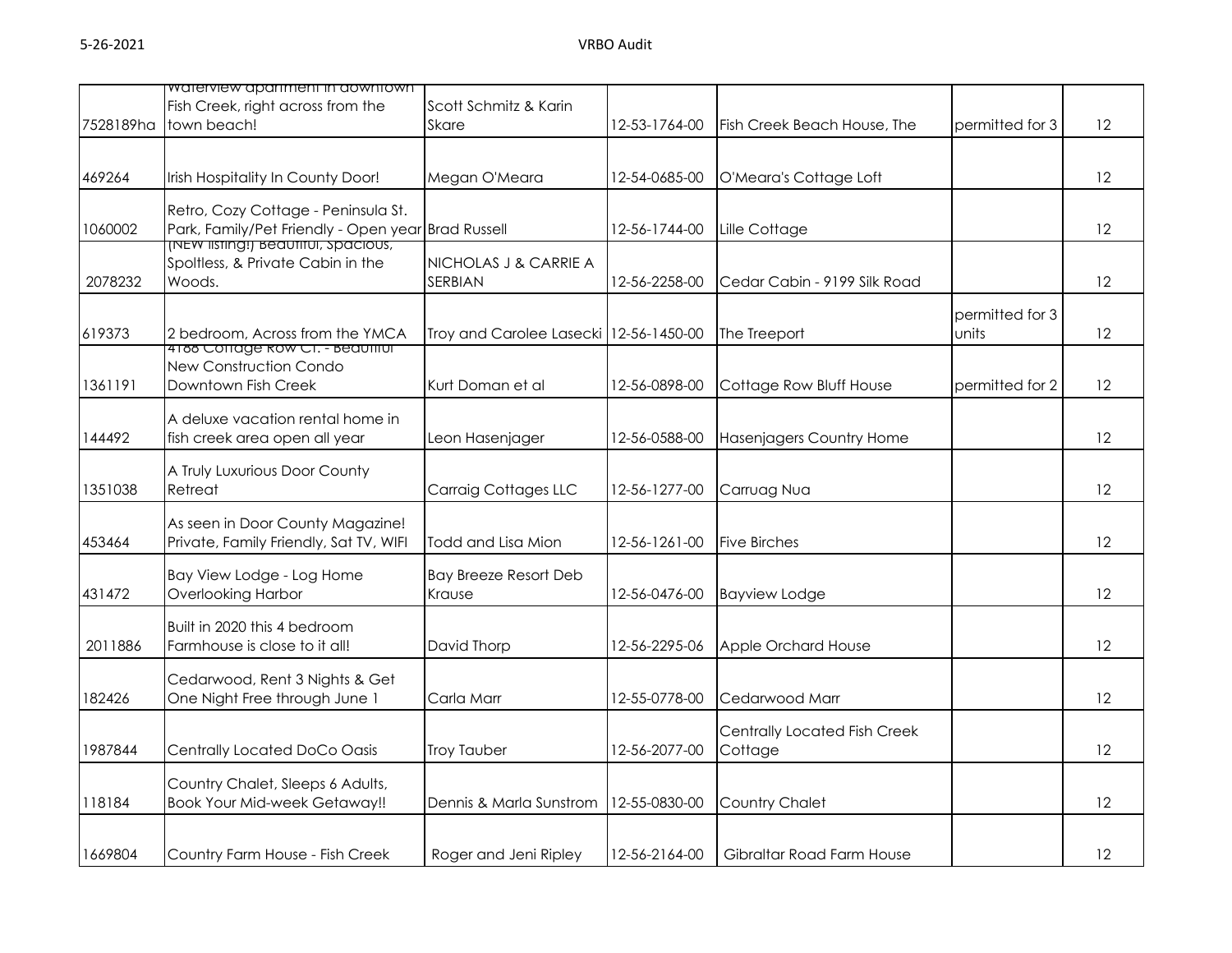|           | Cozy Capin in the woods: between                                                                    |                                                          |               |                                   |                             |    |
|-----------|-----------------------------------------------------------------------------------------------------|----------------------------------------------------------|---------------|-----------------------------------|-----------------------------|----|
| 396135    | Fish Creek and Ephraim-- Perfect<br>location!                                                       | Michelle and Kurt Van<br>Thiel                           | 12-56-1206-00 | Cozy Cabin in the Woods           |                             | 12 |
| 1508518   | Cozy, Tranquil Home Minutes Away<br>from the Heart of Fish Creek                                    | Paul and Tricia Kaye                                     | 12-56-2054-00 | Kayes Hideaway                    |                             | 12 |
| 976203    | DOOR COUNTY HOME RETREAT IN<br><b>FISH CREEK</b>                                                    | Steven and Lisa<br>Pachonphai                            | 12-56-1692-00 | DC Home - Pachonphai              |                             | 12 |
| 503970    | <b>EXCEIIENT LOCATION TOT FAMILY,</b><br>spotlessly clean sleeps 18 friendly<br>owners              | Michael Servais                                          | 12-56-1357-00 | Cedar Creek Lodge II              |                             | 12 |
| 1351075   | Exceptional Home in Tranquil Door<br>County Setting<br><del>ramliy rilenaly Cabin with Modern</del> | <b>Carraig Cottages LLC</b>                              | 12-56-1276-00 | Carriag Dale                      |                             | 12 |
| 896105    | Kitchen, Working Fireplace, Wrap<br>Around Porch!                                                   | Eric Simonson                                            | 12-56-1572-00 | <b>DC Thunder</b>                 |                             | 12 |
| 7181479ha | Family-Friendly Fish Creek 'Cape<br>House' w/Yard                                                   | Eckert Vacation Home<br>Cape House                       | 12-56-0679-00 | Deb Eckert                        | duplicate<br>listing evolve | 12 |
| 1497755   | <b>FANTASTIC WATER VIEWS, Newly</b><br>Renovated, Secluded, Pet-Friendly                            | Jennifer Ninivaggi                                       | 12-56-1748-00 | Casita Vistas                     |                             | 12 |
| 813262    | Fish Creek- Gibraltar Rd.- Near<br><b>YMCA</b>                                                      | Roger & Jeni Ripley                                      | 12-56-1618-00 | Gibraltar Road Ripley             |                             | 12 |
| 503056    | Fish Creek- Near Peninsula State<br>Park                                                            | <b>Rick Ripley</b>                                       | 12-56-1114-00 | Ripley - 3802 & 3806 Gibraltar Rd | permitted for 2             | 12 |
| 347567    | Fish Creek, 4 Bed, Near Ymca/<br>Peninsula State Park.                                              | <b>Ripley Properties, LLC</b>                            | 12-56-1114-00 | Ripley - 3802 & 3806 Gibraltar Rd | permitted for 2             | 12 |
| 42183     | Gingerbread Cottage - Forest<br>Setting - Available Winter Too!                                     | Daryle Capelle                                           | 12-56-1266-00 | <b>Gingerbread Cottage</b>        |                             | 12 |
| 385243    | <u>Great Family vacation spot! Across </u><br>from Fish Creek Beach. Sept/Oct<br>Available!         | Marlin Volz Jr.-Karen Volz<br>Campbell                   | 12-56-0321-00 | Louisvilla                        |                             | 12 |
| 2230247   | Great location! 5 BR 3 BA between<br>Fish Creek and Ephraim, WI                                     | <b>SATURNINO JAUREGUI &amp;</b><br><b>MARIA JAUREGUI</b> | 12-56-2464-00 | El Monte Properties               |                             | 12 |
| 602669    | Great Location! Close to downtown<br>Fish Creek and Peninsula State Park                            | Troy and Carolee Lasecki 12-56-1450-00 The Treeport      |               |                                   | permitted for 3<br>units    | 12 |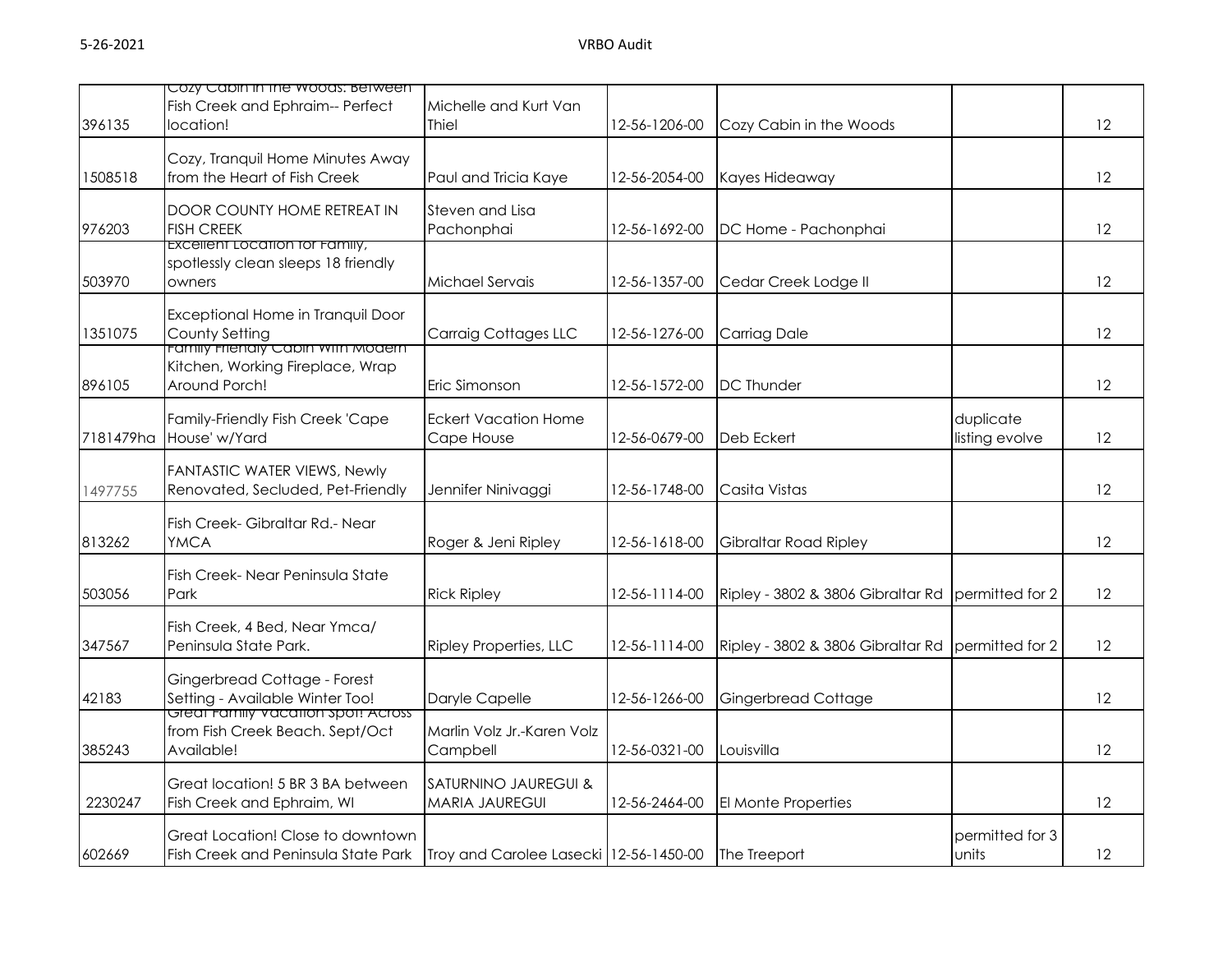| 1328037   | Guest Bedroom at the Quarry House Mitchel & Mary Heinrichs 12-56-0805-00                                |                                             |               | Quarry House                          | permitted for 2          | 12 |
|-----------|---------------------------------------------------------------------------------------------------------|---------------------------------------------|---------------|---------------------------------------|--------------------------|----|
| 257802    | <u>Heart of Fish Creek!- Newer</u><br>Construction - 4BR, 4.5BA Condo-<br>Sleeps 8-10                   | Doman                                       | 12-56-0898-00 | <b>Bluffs at Cottage Row Court</b>    |                          | 12 |
| 1906185   | Historic Cabin on the Juddville<br>Riviera                                                              | Door County Retreats<br>LLC - Peggy Reineck | 12-56-2251-00 | Door County Retreats LLC -<br>Reineck |                          | 12 |
| 614537    | Home on 5 acres just 1 mile from<br>town                                                                | Paul & Amy Devine                           | 12-56-1439-06 | Gibraltar House                       | dcpm                     | 12 |
| 1671663   | In town, on the water, dock, sleeps<br>12, brand new construction!                                      | Wickman LLC                                 | 12-56-2142-06 | <b>Fish Creek Beach House</b>         | dcpm                     | 12 |
| 833837    | Large Guest House located within<br>the town of Fish Creek                                              | <b>Greg Lawler</b>                          | 12-56-1573-00 | Lawler Guest House Blue               |                          | 12 |
| 1868302   | <u> Lawier Guest House - Green - within</u><br>walking distance of everything in<br><b>Fish Creek</b>   | <b>Greg Lawler</b>                          | 12-56-2218-00 | Lawler Guest House Green              |                          | 12 |
| 1680472   | Located on the northside of town,<br>walking distance to beach,<br>shopping and more!                   | <b>Brett Lecy</b>                           | 12-56-2147-06 | <b>Fish Creek Central Home</b>        | dcpm                     | 12 |
| 426335    | Log Retreat At Fish Creek                                                                               | <b>Bill Anderson</b>                        | 12-56-1225-06 | Log Retreat at Fish Creek             | dcpm                     | 12 |
| 348054    | Modernized Classic Log Home Close<br>to Shopping and Sunset Walks                                       | James Graham                                | 12-56-1294-00 | Modern Classic Log Home               |                          | 12 |
| 1216466   | New Home - 2 Story - 4 bedroom, 3.5 DCLife LLC - Pamela<br><b>bath</b>                                  | Hoppe                                       | 12-56-1840-00 | <b>DCLife LLC</b>                     |                          | 12 |
| 1671773   | New home sleeps 10 downtown Fish<br>Creek!                                                              | Wickman LLC                                 | 12-56-2141-06 | The Road House                        | dcpm                     | 12 |
| 1127055   | NEW NOME. GREAT JOCATION ACTOSS<br>from YMCA. Can accommodate<br>LARGE groups                           | The Treeport                                | 12-56-1450-00 | Troy and Carolee Lasecki              | permitted for 3<br>units | 12 |
| 1898332   | NEW LISTING: Manistique stone<br>Cottage - Lovely retreat in Fish<br>Creek next to Peninsula State Park | Ryan and Karilyn Dayton   12-56-1743-07     |               | Manistique Stone Cottage              | Simple Life              | 12 |
| 4713533ha | NEW-GREAT LOCATION-SLEEPS 14-<br><b>INDOOR &amp; OUTDOOR POOLS</b>                                      | <b>Park House</b>                           |               | 12-56-1801-00 <b>IPDW Rentals LLC</b> |                          | 12 |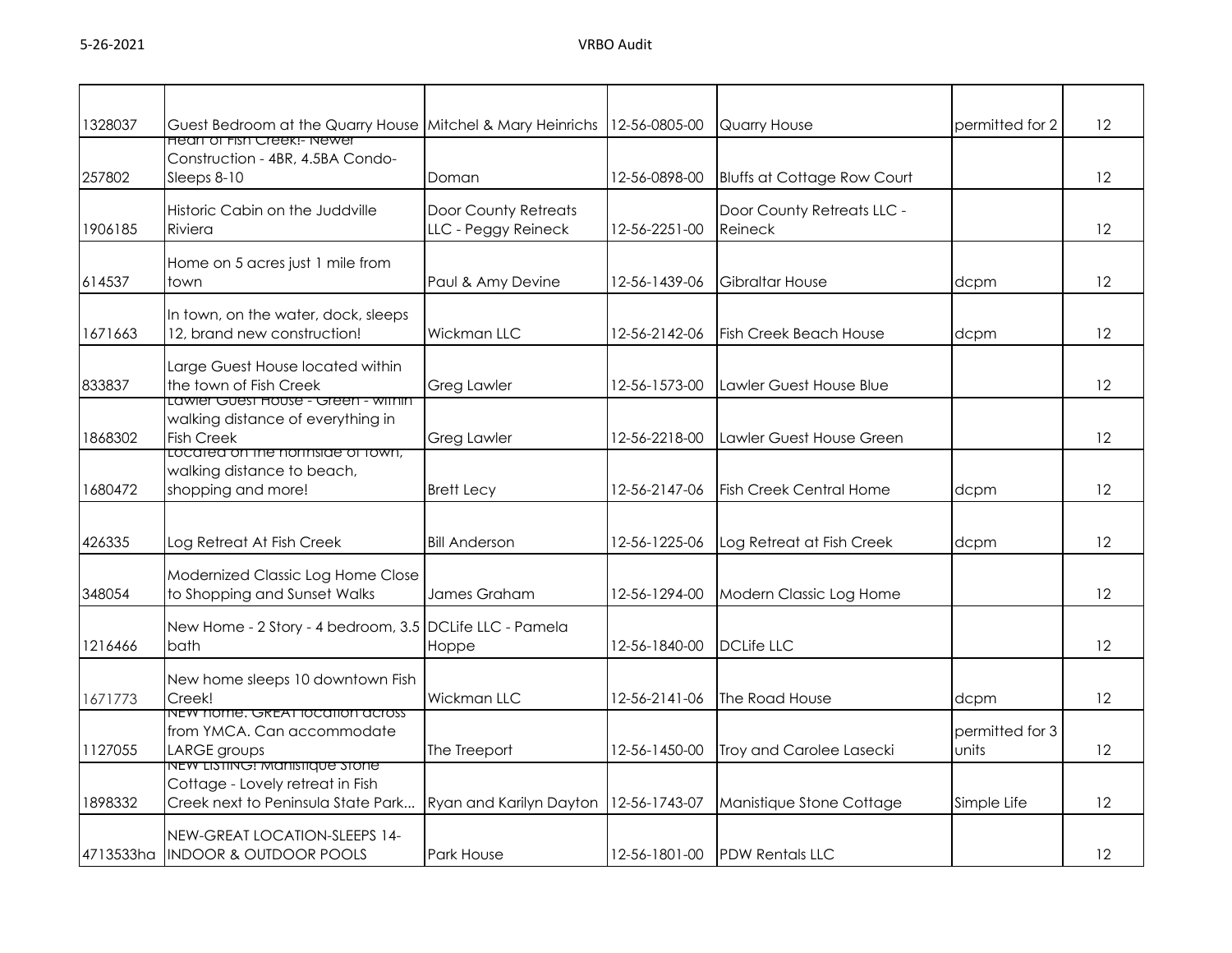| 1444826 | INICEIY IOCATEA NEAL FISH Creek,<br>Ranch home, 4 bedroom, 2 bath.<br>NEW OWNERSHIP.   | Kiems investment<br>Properties LLC - Mary<br>Klimczyk | 12-56-2027-00 | Klems Investments - Klimczyk<br>8580 STH 42 |                   | 12 |
|---------|----------------------------------------------------------------------------------------|-------------------------------------------------------|---------------|---------------------------------------------|-------------------|----|
| 365869  | PEACE AND TRANQUILITY SETTING IN<br>THE WOODS                                          | Allen & Emelie Franke                                 | 12-55-0021-00 | <b>High Ridge Chalet</b>                    | Charnetski        | 12 |
| 418193  | Perfect for Family Reunions &<br>Weekend Getaways, sleeps 12                           | Kenneth and Maxine<br>Riche                           | 12-56-1241-00 | Riche - 9419 Tree Top                       |                   | 12 |
| 723814  | Pine Cone Guest House<br>Pristine condo: waiking aistance to                           | Minerva & Armando<br>Mejia                            | 12-56-0525-00 | Pine Cone Guest House                       |                   | 12 |
| 354913  | everything in Heart of Fish Creek!<br>3BR/4BA Sleeps 8-1                               | Martone                                               | 12-56-1989-00 | <b>Bluffs at Cottage Row Court</b>          |                   | 12 |
| 642394  | Quiet, Family-Friendly Home on a<br>Quiet Street Near Fish Creek                       | Pam Olafsson/Beth<br>Collins                          | 12-56-1275-00 | Little Spring Cottage                       |                   | 12 |
| 997318  | Spacious Custom 4bedroom a Mile<br>from Fish Creek                                     | Ross Lunn                                             | 12-56-1033-00 | Gibraltar Lodge                             |                   | 12 |
| 824134  | Spectacular Views of Eagle Harbor<br>and Ephraim                                       | Nancy Claypool                                        | 12-56-1570-06 | Eagle Harbor View                           | dcpm              | 12 |
| 473918  | SPRING ROAD HOME, JUST MINUTES<br>FROM FISH CREEK                                      | <b>Jeff Herbst</b>                                    | 12-56-1318-00 | Herbst Spring Road                          |                   | 12 |
| 424315  | The Java Hut, a cottage with 'perks'                                                   | Coffee & Crossbones<br>LLC/Carina Helm                | 12-56-1188-00 | Java Hut, The                               |                   | 12 |
| 272736  | The Log Home at Fish Creek-In the<br><b>Heart of Door County</b>                       | Rob and Lyndsay Hayes                                 | 12-56-2435-00 | The Log Home at Fish Creek                  |                   | 12 |
| 2065986 | Tucked Away---Newly renovated 3<br>bedroom Door County escape.                         | Jon and Lucy Murphy                                   | 12-56-2374-00 | <b>Tucked Away</b>                          | <b>Fish Creek</b> | 12 |
| 238110  | Unique Setting - Built on Quarry Bed                                                   | Mitchel & Mary Heinrichs                              | 12-56-0805-00 | Quarry House                                | permitted for 2   | 12 |
| 569210  | upaatea ketro ketreat: inaoor &<br>Outdoor Fireplace, Backyard Oasis<br>With Waterfall | Mark Schneider                                        | 12-56-1719-00 | Fish Creek Beginnings                       |                   | 12 |
| 391901  | Water View in Downtown Fish Creek<br>The Cookery's Lodging.                            | Cookery Inc                                           | 12-55-0122-00 | Cookery Suites & Cottages                   | permitted for 2   | 12 |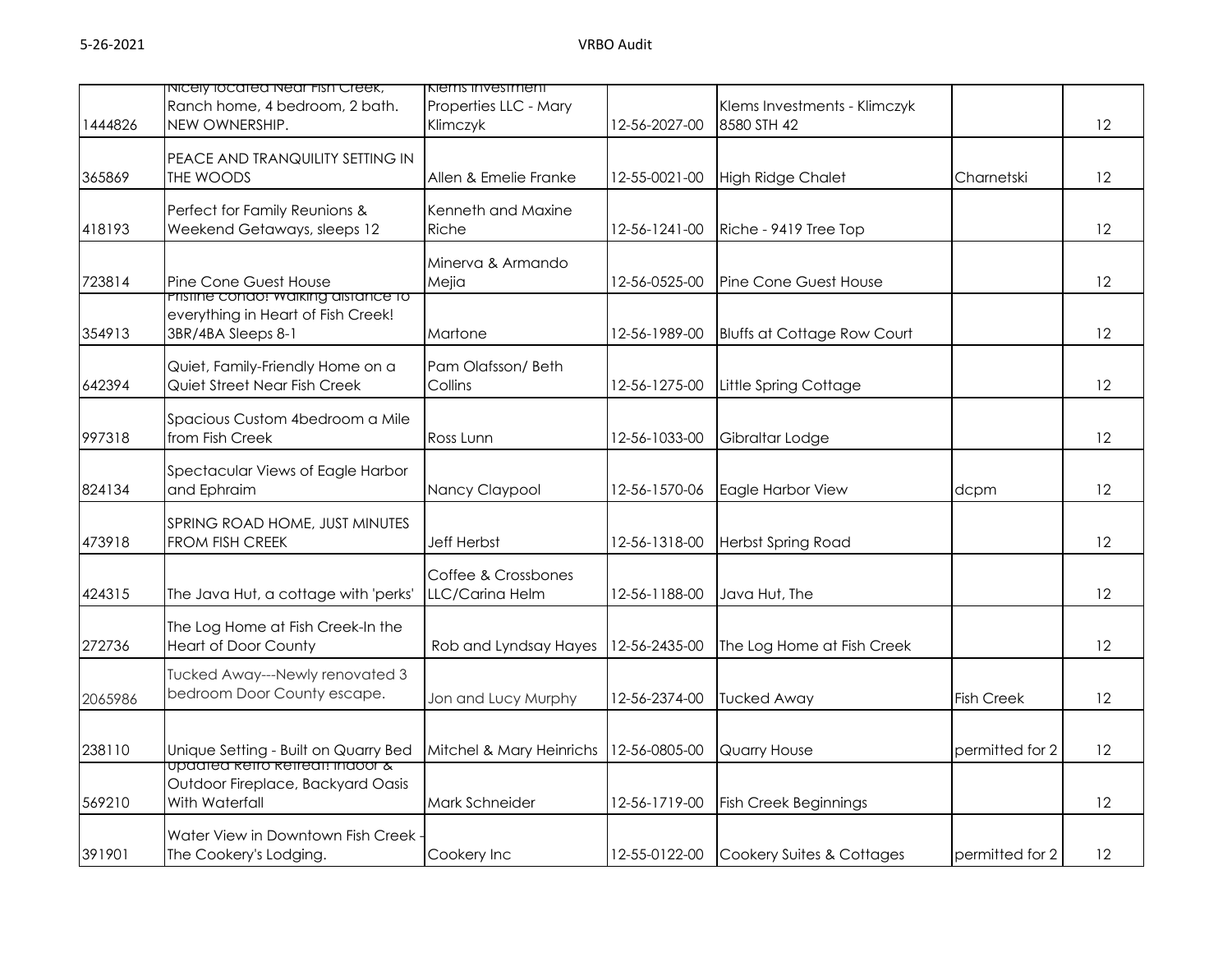| 90461   | Welcome to Your 3+ Bed Fish Creek<br>Retreat, Close to It All                          | Donald Rubin                                                                 | 12-56-0645-00 | <b>Fish Creek Retreat</b>                            |                 | 12 |
|---------|----------------------------------------------------------------------------------------|------------------------------------------------------------------------------|---------------|------------------------------------------------------|-----------------|----|
| 715374  | Woodlands 3 Bedroom, 1 1/2 Bath<br>Fish Creek, Vacation Getaway                        | Tim & Bonnie Mirkiewicz                                                      | 12-56-1363-00 | Woodlands                                            |                 | 12 |
| 2172561 | 30+ day rental - no permit needed                                                      | Serene Getaway                                                               |               |                                                      |                 | 12 |
| 559794  | 30+ day rental - no permit needed                                                      | Tucker's Retreat—Now<br>booking Summer 2021!                                 |               |                                                      |                 | 12 |
| 993369  | 30+ day rental - no permit needed                                                      | <b>WAIERFRONI COTTAGE</b><br>ROW CONDO IN THE<br><b>HEART OF FISH CREEK!</b> |               |                                                      |                 | 12 |
|         |                                                                                        |                                                                              |               |                                                      |                 |    |
| 585337  | 4 Bearcom, 4 Barn, 2 Story Home,<br>Sand Beach, Handicapped Access,<br>Wifi, sleeps 12 | Sunrise Shores #7 -<br><b>DCRMAA LLC</b>                                     | 15-53-1431-00 | <b>DCRMAALLC</b>                                     |                 | 15 |
| 1730634 | Fantastic 1st Floor Sandy Beach<br>Condo!                                              | Sunrise Shores #2 - Tiedke   15-53-2210-04                                   |               | <b>Gary Tiedke</b>                                   | zeile           | 15 |
| 505152  | Fantastic Sanay Beach Condo for<br>Family and Friends. Spectacular<br>Sunrises!        | Sanata & Catherine Lau                                                       | 15-53-1362-00 | Sunrise Shores #6 - Lau                              |                 | 15 |
| 125749  | Lake Michigan Sand Beach Front,<br>CLEAN, Quiet, 2 Bdrm, 2 bath                        | Sunrise Shores ASH                                                           | 15-53-0492-00 | Mark Ash                                             |                 | 15 |
| 171303  | Lake Michigan sana Beachtront<br>Condo, Spectacular Views, Sunrise<br>Shores, WiFi     | Sunrise Shores #4                                                            | 15-53-1153-00 | Jeanne & Paul Wiesner                                |                 | 15 |
| 1847094 | 5☆Modern Waterfront Lake Cabin<br>in Door County <sup>3</sup>                          | Jeremy and Caitlyn<br><b>Jeffery</b>                                         | 15-56-2215-00 | The Bay on Clark Lake                                |                 | 15 |
| 352035  | Beachfront Cottage, Spring 2018<br>Special 3 nights w/ 4th night free                  | Quietside Leadership LLC                                                     | 15-55-0398-00 | Quietside Cottages "the beach<br>house"              | permitted for 2 | 15 |
| 1432604 | <b>Beautiful Clark Lake Cottage</b>                                                    | Scot and Kerri Hunt                                                          | 15-56-1998-00 | Beautiful Waterfront Cottage on<br><b>Clark Lake</b> |                 | 15 |
| 1887006 | Beautiful Cottage! Short Drive To<br>Sand Beach - Jacksonport                          | Dan Rehberg - Rehberg<br><b>Boathouse LLC</b>                                | 15-56-1593-00 | Cottage at Trails End                                |                 | 15 |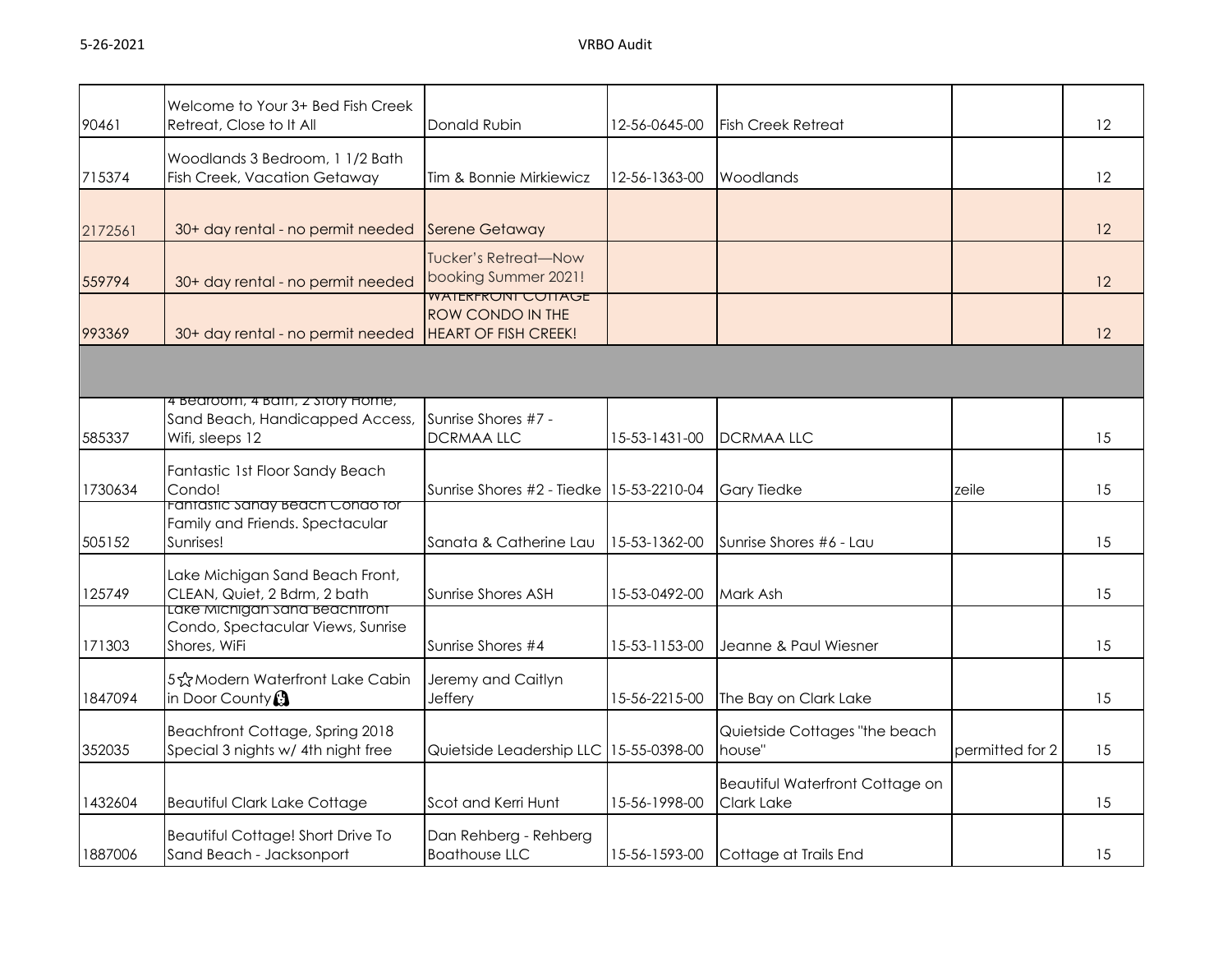|         | <b>Beautiful Sunsets On Clark Lake</b>                                                                                     |                                         |               |                                                         |                                   |    |
|---------|----------------------------------------------------------------------------------------------------------------------------|-----------------------------------------|---------------|---------------------------------------------------------|-----------------------------------|----|
| 2299619 | Located in Door County, Wi                                                                                                 | Kaufman                                 | 15-56-1536-07 | Kaufman - 5543 Clark Lake Dr                            | simplelife                        | 15 |
| 216654  | <u>CEDAR SHORES IS EXPANDING!-ON</u><br>SCHEDULE!1 Aug Wk Open. Book<br>CHOICE FALL DATES.<br>Cozy Log Cabin on 4 Acres in | Linda Schaap                            | 15-55-0831-00 | Cedar Shores - Beach Front                              |                                   | 15 |
| 1961877 | Jacksonport. Walk to town center<br>and beach.                                                                             | Christie Skogg                          | 15-56-2237-00 | Recently Renovated Cozy Log<br>Cabin on 4 Acres         |                                   | 15 |
| 1943899 | Exceptional Home, Beautiful Lake<br>Shore on 1+ Acre - 2021 Dates<br>Going Fast!                                           | DGRE, LLC - Andrea<br>Dalton Wroblewski | 15-56-2280-04 | Lakeview Retreat                                        | zeile                             | 15 |
| 852534  | Lake Michigan Beachfront Cottage<br>Springl Special 3 Nights/4th free                                                      | Quietside Leadership LLC 15-55-0398-00  |               | Quietside Cottages "the beach<br>house"                 | permitted for 2                   | 15 |
| 997026  | Lake Michigan Waterfront Summer<br>House                                                                                   | Mary Jo Jump                            | 15-56-1263-04 | Jump Inn                                                | permitted for<br>2- Zeile         | 15 |
| 848144  | Lakefront Cottage with Sensational<br>Sunsets!                                                                             | Paul & Tricia Kaye                      | 15-56-1621-00 | Kaye Cottage                                            |                                   | 15 |
| 244227  | Lakefront Home, Architect<br>Designed for His Family and Friends                                                           | Janet Slater                            | 15-56-1085-00 | Lakeside Paradise - Slater                              |                                   | 15 |
| 1665895 | Logan Creek Cottage - Jacksonport                                                                                          | <b>Rob Geitner</b>                      | 15-56-2105-00 | Logan Creek Cottage                                     |                                   | 15 |
| 746483  | <u>Near Corrage geraway on the Lake</u><br>Michigan Rugged Shore=Relax-<br>Romantic-Restore-ah                             | Sommer Property Mgmt<br><b>LLC</b>      | 15-56-0023-00 | All about the lake shore Door<br><b>County Cottages</b> | permiffed for<br>3:1)Shadow<br>of | 15 |
| 1055782 | <u>near Corrage Geraway On The </u><br>Lake Michigan Rugged Shore=relax-<br>romantic-restore-ah                            | Sommer Property Mgmt<br><b>LLC</b>      | 15-56-0023-00 | All about the lakeshore Door<br><b>County Cottages</b>  |                                   | 15 |
| 1621220 | <u>NEW! DOOL COUNTY LAKE CADIN ON</u><br>Private Peninsula with an East &<br><b>West Facing Dock</b>                       | Jeremy and Caitlyn<br>Jeffery           | 15-56-2060-00 | The Point on Clark Lake                                 |                                   | 15 |
| 333509  | Newer Log Home on Clarks Lake<br>with Dock and Boats                                                                       | Vans Log Home on Clark<br>Lake          | 15-56-0308-06 | Vans Log Home                                           | dcpm                              | 15 |
| 34399   | Quintessential Door County Cabin<br>on Lake Michigan                                                                       | Carolyn Brzezinski                      | 15-56-0713-00 | Killasonna Lodge - Brzezinski                           |                                   | 15 |
| 1055804 | <b>ROMANTIC CIASSIC Cedar Corrage-</b><br>door-county-rentals.com//-<br>Brochure.pdf                                       | Sommer Property Mgmt<br>LLC             | 15-56-0023-00 | All about the lakeshore Door<br><b>County Cottages</b>  |                                   | 15 |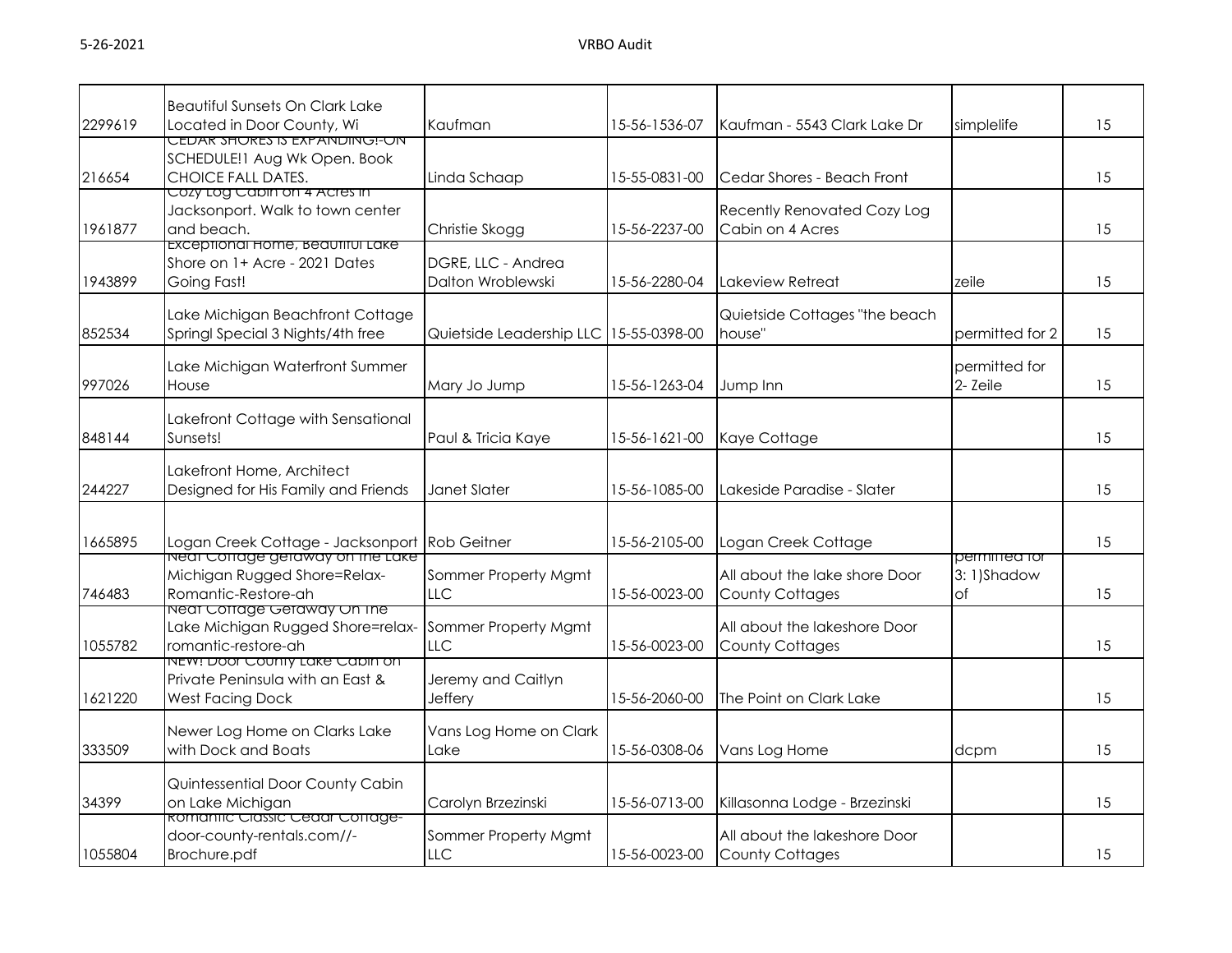| 1697009 | Rustic Charm - Book Now for 2021<br>Prime Time!                                                   | Tamara Faulkner Milgen<br>Woods LLC                       | 15-56-2086-04 | Milgen Woods LLC - Rustic<br>Charm                      | zeile                      | 15 |
|---------|---------------------------------------------------------------------------------------------------|-----------------------------------------------------------|---------------|---------------------------------------------------------|----------------------------|----|
| 1765230 | Sand Beach for 14 on Lake<br>Michigan!                                                            | Carrington Family Trust<br>c/o Fergus                     | 15-56-2209-04 | Sandy Shores Beach House -<br><b>Shoreline Ventures</b> | zeile                      | 15 |
| 414043  | Sunrises and S'Mores, Book Fall 2020<br>and Prime Time 2021 Now!                                  | Kris Zeile et al & Mary Jo<br>Jump                        | 15-56-1263-04 | Shoreline Ventures Inc & Jump<br>Inn                    | permitted for<br>2 - zeile | 15 |
| 1900670 | The Beach at Lakeside Park,<br>Jacksonport, Door County, USA<br>The Quirrea Log, a Cozy, Compact, | Les Kiehnau                                               | 15-56-1531-00 | The Beach at Lake Side Park                             |                            | 15 |
| 1775519 | Welcoming Cabin In The Woods ~<br>Perfect For 4-6 People!                                         | Fran Richter                                              | 15-56-2230-00 | The Quilted Log                                         |                            | 15 |
| 2294954 | The Sweet Retreat on Clark Lake                                                                   | Shawn and Joann<br>Hennigan Trust                         | 15-56-2449-06 | <b>Sweet Retreat</b>                                    | dcpm                       | 15 |
| 418651  | Updated A-Frame Cottage with<br><b>Great Swimming</b>                                             | Kangaroo South Shore                                      | 15-56-1157-06 | Michael K & Mary Lou H Serchen                          |                            | 15 |
|         |                                                                                                   |                                                           |               |                                                         |                            |    |
| 921026  | Beach Harbor Resort - Beach House<br>Cottage                                                      | <b>Beach Harbor Resort</b>                                | 27-51-0807-00 | Jon Hanson                                              |                            | 27 |
| 1913719 | <b>Beach Harbor Resort - Deluxe</b><br>Apartment                                                  | <b>Beach Harbor Resort</b>                                | 27-51-0807-00 | Jon Hanson                                              |                            | 27 |
| 921123  | <b>Beach Harbor Resort - Studio</b><br>Cottage                                                    | <b>Beach Harbor Resort</b>                                | 27-51-0807-00 | Jon Hanson                                              |                            | 27 |
| 2227165 | "Sherwood Point Lodge" Luxury<br>Waterfront Log Cabin                                             | Sherwood Point Lodge                                      | 27-56-2425-00 | <b>Tony Goebel</b>                                      |                            | 27 |
| 2175147 | **New Listing** Waterfront *Pet<br>friendly* home on Green Bay!                                   | snorewood Point snores-<br>Berndt- 4481 Sherwood<br>Point | 27-56-2386-07 | William Berndt                                          | simplelife                 | 27 |
| 2143863 | Adventure Cottage" on Sand Bay<br>Point, Door County                                              | Adventure Cottage                                         | 27-56-2327-00 | <b>Tony Goebel</b>                                      |                            | 27 |
| 747958  | Cozy retreat Off the beaten path.                                                                 | <b>Hideaway Cottage</b><br>Smola                          | 27-56-1542-00 | Connel Smola                                            |                            | 27 |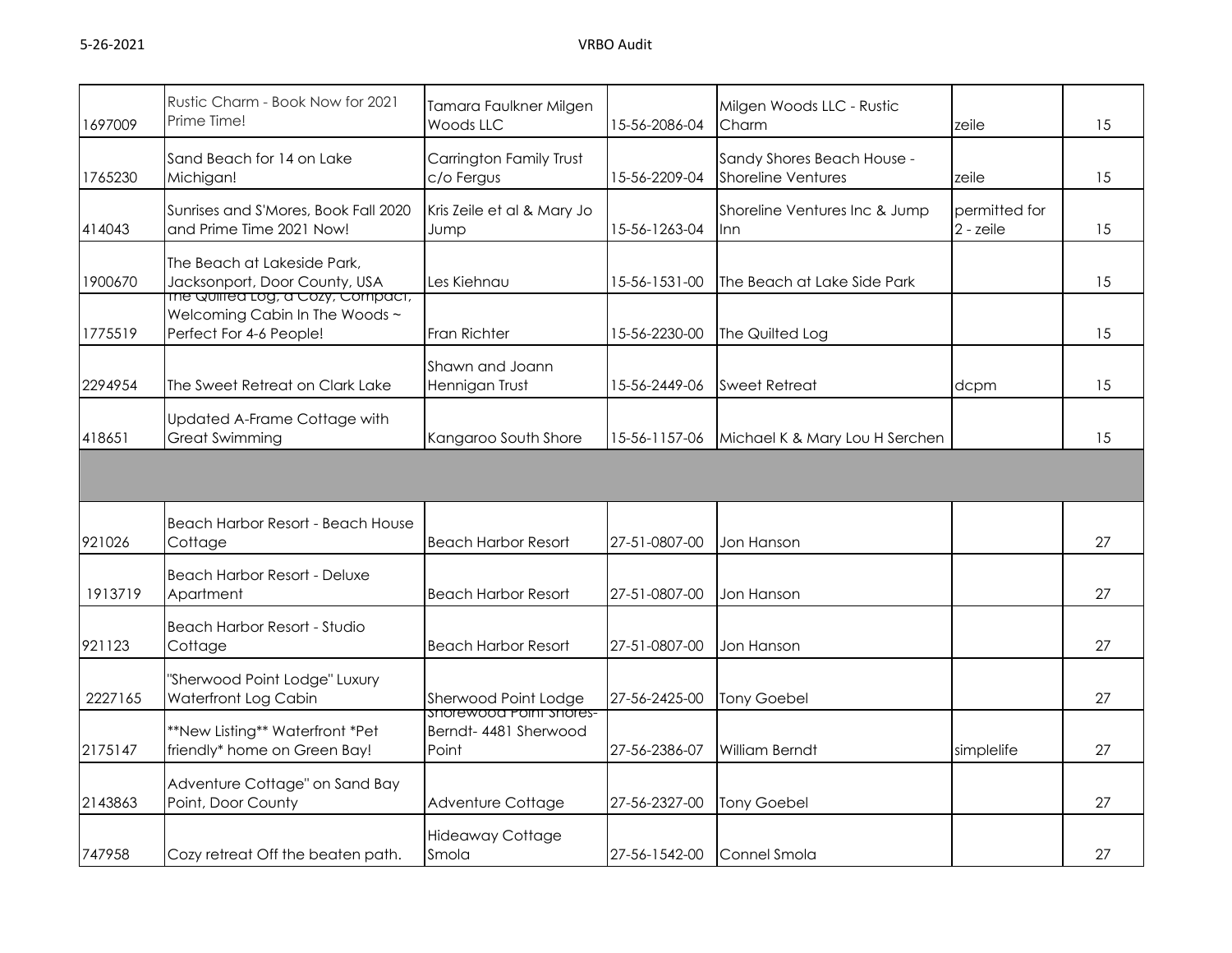| 1449030   | Great Getaway with Lots of<br>Comfort and Charm!                                              | Steve and Joan Rockwell 27-56-2008-00                                  |               | The Doorstop - Rockwell                            | 27 |
|-----------|-----------------------------------------------------------------------------------------------|------------------------------------------------------------------------|---------------|----------------------------------------------------|----|
| 1802819   | Holiday Lodge on Green Bay-<br><b>GRAND OPENING!</b>                                          | Fred and Nacy Mahaffey 27-56-2276-00                                   |               | Holiday Lodge                                      | 27 |
| 9448269ha | <b>Idlewild Golf Getaway</b>                                                                  | dlewild Golf Getaway -<br>Alexander                                    | 27-56-2308-00 | Jon Alexander                                      | 27 |
| 2078790   | Idlewild Hideaway by the Bay (with<br>Large Deck)                                             | <b>Tom Brolin</b>                                                      | 27-56-2407-00 | Idlewild Hideaway by the Bay                       | 27 |
| 1688165   | Log Cabin House on the Water<br>(Waterfront)                                                  | <b>Rachel Messner</b>                                                  | 27-56-2184-00 | Log Cabin House on the Water                       | 27 |
| 1368363   | Nasewaupee Trail Log Home                                                                     | <b>Terry Kinney</b>                                                    | 27-56-1841-00 | Nasewaupee Trail Log Home                          | 27 |
| 1450867   | <u>newly upaated cottage on Tz-</u><br>acres only minutes from<br>Potawatomi State Park!      | Andrew and Erin<br>Isaacson                                            | 27-56-2011-00 | Bungalow at Potawatomi Park-<br>Isaacson           | 27 |
| 267726    | One of a Kind Door County<br><b>Boathouse Waiting for Your Visit</b>                          | Deb Robinson                                                           | 27-56-1050-00 | One of a kind Door County Boat<br>House            | 27 |
| 1944682   | <u> Open Door Oasis - Door County - A</u><br>spacious home located on a<br>peninsula          | white slope Hospitality<br>Partners LLC-Przemyslaw<br>(Peter) Szewczyk | 27-56-2204-00 | Open Door Oasis                                    | 27 |
| 902029ha  | OUTDACK COTTAGES IN DOOF COUNTY -<br>near beach, modern, private,<br>peaceful                 | Outback Cottages                                                       | 27-56-1143-00 | Galen & Pam Carpenter                              | 27 |
| 1198300   | <u>Private wateritonit, stunning great</u><br>room, dog loving, air conditioning,<br>fire pit | Scott and Tanya Fuller                                                 | 27-56-2412-00 | <b>Peaceful Shores</b>                             | 27 |
| 112606    | Property overview                                                                             | <b>Terry Kinney</b>                                                    | 27-55-0737-00 | Door County Country Home                           | 27 |
| 312662    | Sand Bay Lodge And Cottages<br><b>Waterfront Sleeps 23</b>                                    | Sand Bay Lodge                                                         | 27-55-0667-00 | Dan Farah                                          | 27 |
| 2060447   | Sunset Lagoon                                                                                 | Sunset Lagoon                                                          | 27-56-2324-00 | MJ Property Maintenance LLC -<br>Michael Jeanquart | 27 |
| 1629251   | <b>Imilium Corrage - Family Frienaly</b><br>Retreat on Sand Bay Point in Door<br>County       | Trillim Cottage - 4088<br>Snake Island Road                            | 27-56-2118-00 | Andrew Swartz and Kristin Long                     | 27 |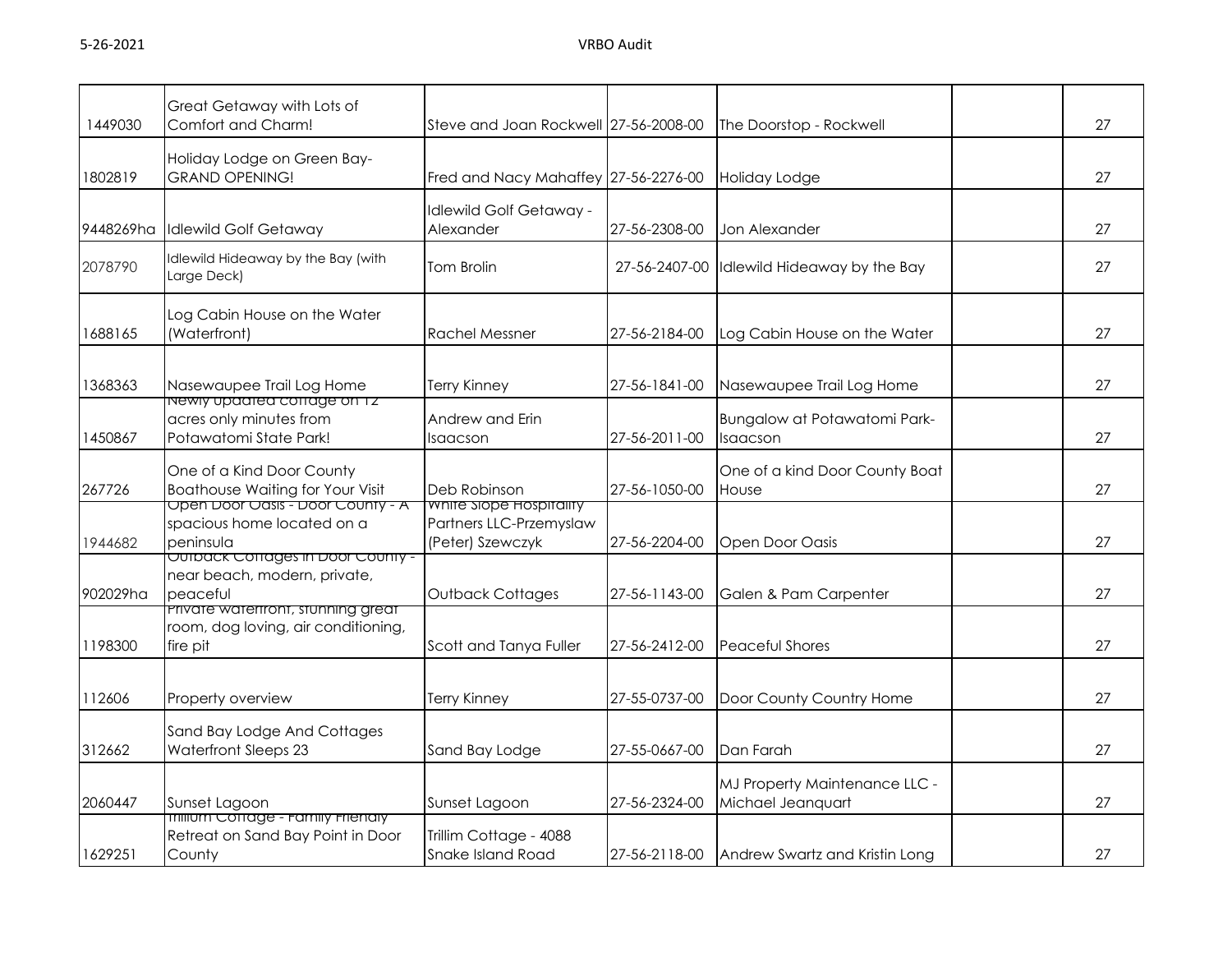|         | uncle bob's House! Newly updated                                 |                         |               |                            |    |
|---------|------------------------------------------------------------------|-------------------------|---------------|----------------------------|----|
|         | cabin. Idlewild Peninsula, Door Cty.                             | Richard and Judith      |               |                            |    |
| 1405853 | Sleeps 8                                                         | Laessig                 | 27-56-1995-00 | Uncle Bob's Guest House    | 27 |
|         | <del>very kustic, Dog Frienaly, Door</del>                       |                         |               |                            |    |
|         | County Cottage - 100ft From the                                  | John Yount Jr and Sarah |               |                            |    |
| 1773717 | Water's Edge <sup>11</sup>                                       | <b>B</b> Yount          | 27-56-2153-00 | <b>Robertsons Cottages</b> | 27 |
|         | very Rustic, Dog Frienaly, Door                                  |                         |               |                            |    |
|         | County Cottage - Close to the                                    | John Yount Jr and Sarah |               |                            |    |
| 1766707 | Water's Edge <sup>11</sup>                                       | <b>B</b> Yount          | 27-56-2153-00 | <b>Robertsons Cottages</b> | 27 |
|         | very <del>kustic, Dog Frienaly, Door</del>                       |                         |               |                            |    |
|         | County Cottage - Overlooks Sawyer                                | John Yount Jr and Sarah |               |                            |    |
| 1780536 | Harbor ħ î î                                                     | <b>B</b> Yount          | 27-56-2153-00 | <b>Robertsons Cottages</b> | 27 |
|         | very Rustic, Dog Frienaly, Door<br>County Cottage - Right on the | John Yount Jr and Sarah |               |                            |    |
|         | Water's Edge <sup>11</sup>                                       |                         |               |                            | 27 |
| 1878869 | very Rustic, Dog Frienaly, Door                                  | <b>B</b> Yount          | 27-56-2153-00 | <b>Robertsons Cottages</b> |    |
|         | County Cottage - Right on the                                    | John Yount Jr and Sarah |               |                            |    |
| 1879325 | Water's Edge <sup>11</sup>                                       | <b>B</b> Yount          | 27-56-2153-00 | <b>Robertsons Cottages</b> | 27 |
|         | very Rustic, Dog Frienaly, Door                                  |                         |               |                            |    |
|         | County Cottage ~ 200ft From the                                  | John Yount Jr and Sarah |               |                            |    |
| 1879414 | Water's Edge <sup>11</sup>                                       | <b>B</b> Yount          | 27-56-2153-00 | <b>Robertsons Cottages</b> | 27 |
|         | very Rustic, Dog Frienaly, Door                                  |                         |               |                            |    |
|         | County Cottage ~ 250ft From the                                  | John Yount Jr and Sarah |               |                            |    |
| 1879482 | Water's Edge <sup>1</sup>                                        | <b>B</b> Yount          | 27-56-2153-00 | <b>Robertsons Cottages</b> | 27 |
|         | watertront z p.r. bay view                                       |                         |               |                            |    |
|         | Cottage/sunsets/wineries/lighthouse                              |                         |               |                            |    |
| 642597  | s/beaches/fishing<br>waterfront 4 p.r./3                         | Sand Bay Lodge          | 27-55-0667-00 | Dan Farah                  | 27 |
|         | ba/beaches/fishing/sunsets/wineries                              |                         |               |                            |    |
| 642598  | /lighthouses/state parks                                         | Sand Bay Lodge          | 27-55-0667-00 | Dan Farah                  | 27 |
|         |                                                                  |                         |               |                            |    |
|         | Waterfront Cottage: 2 bedroom, 1.5                               | McComb's= 4143 Snake    |               |                            |    |
| 802382  | bathrooms                                                        | <b>Island Road</b>      | 27-56-1598-00 | John McCombs               | 27 |
|         | waterfront swearsh-style Log Cabin                               |                         |               |                            |    |
|         | on Sand Bay, Door County -                                       |                         |               |                            |    |
| 135683  | Moonlight Magic                                                  | Tammy M Leemon          | 27-56-1014-00 | Moonlight Magic            | 27 |
|         |                                                                  |                         |               |                            |    |
|         | Waterside Retreat -- Swedish Stuga                               |                         |               |                            |    |
| 154010  | (Cottage)                                                        | Barbro & Glen Wilson    | 27-56-0948-00 | Wilson Sherwood Point      | 27 |
|         |                                                                  |                         |               |                            |    |
|         |                                                                  |                         |               |                            |    |
|         |                                                                  |                         |               |                            |    |
|         | Maple Grove House (B) Handicap /                                 |                         |               |                            |    |
| 1936999 | Wheel Chair Accessible Rental!                                   | John Nolte              | 32-50-2223-00 | Maple Grove Motel LLC      | 32 |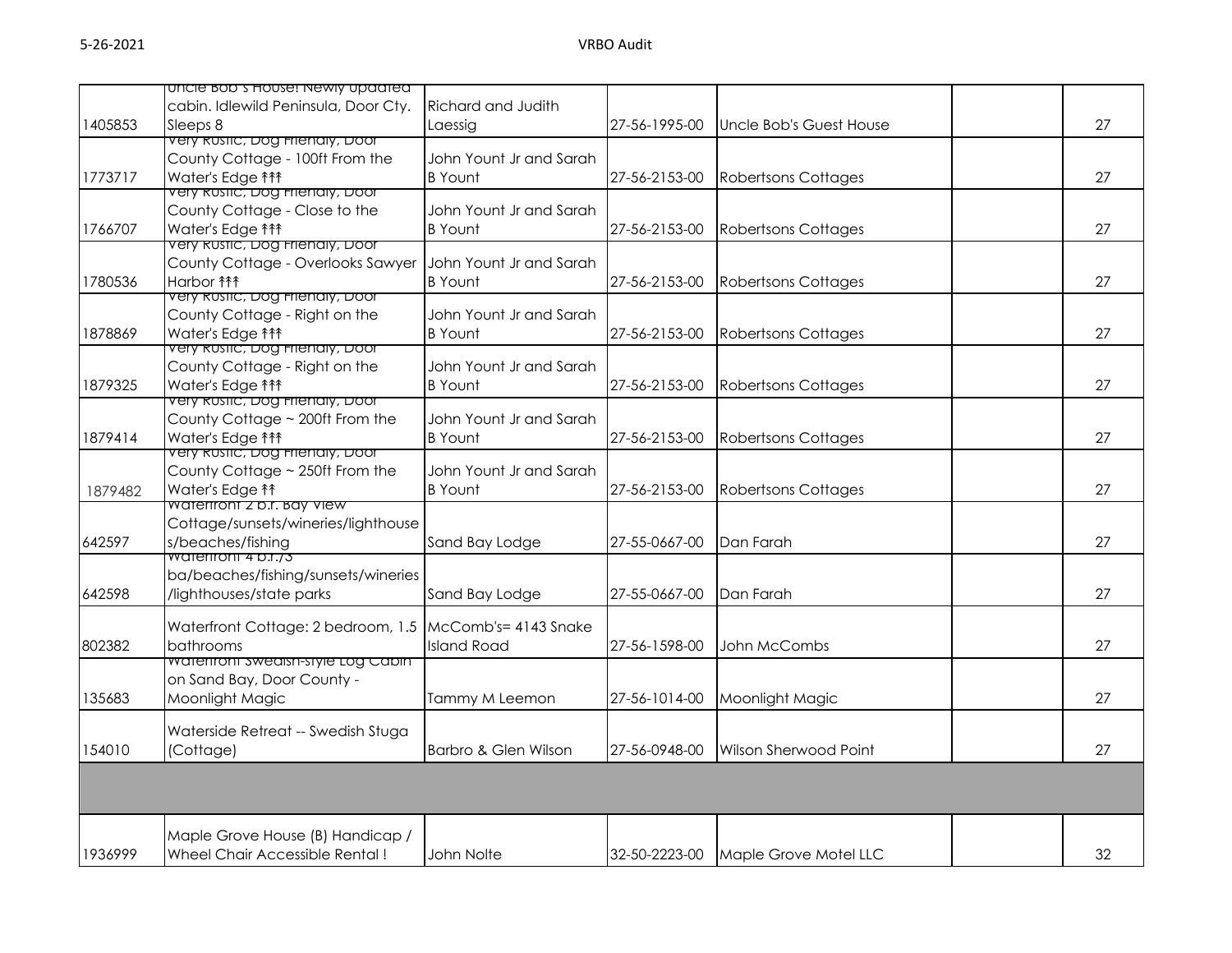| 1883604   | Winter / Summer House w/fireplace -<br><b>Experience Original Door County</b>                       | John Nolte                                | 32-50-2223-00 | Maple Grove Motel LLC                       |                 | 32 |
|-----------|-----------------------------------------------------------------------------------------------------|-------------------------------------------|---------------|---------------------------------------------|-----------------|----|
| 84278     | Great Waterview Home in Door<br>County. Fabulous Home Sleeps 14!!                                   | Hale - 1615 Big Pine Ln                   | 32-53-0717-00 | Lyn Hale                                    |                 | 32 |
| 340966    | The Hideaway: New Construction<br>walk to Beach and Town                                            | Hideaway the Herman                       | 32-53-0955-06 | Greg Herman                                 | dcpm            | 32 |
| 1603939   | 165 feet of Shore Front, Sunset<br>Views! Sleeps 20.                                                | Shadow Lawn                               | 32-56-0190-06 | John Peterson                               | dcpm            | 32 |
| 567511    | 2500 sq ft open floor plan short walk<br>to water!                                                  | Arnies Sanctuary                          | 32-56-1352-06 | James Arneson                               | dcpm            | 32 |
| 1161665   | 4 Bearm, 3 Bain: Between Sister Bay<br>& Ellison Bay. New on VRBO, Spring,<br>2018.                 | Woodfield House                           | 32-56-1710-00 | Susanne Beaumont                            |                 | 32 |
| 2002691   | 4 Bedroom home right on the shores<br>of Rowleys Bay!                                               | House 21 at Rowleys Bay 32-56-2304-06     |               | Charles Kraemer Trust C/O<br>Sarah Mohr     | dcpm            | 32 |
| 1739000   | 4 bedroom waterfront home on 100<br>feet of shorefront!                                             | Krause Cottage                            | 32-56-1466-06 | Douglas & Elln Krause                       | dcpm            | 32 |
| 1140156   | <b>Beautiful 3 Bearcorn Door County,</b><br>Heavily Wooded, Pet Friendly, NOW<br><b>OFFERS WIFI</b> | Door Stop                                 | 32-56-1612-00 | <b>Terrence Rogers</b>                      | permitted for 2 | 32 |
| 4039459ha | <b>Beautiful Bayfront Sunset Views</b>                                                              | On the Rocks - Gills Rock-<br>Steeno      | 32-56-1464-00 | David and Susan Steeno                      |                 | 32 |
| 133165    | Beautiful Cottage on the Green Bay<br>Waterfront                                                    | Schwandt Cottage                          | 32-55-0177-00 | Georgina Schwandt                           |                 | 32 |
| 880863    | Beautiful Home with specatcular<br>views of Garrett Bay and Gills Rock!                             | Garret Bay Bluff                          | 32-56-1641-06 | <b>William Berry</b>                        | dcpm            | 32 |
| 996903    | Beautiful Home With Water Views in<br><b>Peaceful Gills Rock</b>                                    | <b>Hedgehog Harbor House</b><br>& Cottage | 32-56-1506-00 | David & Patricia Bernhard                   |                 | 32 |
| 659326    | Beautiful log home on 5 acres just<br>steps away from Lake Michigan                                 | Hoffmans Up North                         | 32-56-1463-06 | Hoffman's Up North LLC -<br>Matthel Hoffman | dcpm            | 32 |
| 116351    | Beautiful Log Home on 5 quiet acres Enterprises                                                     | The Refuge/Appleport                      | 32-55-0623-00 | Marc & Lori Maillefer                       |                 | 32 |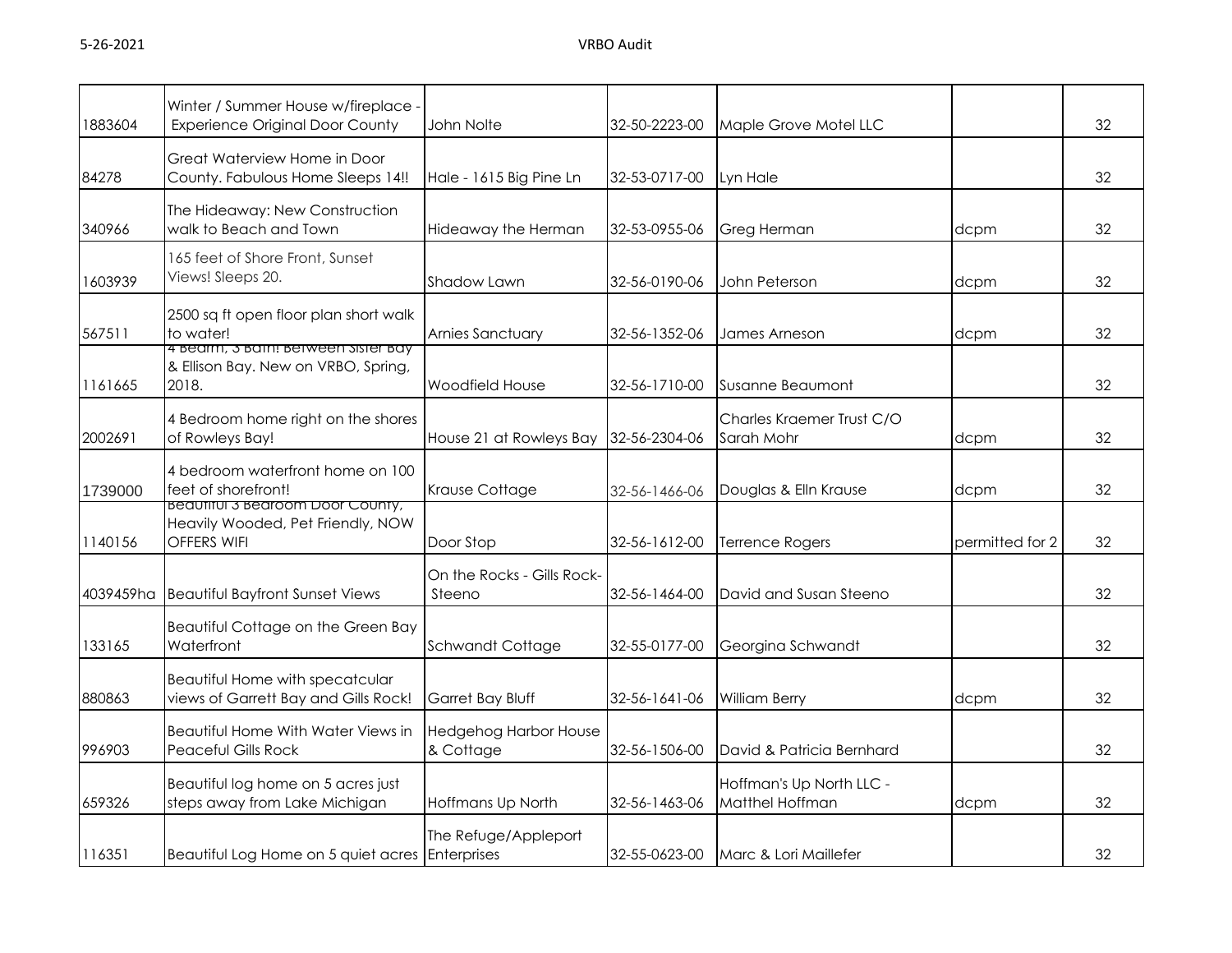| 2091596   | Beechwood Cottage - Secluded A-<br>Frame in Sister Bay                                      | <b>Beechwood Cottage</b>            | 32-56-2342-00 | Megan Welter                    |                 | 32 |
|-----------|---------------------------------------------------------------------------------------------|-------------------------------------|---------------|---------------------------------|-----------------|----|
| 601468    | Cedar Dell Chalet is the<br>quintessential Door county cabin                                | Cedar Dell Chalet                   | 32-56-1203-06 | <b>Vicky Kalscheur</b>          | dcpm            | 32 |
| 1217459   | <del>Charming ceaar log capin nesilea</del><br>in the woods, footsteps from<br>Rowley's Bay | Wagon Trail Dombrowski<br>· Unit 1  | 32-56-1831-00 | Edward and Jill Dombrowski      |                 | 32 |
| 482895    | Charming Cottage On The Shore Of<br>Lake Michigan!<br><u>Cnarming perenniai garaen </u>     | Appleport Sunrise                   | 32-56-1913-06 | Kathleen & Edward Callahan      | dcpm            | 32 |
| 2147119   | cottage downtown Ellison Bay<br>walking distance to lake                                    | Garden Gate Cottage                 | 32-56-2381-00 | <b>Willow Alexander</b>         |                 | 32 |
| 343690    | Charming Traditional Cottages<br>Affordable and Travel Green                                | Terra Cottages                      | 32-55-0124-00 | Deborah Taubert Gehan           | permitted for 5 | 32 |
| 706539    | Charming, Warm, and Naturally<br>Well-Lit with Wooded Privacy                               | A Little House in the<br>Woods      | 32-56-2365-00 | Arica and Emmet Hirsch          |                 | 32 |
| 7921159ha | Cottage in Roweleys Bay w/ Deck &<br>Grill!                                                 | <b>Rowleys Bay Cabins</b>           | 32-55-0014-00 | Mary Cole                       | evolve          | 32 |
| 7064918ha | Country Haven on Mink River Road                                                            | Country Haven                       | 32-55-0329-00 | Myron & Andrea Beard            | permitted for 2 | 32 |
| 9173517ha | Cro's Nest waterfront Home on the<br>Edge of Baylake Bluff. Amazing<br>water views!         | Cro's Nest                          | 32-56-2270-00 | Donald "Lee" Buckingham         |                 | 32 |
| 1409799   | DOOR 42- minutes away from the<br>hustle and bustle of Sister Bay!                          | Door <sub>42</sub>                  | 32-56-1976-00 | Shawn and Kim Marshall          |                 | 32 |
| 571451    | Ellison Bay bluff retreat with water<br>views                                               | The Refuge/Appleport<br>Enterprises | 32-55-0623-00 | Marc & Lori Maillefer           |                 | 32 |
| 4555418ha | Ellison bay tranquility close to<br>Europe Lake and Newport State<br>Park!                  | Country Comfot                      | 32-56-1753-00 | Daniel & Valerie Austgen        |                 | 32 |
| 724130    | Enjoy Your Own Private View Of<br>Sister Bay Sunsets on the Waterfront                      | The Nest                            | 32-56-1514-06 | Paul O'Keeffe & Tiffany Hubbard | dcpm            | 32 |
| 1022944   | Family Retreat Lake Front Wifi Bikes<br>Grill Lakeshore Fire Pits                           | <b>Sunset Shore Cottages</b>        | 32-56-1720-00 | David & Deborah Cresto          | permitted for 2 | 32 |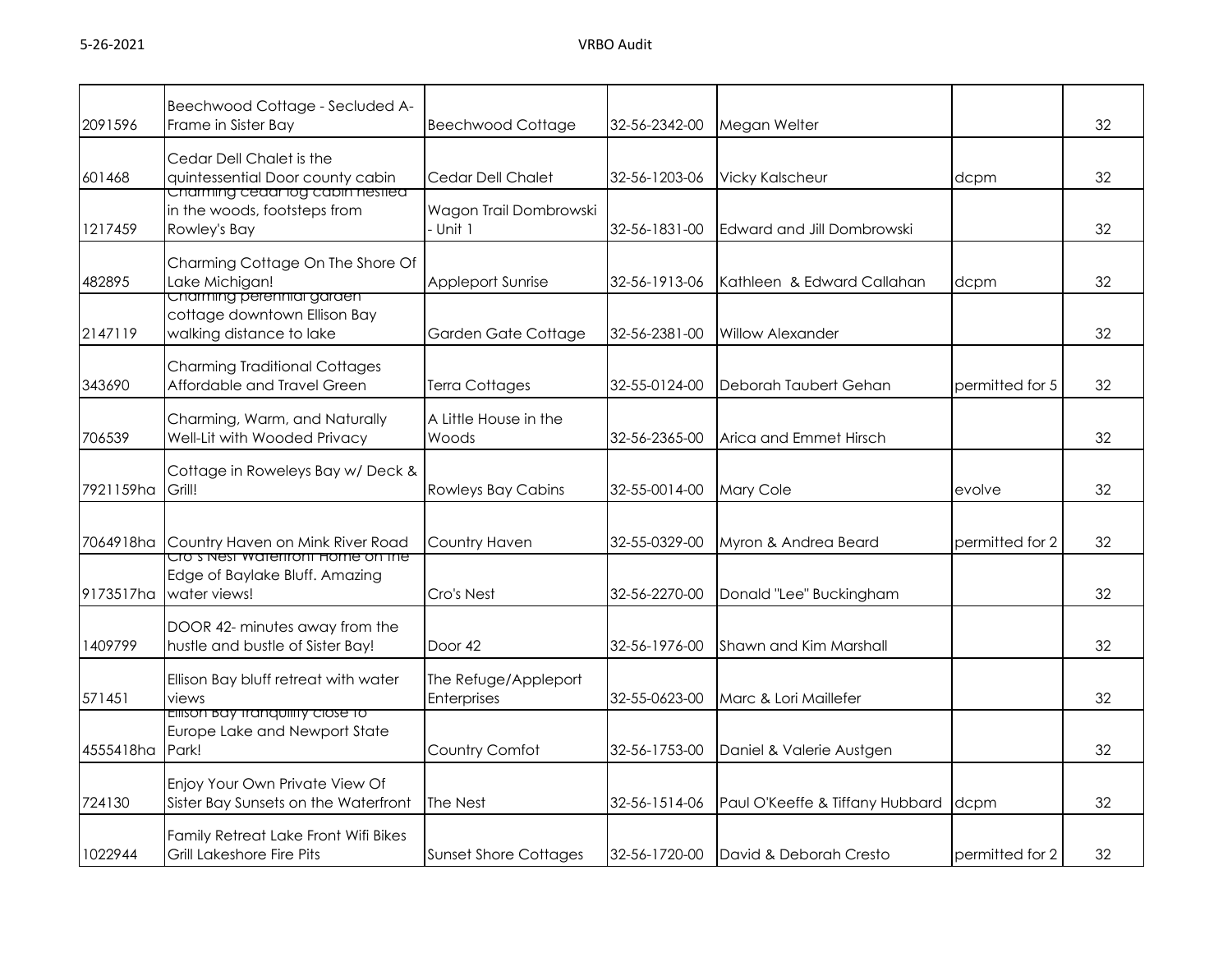| 1036054   | Family Retreat Lake View Wifi Cable<br>Tv Grill Lakeshore Fire Pits Dog<br>Friendly                       | <b>Sunset Shore Cottages</b>                 | 32-56-1720-00 | David & Deborah Cresto                                          | permitted for 2 | 32 |
|-----------|-----------------------------------------------------------------------------------------------------------|----------------------------------------------|---------------|-----------------------------------------------------------------|-----------------|----|
| 998960    | Great water view in peaceful<br>Northern Door                                                             | Hedgehog Harbor House<br>& Cottage           | 32-56-1506-00 | David & Patricia Bernhard                                       | permitted for 2 | 32 |
| 254081    | Historic Log Cabin by the Bay (Lake<br>Views & Access)                                                    | Docs Hideaway                                | 32-56-2311-00 | Greg Bott                                                       |                 | 32 |
| 396817ha  | Little House on the Bay---Door<br>County Retro Style/ Comfortable--                                       | Little House on the Bay                      | 32-56-1142-00 | Schaulis & Schaulis & Werdeard<br>& Schaulis                    |                 | 32 |
| 2298073   | Little White Farmhouse in Sister Bay<br>Located in Ellison Bay, less than 74                              | Little White House Farm                      | 32-56-2447-00 | Dan and Amy Beck                                                |                 | 32 |
| 821538    | mile from a public boat launch on<br>beautiful                                                            | <b>Beechers Cabin</b>                        | 32-56-1571-06 | Susan Szabo & Mark Beecher                                      | dcpm            | 32 |
| 181532    | Marina Breeze, Spectacular Ellison<br>Bay View & Dbl Master Suites<br><u>MIG-sized House with a Large</u> | Marina Breeze                                | 32-56-0759-00 | Robert & Sherry Stein                                           |                 | 32 |
| 2161752   | Central Living Room, Fairly Isolated<br>Location                                                          | Teskies Retreat                              | 32-56-2411-00 | Lyle Teskie                                                     |                 | 32 |
| 1185191   | Murphy's "KipDee" Cottage                                                                                 | Murphy's Kipdee<br>Cottage                   | 32-56-1827-00 | Jon Murphy                                                      |                 | 32 |
| 9470717ha | NEW! Door County Retreat ~3 Mi to<br>Sister Bay Beach                                                     | Lovely Apartment in<br>Sister Bay - Dimitrov | 32-56-2006-00 | <b>Stoyan Dimitov</b>                                           | evolve          | 32 |
| 2217852   | NEW! Luxury Waterfront Cabin in<br>Northern Door County                                                   | Porte Haven - 12786                          | 32-56-2364-0  | Jeremy and Caitlyn Jeffery                                      |                 | 32 |
| 9553915ha | NEW! Stunning Sister Bay Home 4 Mi<br>to Lake + Beach                                                     | Our Swamp                                    | 32-56-2415-00 | Zachary & Brittany Ezzell/<br>Shannan Donegon                   |                 | 32 |
| 1854116   | Newley remolded Northern Lights<br>Farmhouse                                                              | Northern Lights Farm<br>House                | 32-56-1722-21 | <b>Randall Daubner</b>                                          | Lindsley        | 32 |
| 1153343   | Newly Renovated Lakefront Home<br>Minutes From Sister Bay                                                 |                                              |               | Wagon Trail #20 - DiSalvo 32-56-1786-00 Michah & August DiSalvo |                 | 32 |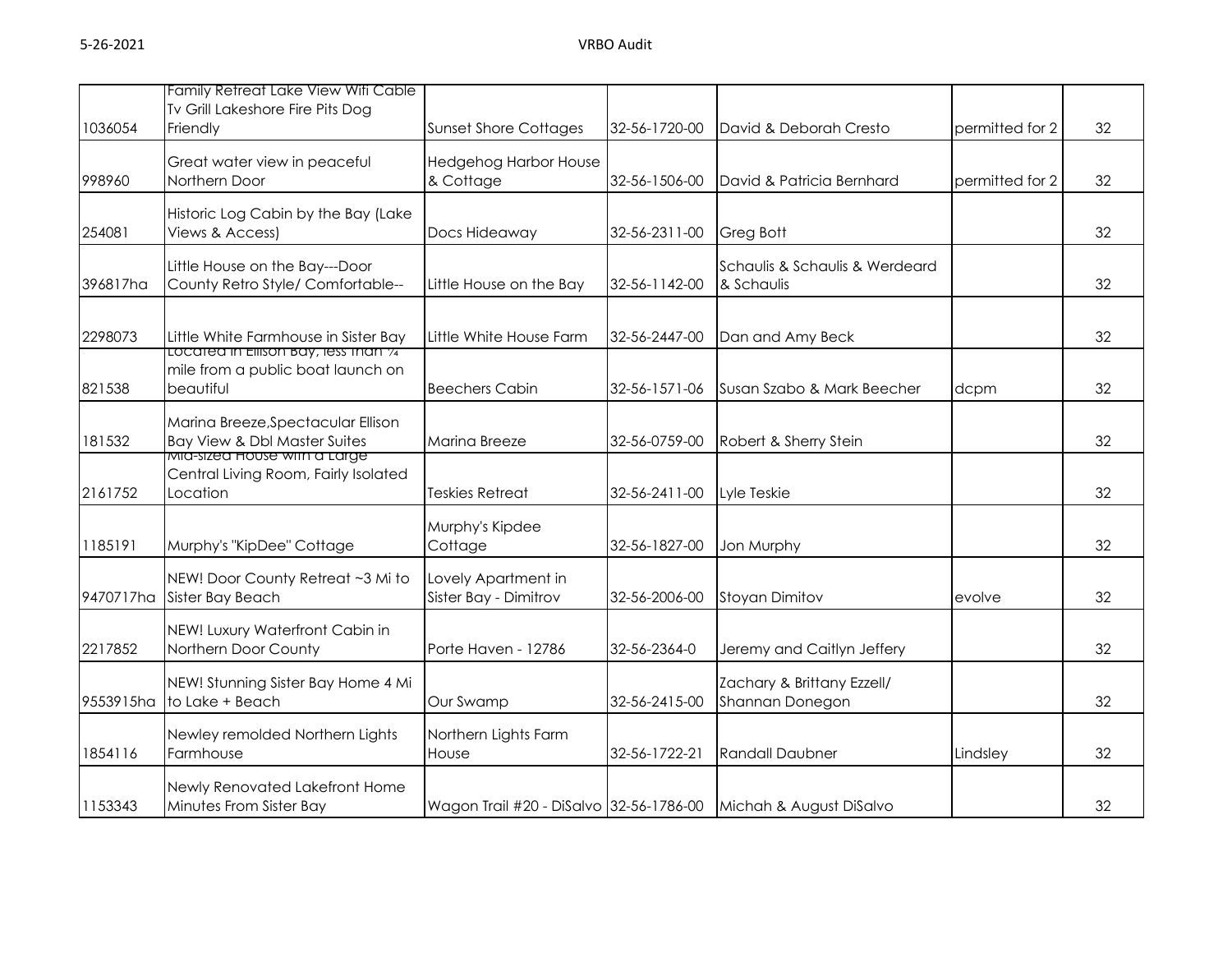| 340765    | On the shore of the most beautiful<br>bay in Northern Door County                                                            | Cappy Cottage                                                  | 32-56-1132-06 | <b>Hakes Family Trust</b>         | dcpm            | 32 |
|-----------|------------------------------------------------------------------------------------------------------------------------------|----------------------------------------------------------------|---------------|-----------------------------------|-----------------|----|
| 2086685   | Picturesque, Wooded Privacy,<br>Retreat                                                                                      | Wagon Trail #24 - The<br>Cedar House                           | 32-56-0447-00 | Wess Vogt                         |                 | 32 |
| 886997    | Porcupine Shores Has An Elevated<br>View And Access To The Water                                                             | Porcupine Shores                                               | 32-56-1603-06 | Brian Bartell & Kim Winburn       | dcpm            | 32 |
| 1177141   | Premier Vacation Rental Just a<br>Short Walk to The Heart of Sister Bay!! Sister Bay Respite<br>Premier vacation kental, Pet |                                                                | 32-56-1838-00 | Todd and Michelle Cox             |                 | 32 |
| 835033    | Friendly, Walk to Water, Restaurant,<br>Shopping, WiFi<br><u> Romantic getaway tor z with all the </u>                       | Door Stop                                                      | 32-56-1612-00 | Terrence Rogers                   | permitted for 2 | 32 |
| 1711483   | charm & comfort for an<br>unforgettable getaway                                                                              | Forget me not cottage                                          | 32-56-2177-00 | Darla Yanny                       |                 | 32 |
| 403817    | Romantic Waterfront Suite with<br>amazing water views (Cherry)                                                               | Dan's Fish, Inc. d/b/a<br>Hedgehog Harbor Rental 32-56-1195-00 |               | Daniel and Sherrie Schwarz        |                 | 32 |
| 7921221ha | Rowleys Bay Cottage w/Grill Near<br><b>Fall Foliage</b>                                                                      | <b>Rowleys Bay Cabins</b>                                      | 32-55-0014-00 | Mary Cole                         | evolve          | 32 |
| 2206388   | Rustic, cozy log home vacation<br>retreat near Sister Bay.                                                                   | Wagon Trail #28                                                | 32-56-0449-00 | Lisa Anselmino                    |                 | 32 |
| 2248607   | Secluded Door County home within<br>minutes to everything!                                                                   | Hinterhaven Cottage                                            | 32-56-2440-00 | Paul Hintermeyer                  |                 | 32 |
| 1362190   | serendipity Meadow: Family-<br>friendly, 7-acre oasis                                                                        | Serendipity Meadow                                             | 32-56-1963-00 | Cecilia & Dennis Lindell          |                 | 32 |
| 59435     | Sister Bay Door County Private<br><b>Vacation Paradise</b>                                                                   | Dovetail Acres                                                 | 32-55-0422-00 | <b>Terry Wurster</b>              |                 | 32 |
| 1601979   | Spacious Family-Friendly Cottage in<br>peaceful woods                                                                        | Wagon Trail #33 - Wald<br>Haus                                 | 32-56-0451-00 | Merven Smucker & Ann<br>Hostetler |                 | 32 |
| 738760    | Sunny Cottage in Ellison Bay                                                                                                 | Terra Cottages                                                 | 32-55-0124-00 | Deborah Taubert Gehan             | permitted for 5 | 32 |
| 2042461   | Swedish Orchard Farm                                                                                                         | Swedish Orchard Farm                                           | 32-56-2083-00 | <b>Peder Nelson</b>               |                 | 32 |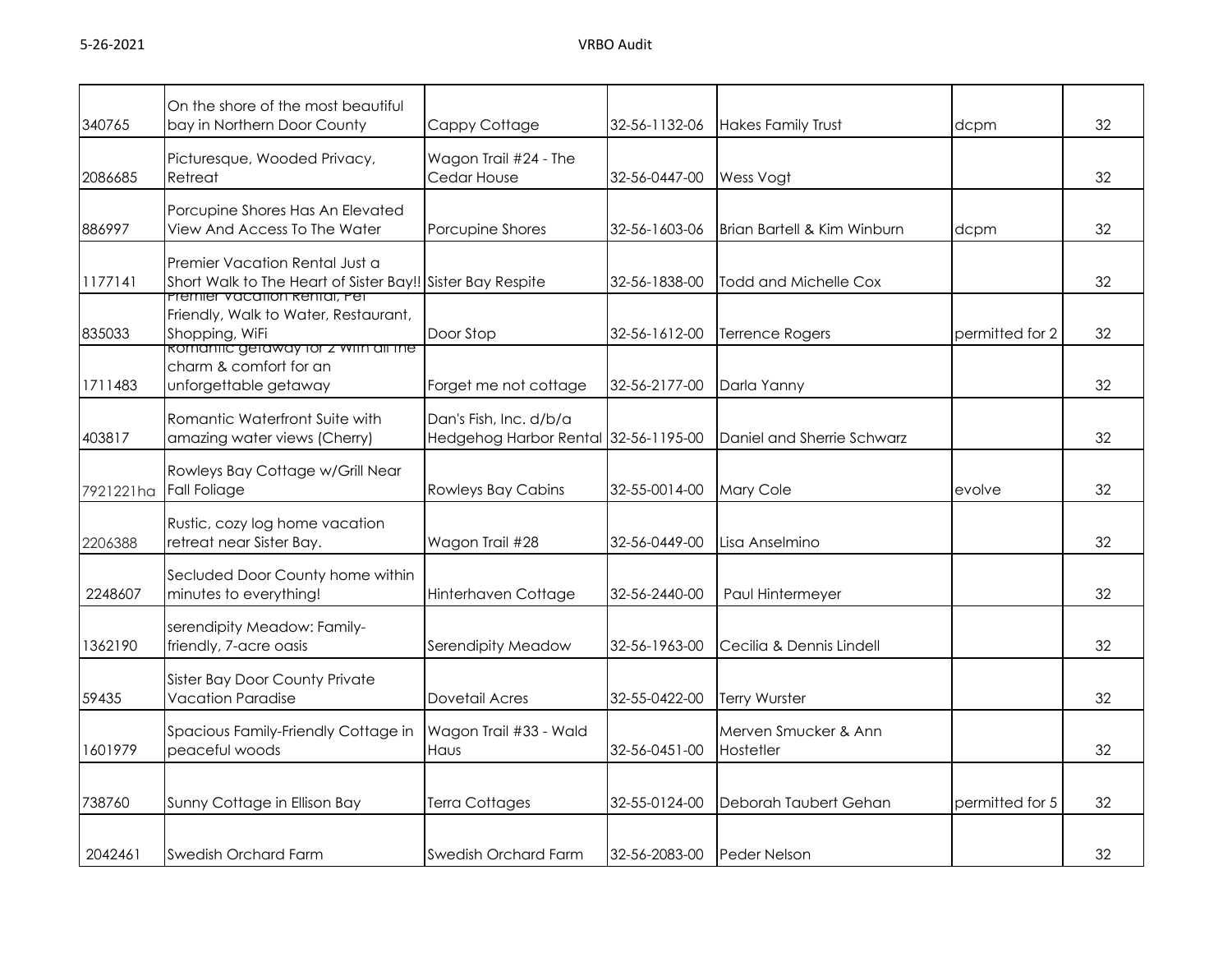|           | inree sisters meadow sweet kettedt-                                                   |                                                                |               |                                     |                 |    |
|-----------|---------------------------------------------------------------------------------------|----------------------------------------------------------------|---------------|-------------------------------------|-----------------|----|
| 4465521ha | a quiet, spacious relaxation haven<br>to unwind                                       | Three Sisters Farm                                             | 32-56-1523-00 | Tim and Kathleen Kay                |                 | 32 |
| 611204    | Totally Remodeled 2012 Brenner<br>Tower!                                              | <b>Brenner Tower</b>                                           | 32-56-1227-06 | <b>Brenner Tower, LLC</b>           | dcpm            | 32 |
| 431068    | Two person efficiency cottage on<br>green bay                                         | Door County Vacation<br>Cottage                                | 32-56-0932-00 | John Finn & Carol Molepske          | permitted for 2 | 32 |
| 9127709ha | Updated Home w/Deck, 2 Mi to<br>Sister Bay Beach                                      | <b>Beach Road Cottage -</b><br>Schwalbach                      | 32-56-2200-00 | Brian and Alissa Schwalbach         | evolve          | 32 |
| 839291    | Water Front Log Cabin!<br>wateritoni i pearoom ana iott                               | East Haven                                                     | 32-56-1592-06 | <b>Barbara Moline</b>               | dcpm            | 32 |
| 900879    | cottage with small private pier on<br><b>Garrett Bay</b>                              | Jen Hanrahan                                                   | 32-56-2293-00 | Hanrahan - 1230 Garrett Bay<br>Road | Permitted for 2 | 32 |
| 2021994   | waterfront 3 bedroom cottage with<br>dock and amazing views                           | Mary Ann Rademacher                                            | 32-56-0455-00 | Fleetwing                           |                 | 32 |
| 241353    | Waterfront Cottage Nestled in<br>Picturesque Setting, Gills Rock                      | Teskies Cottage                                                | 32-56-2405-00 | Christing Witmer                    |                 | 32 |
| 350098    | Waterfront Cottage with Views of<br>Deaths Door, New Kitchen                          | Bells Cottage - 12748 N<br>Port Des Mortes                     | 32-56-1131-06 | Matt & Ryan Bell                    | dcpm            | 32 |
| 403462    | Waterfront Dream Cottage with a<br>Million Dollar View (Apple)                        | Dan's Fish, Inc. d/b/a<br>Hedgehog Harbor Rental 32-56-1195-00 |               | Daniel and Sherrie Schwarz          |                 | 32 |
| 2145041   | Waterfront Home with private pier,<br>harbor and beach on Garrett Bay                 | Jen Hanrahan                                                   | 32-56-2293-00 | Hanrahan - 1230 Garrett Bay<br>Road | permitted for 2 | 32 |
| 2155977   | Waterfront vacation home on<br>Garrett Bay with private dock                          | The Chalet                                                     | 32-56-1606-00 | Mary Ann Rademacher                 |                 | 32 |
| 1351557   | Your own sandy shore on the most<br>pleasant bay in Door County!                      | Vandelay Shore                                                 | 32-56-1870-06 | Matthew P Shumway                   | dcpm            | 32 |
|           |                                                                                       |                                                                |               |                                     |                 |    |
| 2159441   | The Liftle Harbor-Large Group<br>Waterfront Rental in Door County-<br>Kayak/Bike/Swim | Little Harbor Retreat LLC                                      |               | 33-50-2367-00 Little Harbor Retreat |                 | 33 |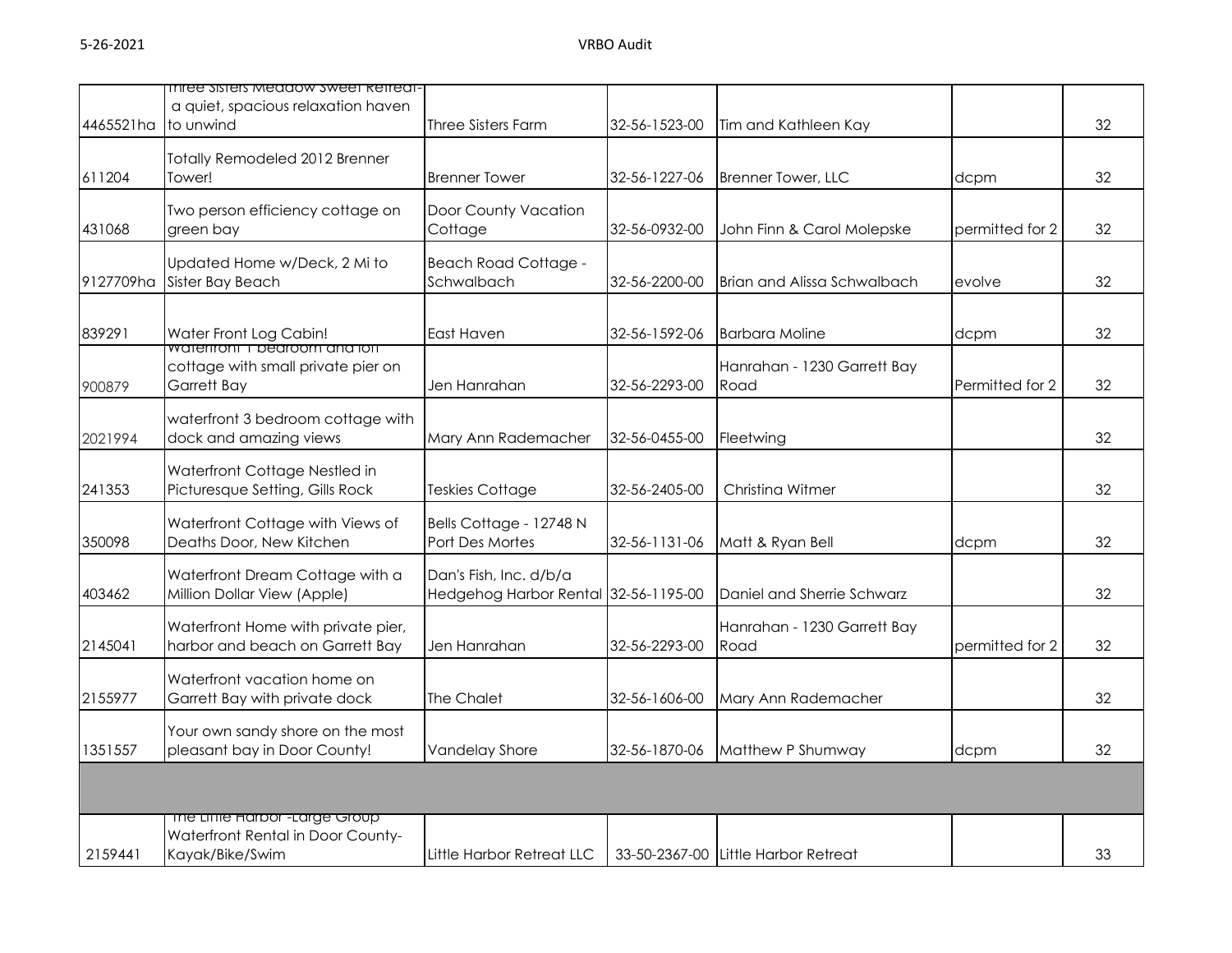| 130307ha  | 8 miles of Sand Beach and 1/2 price<br>rates Monday - Thurs                                 | Mary Spangler                                  | 33-56-0400-00 | Mary's Beach House                                 |                 | 33 |
|-----------|---------------------------------------------------------------------------------------------|------------------------------------------------|---------------|----------------------------------------------------|-----------------|----|
| 137311    | A Waterfront Home for All-Seasons<br>in Door County!                                        | Killkare                                       | 33-55-0483-00 | <b>Tom Nebel</b>                                   | 369083ha        | 33 |
| 1331712   | Amazing views of Lake Michigan                                                              | Sand Beach Cottage -<br>Anderson               | 33-56-1942-00 | Greg, Mary, Nick and Jennelle<br>Anderson          |                 | 33 |
| 371719    | AT-The-Lake Lake Michigan Cape<br>Cod Home with Sand Beach Access<br>to Lake Mich.          | At the Lake                                    | 33-56-0350-00 | Sally Jilot                                        |                 | 33 |
| 1469978   | Be it with family or friends, this home<br>is truly the best for making memories            | Polly and Doug Kerkman<br>Shirley Becker Trust | 33-56-1492-17 | Lodge on Laurie Lane                               | restassure      | 33 |
| 114234    | <b>Beachfront Cottage with Rustic</b><br>Charm and Beautiful Sunsets                        | BayShore Sunset Cottage 33-55-0240-00          |               | Paul Peot                                          |                 | 33 |
| 676548    | Beautiful Norwegian Timberframe<br>Home in Whitefish Bay                                    | Laura Siebert                                  | 33-56-0283-00 | Prancing Pony                                      |                 | 33 |
| 327497ha  | <b>BEST LUCATION - BOrdering TUUU</b><br>acre Whitefish Bay Dunes Park - ALL<br>Sand Beach  | William Thornton                               | 33-55-0726-00 | Door County Beach Retreat                          |                 | 33 |
| 3554564ha | <u>ng sully's bay shore House: July is </u><br>Booked. August Has Limited<br>Availability.  | <b>Tim Sullivan</b>                            | 33-55-0829-00 | <b>Hidden Gem Cottages</b>                         |                 | 33 |
| 1024399   | <b>Camelot Cliffs- Making Magical</b><br>Memories                                           | <b>Brian Dougal</b>                            | 33-56-1740-00 | <b>Camelot Cliffs</b>                              |                 | 33 |
| 1154220   | Clean Cozy Cottage On Waterfront<br>Property Privacy Yet Close To Town                      | Andrew J & Annette J<br>Andropolis             | 33-55-0030-00 | Andropolis Waterfront Cottages -<br>4309 Bay Shore | permitted for 4 | 33 |
| 1154198   | Clean Cozy Door County Cottage<br>On A Quiet Resort Property                                | Andropolis Waterfront<br>Cottages              | 33-55-0030-00 | Andrew J & Annette J Andropolis permitted for 4    |                 | 33 |
| 1123981   | <u>Clean Cozy Door County Cottage.</u><br>Waterfront Property, Free row boat<br>use + WiFi. | Andropolis Waterfront<br>Cottages              | 33-55-0030-00 | Andrew J & Annette J Andropolis Permitted for 4    |                 | 33 |
| 1108105   | Coastal Cottage Resort. Comiy<br>Cozy Cottage. Sleeps upto 5, Free<br>WiFi, secluded        | Andropolis Waterfront<br>Cottages              | 33-55-0030-00 | Andrew J & Annette J Andropolis permitted for 4    |                 | 33 |
| 1370751   | Door County Bayside Waterfront<br>Home                                                      | Scott & Tammy Duncan                           | 33-56-2018-00 | Duncan - 5092 Bay Shore Dr                         |                 | 33 |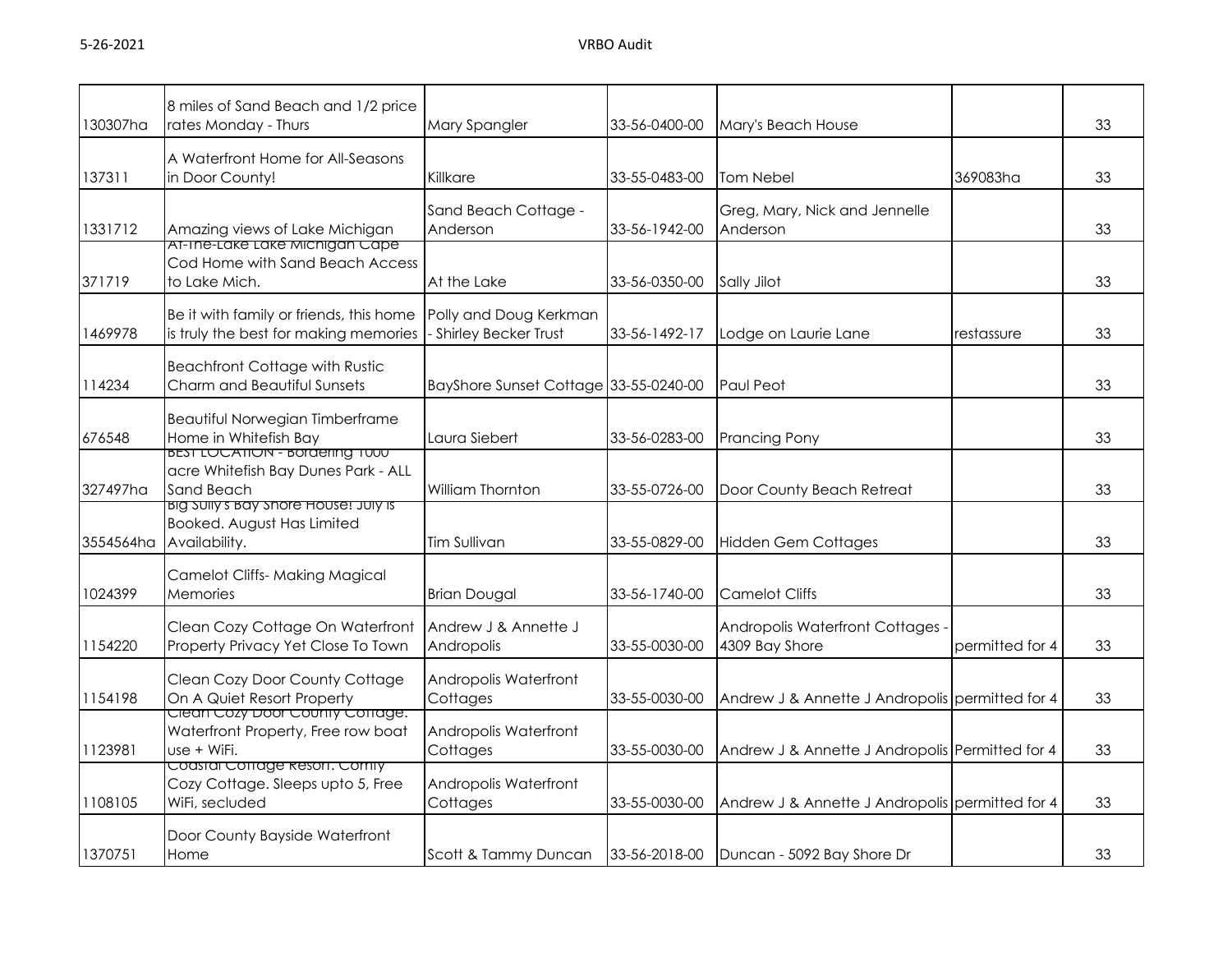| 2262145  | Door County Waterfront Moose<br>Lodge                                                                                          | MCSMITH & NEHLS, LLC                                        | 33-56-2402-00 | Door County Waterfront Moose<br>Lodge            |            | 33 |
|----------|--------------------------------------------------------------------------------------------------------------------------------|-------------------------------------------------------------|---------------|--------------------------------------------------|------------|----|
|          |                                                                                                                                |                                                             |               |                                                  |            |    |
| 813345   | Enjoy beautiful sunset on the bay in<br>this large lakefront family retreat                                                    | lan & Lindsey Kazian                                        | 33-56-1584-00 | Camp Sunset                                      |            | 33 |
|          |                                                                                                                                |                                                             |               |                                                  |            |    |
| 433696   | Enjoy the best of Door County with<br>waterfront Lake Michigan Views                                                           | Lakeside Haven                                              | 33-56-1240-06 | Kathy Richmond                                   | dcpm       | 33 |
| 2315667  | <b>Enjoy the waters of Clark's Lake and</b><br>access to Whitefish Dunes beach.                                                |                                                             |               |                                                  |            | 33 |
| 567961   | Family Friendly Glidden Drive Beach<br>Retreat on Lake Michigan                                                                | Glidden Drive Beach<br>Retreat                              | 33-56-1405-00 | Jill Parak & Ryan Cantzler                       |            | 33 |
| 194419   | Fantastic Family Cottage on Sand<br>Beach                                                                                      | Nicola Kaftan                                               | 33-55-0777-00 | Kaftan                                           |            | 33 |
|          |                                                                                                                                |                                                             |               |                                                  |            |    |
| 2259007  | Getaway on Glidden                                                                                                             | <b>Todd and Carin Stuth</b>                                 |               | Glidden Getaway                                  |            | 33 |
| 705536   | Just a short walk or bike ride to<br>downtown Sturgeon Bay.                                                                    | The Green House                                             | 33-56-1493-06 | A&J Properties, LLC                              | dcpm       | 33 |
| 241956ha | Log Cabin on the Water-Best<br>Beach in Door County - Wifi                                                                     | <b>Fred Suchy</b>                                           | 33-56-1447-00 | Log Cabin on the Water                           |            | 33 |
| 1610629  | NEW LISTING - Thenell Cottage -<br>Rustic Charm just steps from the Bay! Thenells Cottage<br>NEW -STUNNING BIUTT VIEWS OT BAY! |                                                             | 33-55-0063-07 | John Thenell                                     | simplelife | 33 |
| 2012122  | Game room w/ Golf Simulator and<br>Bar                                                                                         | Hendrickson Trust -<br>Terese Hendrickson                   | 33-56-2236-07 | <b>Baydream Believer</b>                         | simplelife | 33 |
| 330470   | ON THE BEACH, borders Whitefish<br><b>Dunes State Park</b>                                                                     | William Thornton                                            | 33-56-2075-00 | Door County Beach Home                           |            | 33 |
| 476585   | On the Water, In the Woods, Close<br>to Everything. Perfect for Two.                                                           | <b>Gmamas Place</b>                                         | 33-56-1246-00 | Diane Knutson                                    |            | 33 |
| 1695687  | Private Interactive Animal<br>Experience * Equestrian Estate *<br>Beautiful * Romantic                                         | Estes Equestrian - 4606<br><b>Bechtel Rd</b>                | 33-56-2172-00 | <b>Tammy Estes</b>                               |            | 33 |
| 2326027  | Rustic Door County Cottage on<br>Clark Lake                                                                                    | LERUT & ERMAS<br><b>COTTAGE LLC- Jesse</b><br><b>Ehlers</b> | 33-56-2439-06 | LEROY & ERMAS COTTAGE- 5350<br><b>W SHORE DR</b> |            | 33 |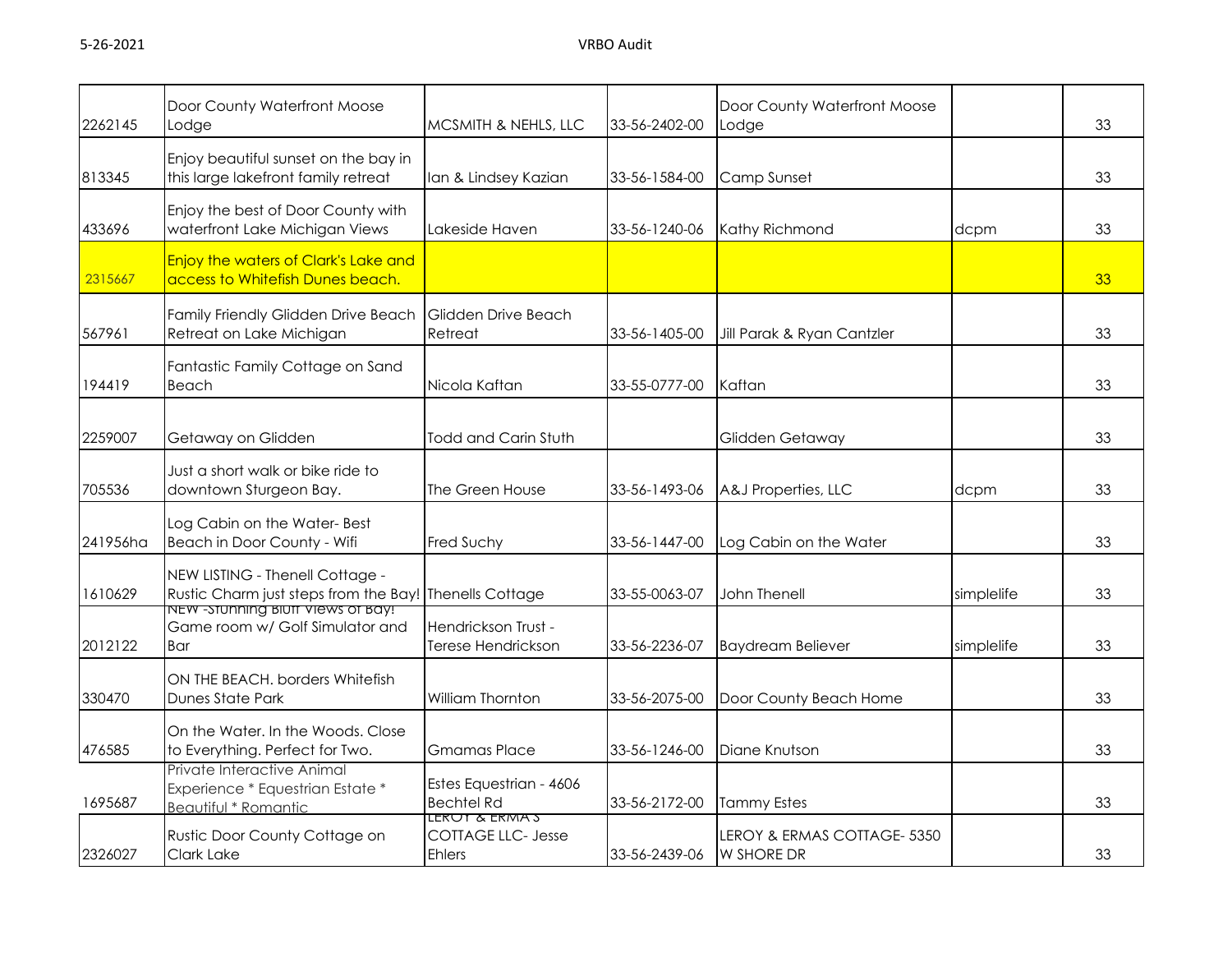| 235306ha  | SAFE, Seciuded on whitefish Dunes<br>State Park - Open Labor Day<br>Weekend!      | Fred Suchy                                    | 33-56-0695-00 | Door County Dream Home              |                | 33 |
|-----------|-----------------------------------------------------------------------------------|-----------------------------------------------|---------------|-------------------------------------|----------------|----|
| 1352380   | Sensational Sand Beach - Spacious<br>and Comfortable!                             | Sunrise Cove - Ries                           | 33-56-2429-04 | Daniel and Cheryl Reis              | zeile          | 33 |
| 580389    | Snug Harbor Inn - Midship Cottage                                                 | Jon Hanson / Snug<br><b>Harbor</b>            | 33-56-0906-00 | Little Harbor Cottages              |                | 33 |
| 579668    | Snug Harbor Inn - Port Cottage                                                    | Jon Hanson / Snug<br>Harbor                   | 33-56-0906-00 | Little Harbor Cottages              |                | 33 |
| 580438    | Snug Harbor Inn - Starboard<br>Cottage                                            | Jon Hanson / Snug<br>Harbor                   | 33-56-0906-00 | Little Harbor Cottages              | pemitted for 3 | 33 |
| 1326854   | spectacular Lake Michigan<br>Waterfront on Glidden Drive -<br>Sleeps 12           | Garth Kolterjahn & Greg<br>Powlowski          | 33-56-1380-04 | Lake House                          | zeile          | 33 |
| 236281ha  | The Cottage on Lake<br>Michigan-sand beach, wooded lot,<br>family friendly        | <b>Stehling Cottage</b>                       | 33-56-0970-00 | Susan M Stehling                    |                | 33 |
| 1835135   | The Forrest - Newly Available!                                                    | The Forrest                                   | 33-56-2238-00 | Kevin Forrest- Bernard Forest Trust |                | 33 |
|           |                                                                                   |                                               |               |                                     |                |    |
| 4884541ha | scanainavian Loage - Near<br>Waterfront Park - Studio Suite, 1 King<br><b>Bed</b> | Scandinavian Lodge<br>COA, Inc                | 34-51-0036-00 | Scandinavian Lodge                  |                | 34 |
| 7931748ha | 101: Downtown Sister Bay, Door<br>County, Wisconsin                               | Mary Erickson                                 | 34-53-2150-00 | Marina View Condominium #101        |                | 34 |
| 347875    | Amazing winter deais!!!<br>Thanksgiving 4 nights for the price of<br>3 nights!!   | Richard & Ellen Weber                         | 34-53-0392-00 | Skogland Weber                      |                | 34 |
| 297305    | Beautiful and Cozy Condo in Sister<br>Bay!                                        | Sarah George                                  | 34-53-1039-00 | George's Getaway                    |                | 34 |
| 2291530   | <b>Beautiful Modern Condo with</b><br>Incredible View!                            | PETER <sub>M</sub><br><b>GARSON/KATHRYN M</b> | 34-53-2453-18 | Shore View #102                     |                | 34 |
| 2275345   | <b>Brand New Luxury Condo with</b><br>Awesome Lake View                           | Kimberly and Kevin<br>Jones - KK92, LLC       | 34-53-2466-00 | Shore View #101                     |                | 34 |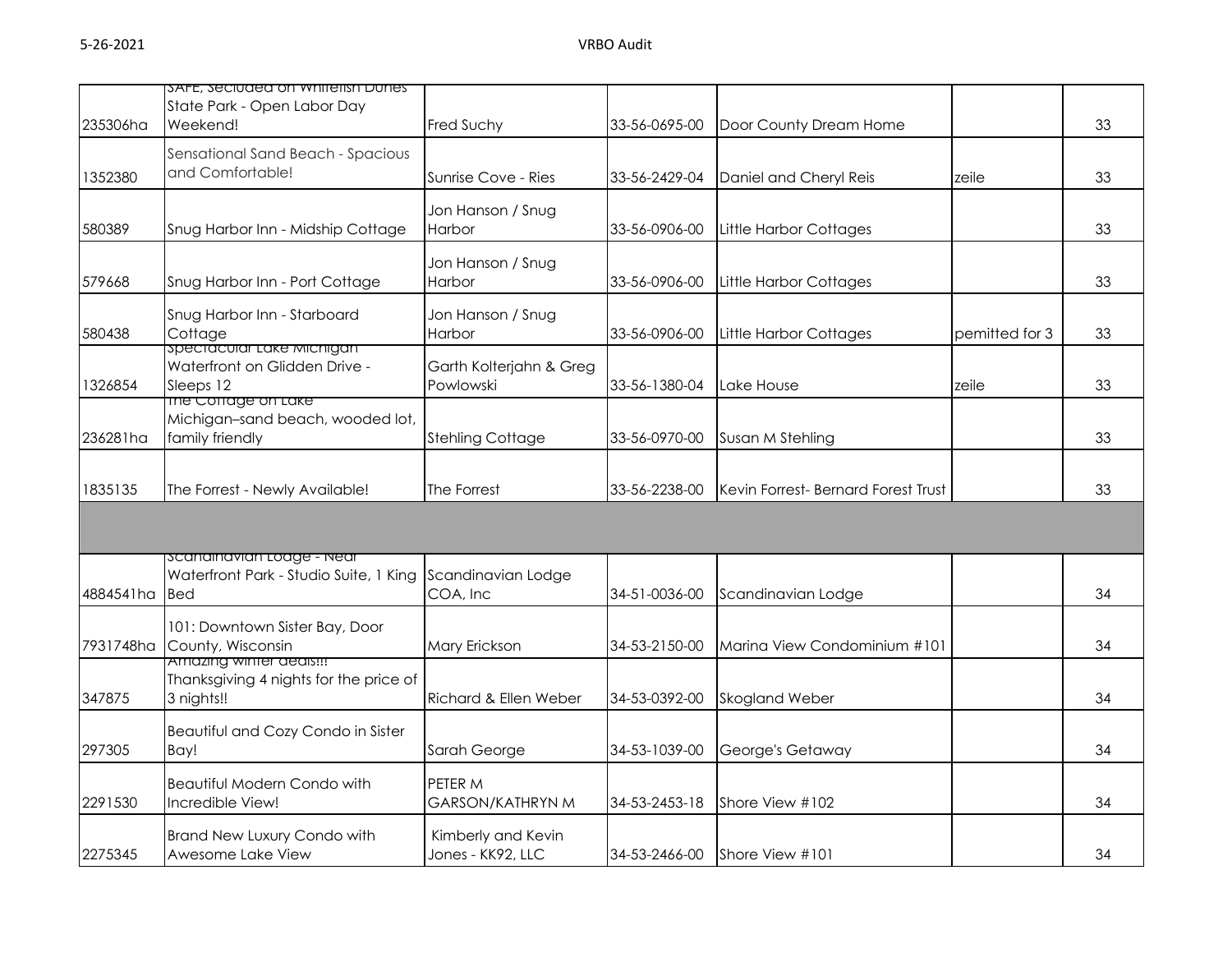| 1166404 | Downtown Sister Bay!                                                                                               | Susan Schlieble                                          | 34-53-1795-00 | Harborview Condo - Schieble             |      | 34 |
|---------|--------------------------------------------------------------------------------------------------------------------|----------------------------------------------------------|---------------|-----------------------------------------|------|----|
| 1434839 | Downtown, luxury unit! Water View,<br>Walking Distance to all of Sister Bay!                                       | Marina Development LLC 34-53-2021-18                     |               | Marina View Condominium #102 Northpoint |      | 34 |
| 1432397 | Downtown, luxury unit! Water View,<br>Walking Distance to all of Sister Bay!<br><u>Marina view zus: water view</u> | Marina Development LLC 34-53-2213-18                     |               | Marina View Condominium #302 Northpoint |      | 34 |
| 1477900 | Downtown New Construction Now<br>Renting Summer 2019!<br>Marina view zu4! water view                               | Marina Development LLC 34-53-2025-18                     |               | Marina View Condominium #203 Northpoint |      | 34 |
| 1468836 | Downtown New Construction Now<br>Renting Summer 2019!                                                              | Marina Development LLC 34-53-2026-18                     |               | Marina View Condominium #204 Northpoint |      | 34 |
| 1647469 | Newly built Excecutive Condo<br>located in heart of Sister Bay!                                                    | <b>Patrick Quinn</b>                                     | 34-53-2072-06 | Mill Road Place 1                       | dcpm | 34 |
| 1669304 | Newly constructed Condo in town<br>only a block from Sister Bay Beach!                                             | Kevin and Vicki Quinn                                    | 34-53-2120-06 | Mill Road Place 2                       | dcpm | 34 |
| 1680444 | Newly constructed Condominium in<br>the heart of Sister Bay!                                                       | Ken Larsen - Mill Road<br>Place LLC                      | 34-53-2112-06 | Mill Road Place 3                       | dcpm | 34 |
| 1658821 | Newly constructed Mill Road Place<br>is in heart of downtown Sister Bay!                                           | Ken Larsen - Mill Road<br>Place LLC                      | 34-53-2113-06 | Mill Road Place 4                       | dcpm | 34 |
| 1647494 | water view Condo across from<br>marina and walk to everything in<br>town!                                          | Max McCormick                                            | 34-53-2023-06 | Marina View Condo #104                  | dcpm | 34 |
| 1098719 | 3 bed 2 bath. Book your 2021 stay<br>now!                                                                          | David and Karen Bushre                                   | 34-56-1771-00 | Sunset Drive - Bushre                   |      | 34 |
| 1913142 | 3 bearoom nome waiking aistance<br>to beach, park, marina, restaurants<br>and shopping                             | <b>Charles Raymond</b>                                   | 34-56-2260-06 | Pheasant Court Near the Bay             | dcpm | 34 |
| 482635  | 3800 Sq Ft Home On Wood Lot,<br>Walking Distance To Town!                                                          | Jack and Teresa Wall                                     | 34-56-1335-06 | Wall to Wall Retreat                    | dcpm | 34 |
| 1747178 | 4 pearoom, remodeled kirchen,<br>new flooring throughout, and<br>updated bathrooms!!                               | Kevin Schuhart                                           | 34-56-1291-06 | Abode on Spring                         | dcpm | 34 |
| 1949082 | Bay Shore Bungalow-----In The Heart<br>of Downtown Sister Bay!                                                     | Door County Squires LLC 34-56-2287-00 Bay Shore Bungalow |               |                                         |      | 34 |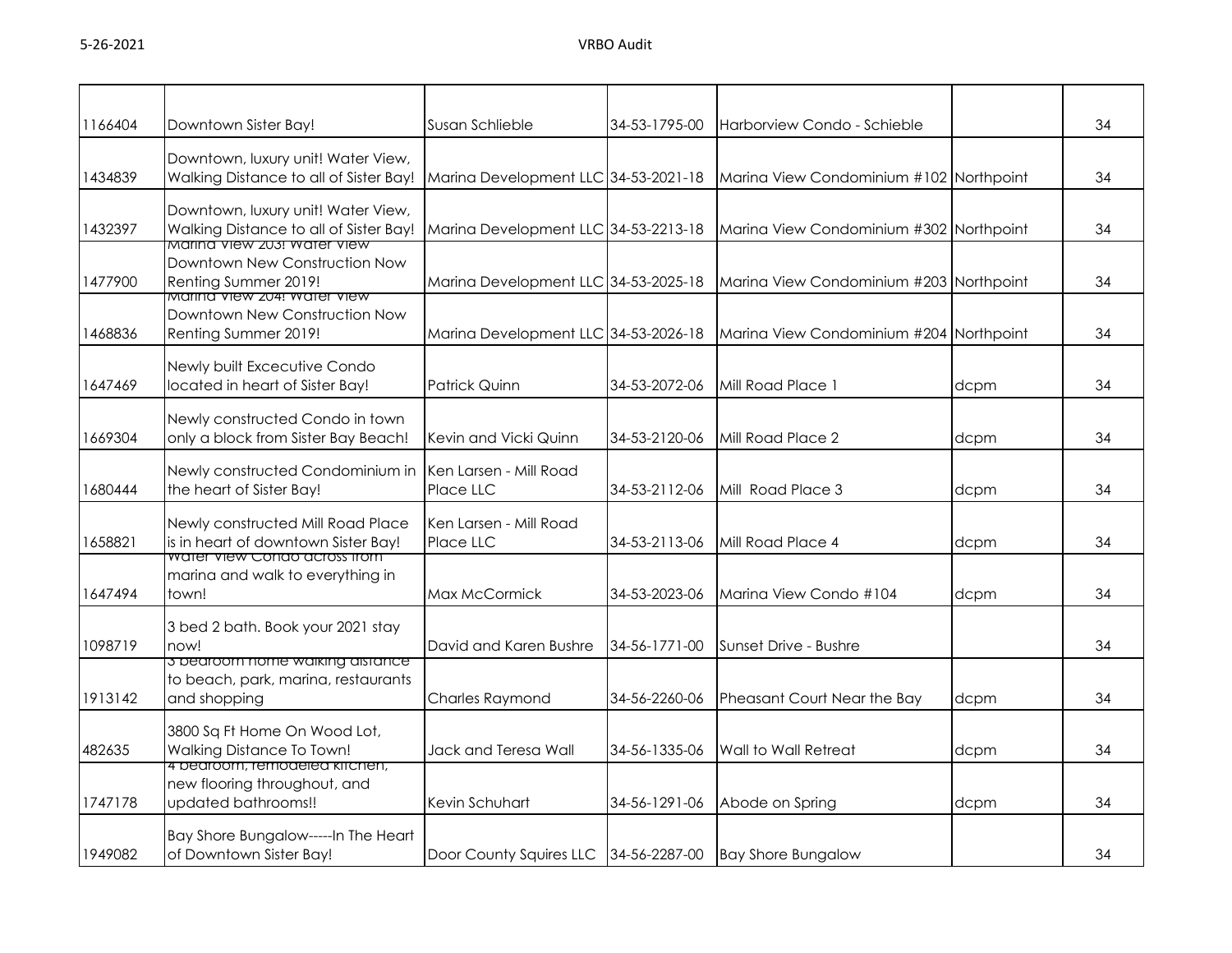| 854329    | <b>Beach Views, Waterfront Park</b><br>Access, Downtown Convenience!              | Dawn and Walter Nawrot 34-56-1620-00                        |               | The Sister Bay Getaway                 |                 | 34 |
|-----------|-----------------------------------------------------------------------------------|-------------------------------------------------------------|---------------|----------------------------------------|-----------------|----|
| 2204960   | Cardinal Crest of Sister Bay                                                      | Allan Kroll Allor, Inc.                                     | 34-56-2296-00 | Allor-Sister Bay One-Cardinal<br>Crest |                 | 34 |
| 188785    | Copper Moon Cottage                                                               | Donald & Linda Denny                                        | 34-55-0761-06 | Copper Moon Cottage                    | dcpm            | 34 |
| 299942    | Door County Church Restored to a<br><b>Beautiful Home</b>                         | <b>Gary Polipnick</b>                                       | 34-56-2050-00 | Maple Manor                            |                 | 34 |
| 1282834   | Door County Farm House Sister Bay<br>Downtown Sister Bay Cottage (waik            | Dorin Colcer                                                | 34-56-1945-00 | My Door County Home - Colcer           |                 | 34 |
| 4941549ha | to everything), Sleeps 15, Open<br>Year Round.                                    | <b>Brandon Cotter</b>                                       | 34-56-1885-00 | Cotter Cottage                         |                 | 34 |
| 788504    | Downtown-Walking Distance to<br>Everything                                        | Alma Vaicekauskas                                           | 34-56-1597-00 | <b>Parkview Rental</b>                 |                 | 34 |
| 1359639   | <b>Enjoy mis restored, old log nome</b><br>with recently completed<br>renovations | David R Peterson                                            | 34-56-1805-06 | Another Thyme                          | dcpm            | 34 |
| 4444671ha | Family Friendly Retreat in the Heart<br>of Sister Bay                             | Pam Schmitz                                                 | 34-56-1695-00 | Sister Bay Chalet                      |                 | 34 |
| 1996553   | Fresh & Charming Vintage DC Log<br>Cabin - June 2020 Remodel                      | <b>SCOTT AND MICHELLE</b><br>Thompson - Matthew<br>Thompson | 34-56-2341-00 | A Door Away                            |                 | 34 |
| 1201340   | IN THE HEART OF SISTER BAY!!!                                                     | Dan and Chris Murphy<br><b>Jett &amp; Alicia Wiswell -</b>  | 34-56-1289-00 | <b>Waterview Place</b>                 | permitted for 3 | 34 |
| 810432    | in Town Sister Bay, Completely<br>Renovated In 2015 With Excellent<br>Upgrades    | <b>Wiswell Property Group</b><br><b>LLC</b>                 | 34-56-1888-06 | <b>High Garden Wiswell</b>             | dcpm            | 34 |
| 1635434   | Luxury house 3/4 mile to<br>downtown Sister Bay                                   | Daniel & Laurel Simons                                      | 34-56-2173-00 | Treetops in Sister Bay                 |                 | 34 |
| 7625994ha | Minutes away from downtown Sis                                                    | <b>Enza Piech</b>                                           | 34-56-2064-00 | Piech -10873 N Spring                  |                 | 34 |
| 1551169   | Modern Dörr   Brand NEW Downtown VandenLangenberg                                 | Sarah                                                       | 34-56-2196-00 | Modern Dorr                            |                 | 34 |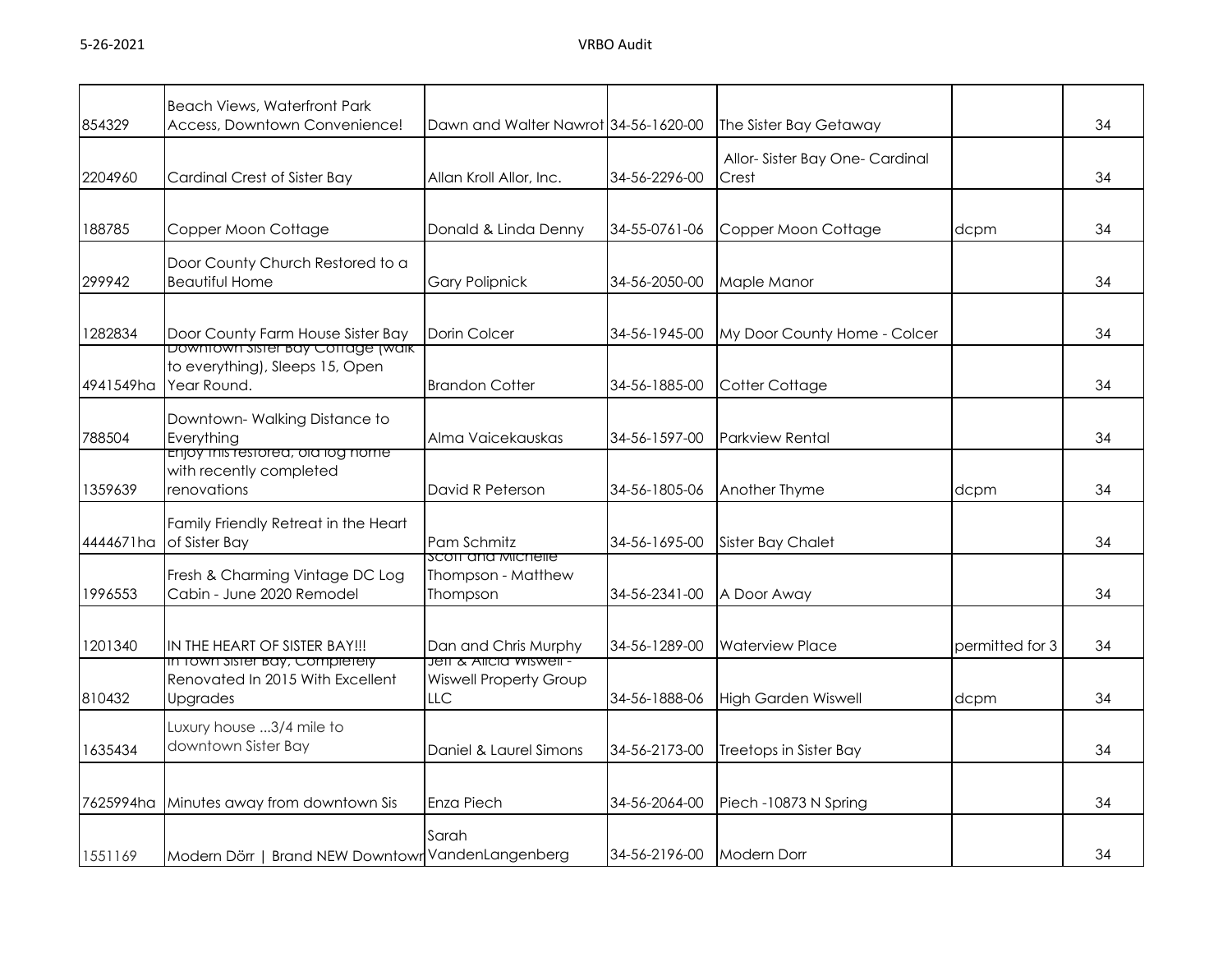| 1239848   | New 2018 Condo - Water View -<br>Walk To Everything                                      | Dan & Chris Murphy                    | 34-56-1289-00 | <b>Waterview Place</b>             | permitted for 3 | 34 |
|-----------|------------------------------------------------------------------------------------------|---------------------------------------|---------------|------------------------------------|-----------------|----|
| 1215728   | New Condo in the heart of Sister<br><b>Bay - Waterview!!!</b>                            | Chris and Dan Murphy                  | 34-56-1289-00 | <b>Water View Place</b>            | permitted for 3 |    |
| 849698    | New for 2016, Luxuriously<br>Renovated, Walk to the Beach &<br>Downtown Sister Bay       | <b>Wiswell Property Group</b><br>LLC. | 34-56-1602-06 | Kings Landing<br>dcpm              |                 | 34 |
| 9563464ha | NEW! Contemporary Retreat w/<br>Patio ~ 1 Mi to Beach<br>Newly remodeled coffage walking | Timothy Rockwell Jr                   | 34-56-2414-00 | Rockwell Retreat                   | evolve          | 34 |
| 2003945   | distance to shopping, beach,<br>marina and food<br>Open Concept Home with Gas            | Jack and Teresa Wall                  | 34-56-2306-06 | Wall to Wall Cottage               | <b>DCPM</b>     | 34 |
| 2082885   | Fireplace a Short Walk to Sister Bay<br>Fun!                                             | <b>EKJ Ventures -Beth</b><br>Anderson | 34-56-2294-00 | <b>Sunset Drive Getaway</b>        |                 | 34 |
| 286713    | Port New, One Block from<br>Downtown and Public Beach                                    | Andrew Boockmeier                     | 34-56-0075-06 | Port New                           | dcpm            | 34 |
| 7465774ha | Quiet, Wooded Neighborhood,<br>Walk to Town                                              | Pam Schmitz                           | 34-56-2051-00 | Hillside Hideaway                  |                 | 34 |
| 2247460   | Retreat on a wooded lot within<br>walking distance of downtown!                          | Matt Johnson                          | 34-56-2436-00 | N Spring Road Cottage              |                 | 34 |
| 1335838   | Sister Bay Condo, Walk to the<br><b>Beach and Village</b>                                | Jean Rosio                            | 34-56-1941-00 | Rosio Condo                        |                 | 34 |
| 1158494   | Sister Bay Cozy Cottage                                                                  | Karen Berndt                          | 34-56-1788-00 | Sister Bay Cottage - Berndt        |                 | 34 |
| 1631282   | Sister Bay Modern Farmhouse on<br><b>Northwoods</b>                                      | Louis J Wuollett                      | 34-56-2080-00 | Farmhouse on Northwoods            |                 | 34 |
| 1208896   | Sister Bay Parkview Beach Cottage<br>#1                                                  | Kim Erzinger                          | 34-56-1385-00 | Parkview Beach Cottage             | permitted for 2 | 34 |
| 1218114   | Sister Bay Parkview Beach Cottage<br>#2                                                  | Kim Erzinger                          | 34-56-1385-00 | Parkview Beach Cottage             | permitted for 2 | 34 |
| 1585184   | Social distancework<br>remoteamazing views HOT TUB!                                      | Lynn and Jason Gilroy                 |               | 34-56-2102-00 Sunny Bluff - Gilroy |                 | 34 |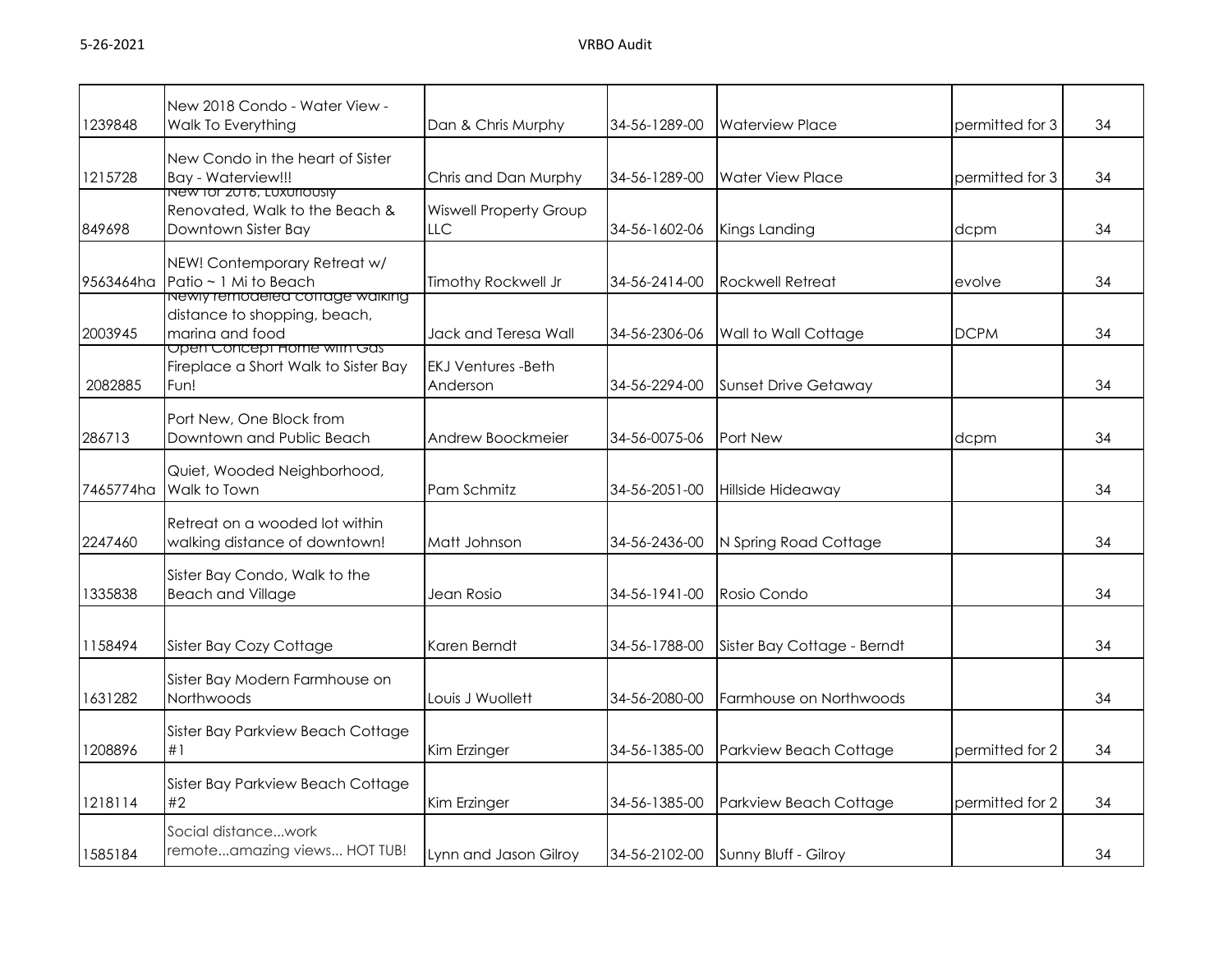|         |                                                                                      |                                                         |               | seciuded Home Near                             |      |    |
|---------|--------------------------------------------------------------------------------------|---------------------------------------------------------|---------------|------------------------------------------------|------|----|
| 2114557 | Spacious & Secluded - .3 miles to DT<br>Sister Bay                                   | Dean Lagenfeld/Tom<br>Ackley                            | 34-56-2314-00 | Downtown Sister Bay -Lagenfeld<br>2210 Scandia |      | 34 |
| 2136950 | Spacious, family-friendly, walking<br>distance <5 minutes to downtown<br>Sister Bay  | Carley and Mark<br>Swanson                              | 34-56-2383-00 | Luna's Retreat                                 |      | 34 |
| 1360790 | Trillium Retreat is conveniently<br>located in the Village of Sister Bay             | Dennis & Maribeth Dorn                                  | 34-56-0495-06 | <b>Trillium Retreat</b>                        | dcpm | 34 |
| 1022700 | Walk to town! Newly furnished 4<br>bedrooom home in Sister Bay                       | Julie & Nathan Slovin                                   | 34-56-1702-06 | Hidden Gem on Trillium                         | dcpm | 34 |
| 1357055 | Walking Distance to beach, shops<br>and Sister Bay!                                  | Tom Ahlbeck - Daisy<br>Ahlbeck Trust                    | 34-56-1892-06 | Door in the Woods                              | dcpm | 34 |
| 2066304 | Waterfront Home Downtown Sister<br>Bay                                               | white Family Cottages<br>LLC - Adam and Brigid<br>White | 34-56-2343-00 | White Family Cottage-Captains<br>Cottage       |      | 34 |
| 1607444 | Welcome to your home away from<br>home in the heart of Sister Bay!                   | Dennis King                                             | 34-56-2101-00 | Sister Bay House - DJK Properties              |      | 34 |
| 1984096 | Welcome to your own private<br>getaway!                                              | Nissa Norton                                            | 34-56-2290-00 | Norton - 10640 Little Sister Road              |      | 34 |
| 611236  | Right Across From Beach And Park!                                                    | <b>Sister Bay View</b>                                  | 34-56-1422-06 | James Johnson                                  |      | 34 |
|         |                                                                                      |                                                         |               |                                                |      |    |
| 1913722 | Snug Harbor Inn - 2 Bedroom<br>Cottage                                               | <b>Snug Harbor Real Estate</b><br><b>Holdings LLC</b>   | 35-50-0907-00 | Snug Harbor Inn                                |      | 35 |
| 1913717 | Snug Harbor Inn - Cottage 1A                                                         | <b>Snug Harbor Real Estate</b><br><b>Holdings LLC</b>   | 35-50-0907-00 | Snug Harbor Inn                                |      | 35 |
| 1913716 | Snug Harbor Inn - Luxury Cottage 1                                                   | <b>Snug Harbor Real Estate</b><br><b>Holdings LLC</b>   | 35-50-0907-00 | Snug Harbor Inn                                |      | 35 |
| 1913723 | Snug Harbor Inn - Luxury Cottage 4                                                   | Snug Harbor Real Estate<br><b>Holdings LLC</b>          | 35-50-0907-00 | Snug Harbor Inn                                |      | 35 |
| 2304128 | Large Door County nome 5<br>bedroom, 3 bath, with water view<br>and access to marina | Lodge at Leathem Smith 35-51-1111-00 Paul Meleen        |               |                                                |      | 35 |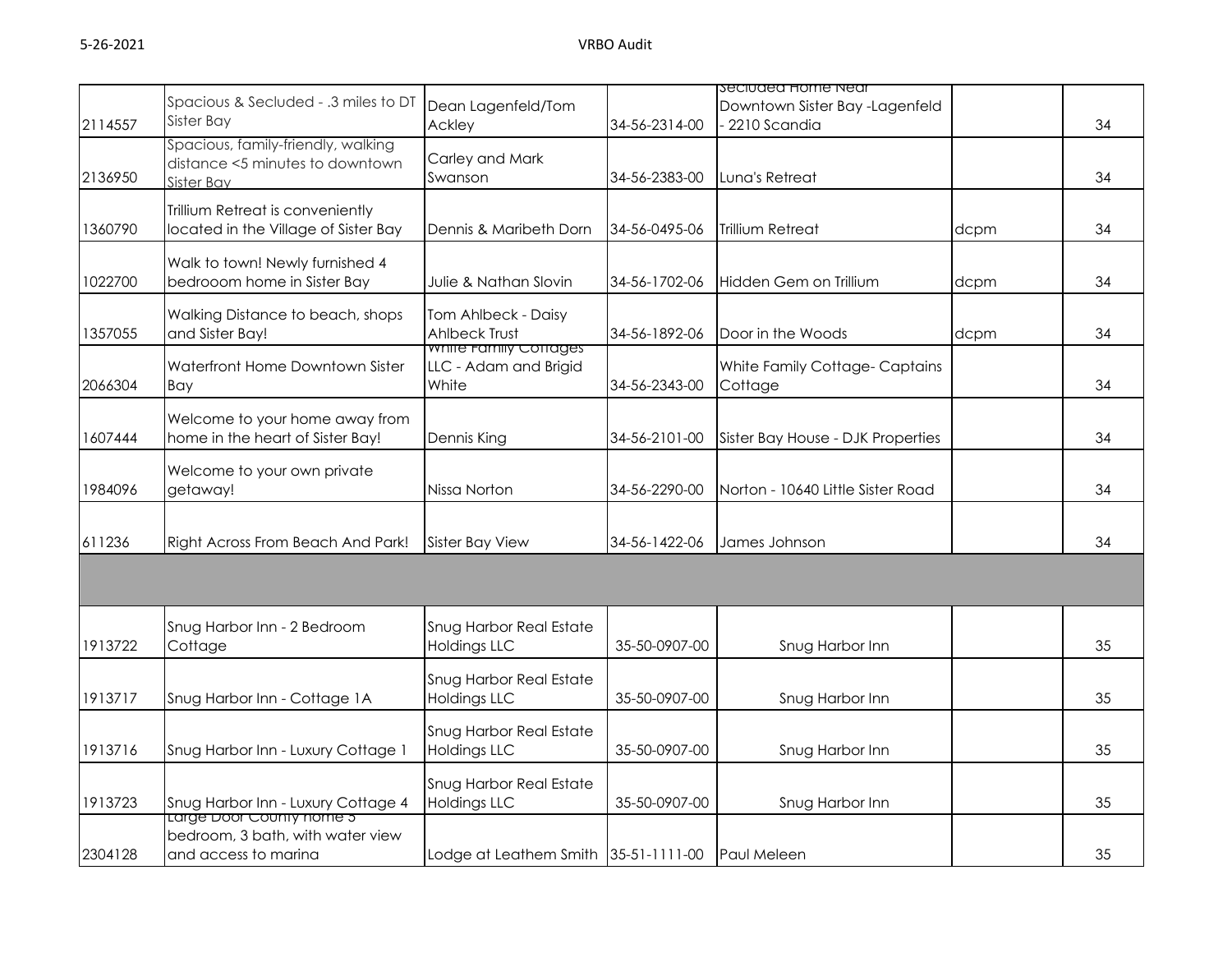| 746476    | Arbor Suite - Modern Comfort in the<br>Heart of Downtown Sturgeon Bay                       | The Arbor & Postcard -<br><b>RME Holdings</b>                     | 35-53-1452-00 | Robert Esposito RME Holdings           | permitted for 2           | 35 |
|-----------|---------------------------------------------------------------------------------------------|-------------------------------------------------------------------|---------------|----------------------------------------|---------------------------|----|
| 483699    | Modern Comfort in the Heart of<br>Downtown Sturgeon Bay                                     | RME Holdings - Robert<br>Esposito                                 | 35-53-1452-00 | Arbor & Postcard - RME Holdings        | permitted for 2           | 35 |
| 862731    | Rustic Italian Charm in the Heart of<br>Downtown Sturgeon Bay                               | Villa and Corner Suite                                            | 35-53-1628-00 | <b>ADIP LLC</b>                        | permitted for 3           | 35 |
| 360120    | The Magnolia Suite-Romantic<br>Victorian Elegance<br><b>HISTORIC LUXUTOUS SUITE, MOGERN</b> | Diane Allen & Mike Perski 35-53-1096-00                           |               | The Magnolia Suite                     |                           | 35 |
| 794064    | Amenitites, Downtown, One block<br>to waterfront<br>HISTORC LUXUROUS SUITE, MOGERN          | Tami Dal Santo                                                    | 35-54-1544-00 | Diplomat B&B                           | permitted for<br>6 units  | 35 |
| 814648    | Amenitites, Downtown, One block<br>to waterfront                                            | Tami Dal Santo                                                    | 35-54-1544-00 | Diplomat B&B                           | permitted for<br>6 units  | 35 |
| 7154645ha | 'Collectic Farmhouse Suite!' in<br>Sturgeon Bay!                                            | Hilpipre- 228 N / Th Ave -<br>Collectic Farmhouse<br>Suite        | 35-56-1939-00 | Aaron Hilpipre                         | permitted for<br>3 evolve | 35 |
| 2092944   | *NEW LISTING!* *Pet Friendly* Walk<br>to downtown Sturgeon Bay!                             | Weber- 630 Kentucky                                               | 35-56-2339-07 | Cindy Weber                            | Simple Life               | 35 |
| 2035331   | Authentic 1882 Hand Huen Log<br>Home                                                        | <b>Russ Cihlar</b>                                                | 35-56-2310-00 | Cihlar Homestead                       |                           | 35 |
| 1359613   | <b>Beautiful Waterfront Retreat On</b><br>Sturgeon Bay with 114' private doc                | Tacoma Beach Getaway 35-56-0880-00                                |               | Anne Thenell                           |                           | 35 |
| 1986532   | Canal House - Centrally Located<br>On The Sturgeon Bay Waterfront                           | Shaun & David Tauber                                              | 35-56-2163-00 | Tauber Memorial Drive - Canal<br>House |                           | 35 |
| 2044745   | Charming Door County Home                                                                   | Maria Gotsch                                                      | 35-56-2174-00 | Gotsch - Hudson Ave Hudson<br>House    |                           | 35 |
| 9436745ha | Chic Sturgeon Bay Escape - Walk to<br>Downtown & Bay!                                       | Hilpipre- 228 N / Th Ave -<br><b>Collectic Farmhouse</b><br>Suite | 35-56-1939-00 | Aaron Hilpipre                         | permitted for<br>3 evolve | 35 |
| 2208424   | Close to Downtown   Dog Friendly<br>Super Clean!                                            | <u>DIIITWOOD RENTAL</u><br>Properties IIc - Warren<br>Kohls II    | 35-56-2396-00 | The Green House                        |                           | 35 |
| 1391961   | Door County Home Away From<br>Home                                                          | Door County Home<br>Away from Home -<br>Weckler                   | 35-56-2001-00 | <b>IPhil and Alison Weckler</b>        |                           | 35 |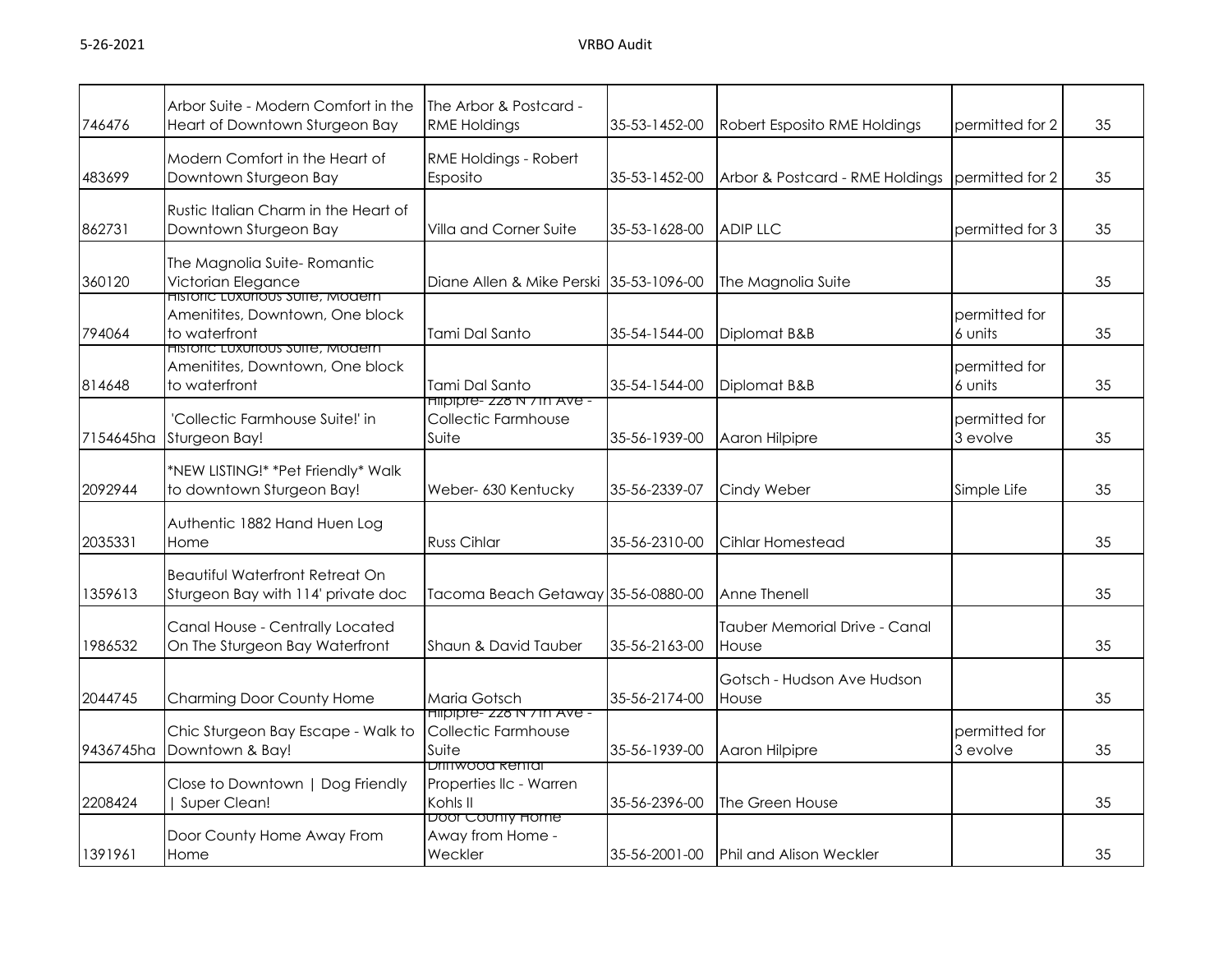| 1017982      | Door County Waterfront Cottage                                             | Door County Waterfront<br>Cottage - Minten                        | 35-56-1767-00 | Eric Minten                                 |                 | 35 |
|--------------|----------------------------------------------------------------------------|-------------------------------------------------------------------|---------------|---------------------------------------------|-----------------|----|
| 7713779ha    | Door County Waterfront Cottage<br>with Indoor/Outdoor Pools                | Marina<br>Cottages/Centerpointe<br>Marina                         | 35-56-0911-00 | <b>Shipyard Partners</b><br>permitted for 3 |                 | 35 |
| 243639ha     | Door County Waterfront Cottage<br>with Indoor/Outdoor Pools                | Marina<br>Cottages/Centerpointe<br>Marina                         | 35-56-0911-00 | <b>Shipyard Partners</b>                    | permitted for 3 | 35 |
| 892303       | Door County's Chalet on the Shore                                          | Chalet on the Shore                                               | 35-56-1663-00 | Jennifer Jorns & Brian Frisque              |                 | 35 |
| 2027887 Home | Downtown Sturgeon Bay Waterfront                                           | Valhalla Guest House                                              | 35-56-2345-00 | Sanja Roberts and David<br>Corbisier        |                 | 35 |
| 1618234      | Eagle's Nest, Waterfront Apartment                                         | Lily Pad Cottage &<br><b>Eagles Nest</b>                          | 35-56-1808-00 | Alisa Landman                               | permitted for 2 | 35 |
| 2030702      | Holy Hideaway                                                              | Sunset House/Door Bell -<br>Keleny - ODK PROPERTIES 35-56-2017-00 |               | Ben Keleny - ODK Properties LLC             | permitted for 4 | 35 |
| 2111062      | <b>HTGGE HAUS-COZY, CNAMMING,</b><br>Special New 2 Bedroom/2 Bath<br>house | <b>Hygge Haus</b>                                                 | 35-56-2369-00 | Susan Hartzell                              |                 | 35 |
| 1318797      | Lagoon bungalow ketteat in<br>Sturgeon Bay, with direct water<br>access!   | Lagoon Bungalow                                                   | 35-56-1898-00 | Anne Thenell                                |                 | 35 |
| 1618607      | Lily Pad, a Door County Waterfront<br>Cottage in Sturgeon Bay              | Lily Pad Cottage &<br><b>Eagles Nest</b>                          | 35-56-1808-00 | Alisa Landman                               | permitted for 2 | 35 |
| 1948262      | Modern clean style + comfort                                               | <b>Compass Cove</b>                                               | 35-56-2048-17 | Matthew and Desiree Wood                    | restassure      | 35 |
| 862730       | Modern Comfort in the Heart of<br>Downtown Sturgeon Bay                    | Robert and Teresa<br>Esposito                                     | 35-56-1628-00 | Villa and Corner Suite                      | permitted for 3 | 35 |
| 7124043ha    | Modern Sturgeon Bay Home by<br>Potawatomi State Park!                      | Port View Cottage                                                 | 35-56-1927-00 | <b>Christine Dehnert</b>                    |                 | 35 |
| 9434291ha    | NEW! Chic Sturgeon Bay Home:<br>Walk to Beach & Park!                      | Hammarstrom Hill                                                  | 35-56-2274-00 | Heather Weasler / Nancy Popp                | Evolve          | 35 |
|              | NEW! Modern Home w/Yard, 1 Mi to<br>9367663ha Dtwn Sturgeon Bay            | Doors Seventh Ave -<br>Struzynski                                 | 35-56-2157-00 | Christine Struzynski                        | Evolve          | 35 |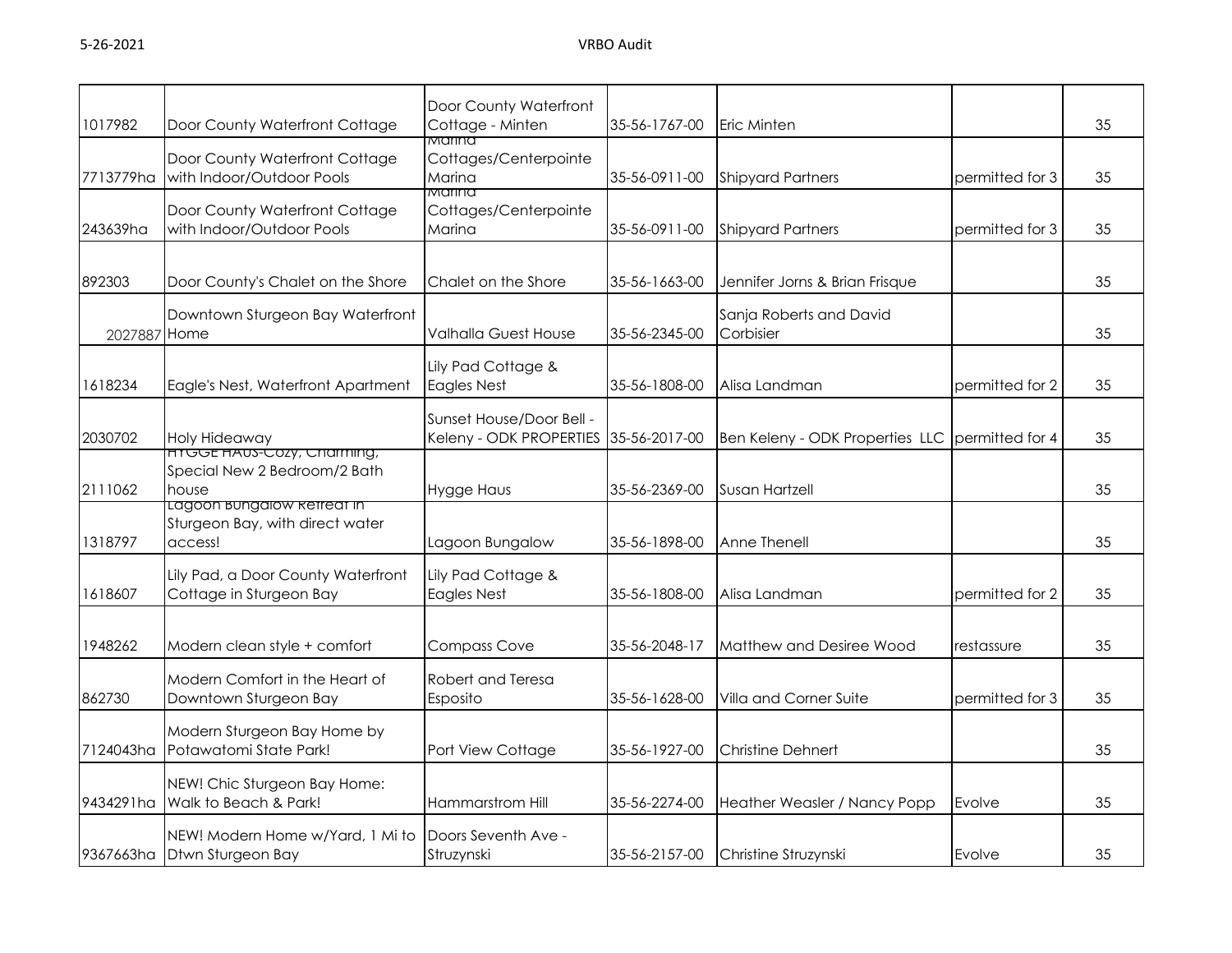|         | One-of-a-Kind Rustic Retreat in<br>9436747ha Dtwn Sturgeon Bay!                      | Hilpipre- 228 N / Th Ave -<br><b>Collectic Farmhouse</b><br>Suite | 35-56-1939-00 | Aaron Hilpipre                                                               | permitted for<br>3 evolve | 35 |
|---------|--------------------------------------------------------------------------------------|-------------------------------------------------------------------|---------------|------------------------------------------------------------------------------|---------------------------|----|
|         | Restored 1930's Bungalow w/ Fire<br>9341498ha Pit, In Town!                          | Barlas Holdings - 610<br>Jefferson St                             | 35-56-2076-00 | <b>Barlas Holdings</b>                                                       | evolve                    | 35 |
| 1870341 | Shabby chic updated downtown<br>living                                               | Sunset House/Door Bell -<br>Keleny - ODK PROPERTIES 35-56-2017-00 |               | <b>ODK Properties</b>                                                        |                           | 35 |
| 1576606 | Sturgeon Bay Hidden Gem                                                              | Sturgeon Bay Hidden<br>Gem                                        | 35-56-2074-00 | Paul Peot                                                                    |                           | 35 |
| 1349260 | Sturgeon Bay Waterfront Estate                                                       | R & H Bayshore Estate                                             | 35-56-1957-00 | Helen & Robin Urban                                                          |                           | 35 |
| 2303176 | <b>THE BEST OF ALL LOCATIONS! WALK</b><br>TO THE WATER, WALK TO TOWN!                | <b>The Flip Flop Guest</b><br><b>House</b>                        |               |                                                                              |                           | 35 |
| 1988844 | The Fun Flat                                                                         | The Fun Flat                                                      | 35-56-2420-00 | <b>Desmond DePas</b>                                                         |                           | 35 |
| 2211211 | This nouse is a z beardom(s), $z$<br>bathrooms, located in Sturgeon<br>Bay, WI.      | Kay Seitz                                                         | 35-56-2394-17 | Nautical Haven                                                               | restassure                | 35 |
| 2211212 | This nouse is a 3 beardom(s), T<br>bathrooms, located in Sturgeon<br>Bay, WI.        | Petite Maison Blue                                                | 35-56-1755-17 | <b>Terry Cummings</b>                                                        | restassure                | 35 |
| 2143713 | Three bedroom   2 Bath Ranch<br>Home Steps Away from the Water                       | Home Sweet Home                                                   | 35-56-2087-17 | <b>Mary Olsen</b>                                                            | restassure                | 35 |
| 1643221 | Waterfront cottage 3bdrm                                                             | Bleck-316 N Joliet                                                | 35-56-1911-00 | <b>Mike Bleck</b><br>The Tacht Harbor LLC &                                  |                           | 35 |
| 1035312 | Mary 1, a Floating Cottage<br>Newly constructed, Bay Breeze, The                     | Door County Houseboat<br><b>Rentals LLC</b>                       | 35-59-1676-00 | Sturgeon Bay Marinas.com -<br>Daniel Schott                                  | permitted for 4           | 35 |
| 1305060 | Floating Cottage. Reserve your stay<br>today!                                        | Door County Houseboat<br><b>Rentals LLC</b>                       | 35-59-1676-00 | The racht Harbor LLC &<br>Sturgeon Bay Marinas.com -<br>Daniel Schott        | permitted for 4           | 35 |
| 1305715 | Newly Constructed, Pier Relaxn, the<br>Floating Cottage! Reserve your stay<br>today! | Door County Houseboat<br><b>Rentals LLC</b>                       | 35-59-1676-00 | The Tacht Harbor LLC &<br>Sturgeon Bay Marinas.com -<br><b>Daniel Schott</b> | permitted for 4           | 35 |
|         |                                                                                      |                                                                   |               |                                                                              |                           |    |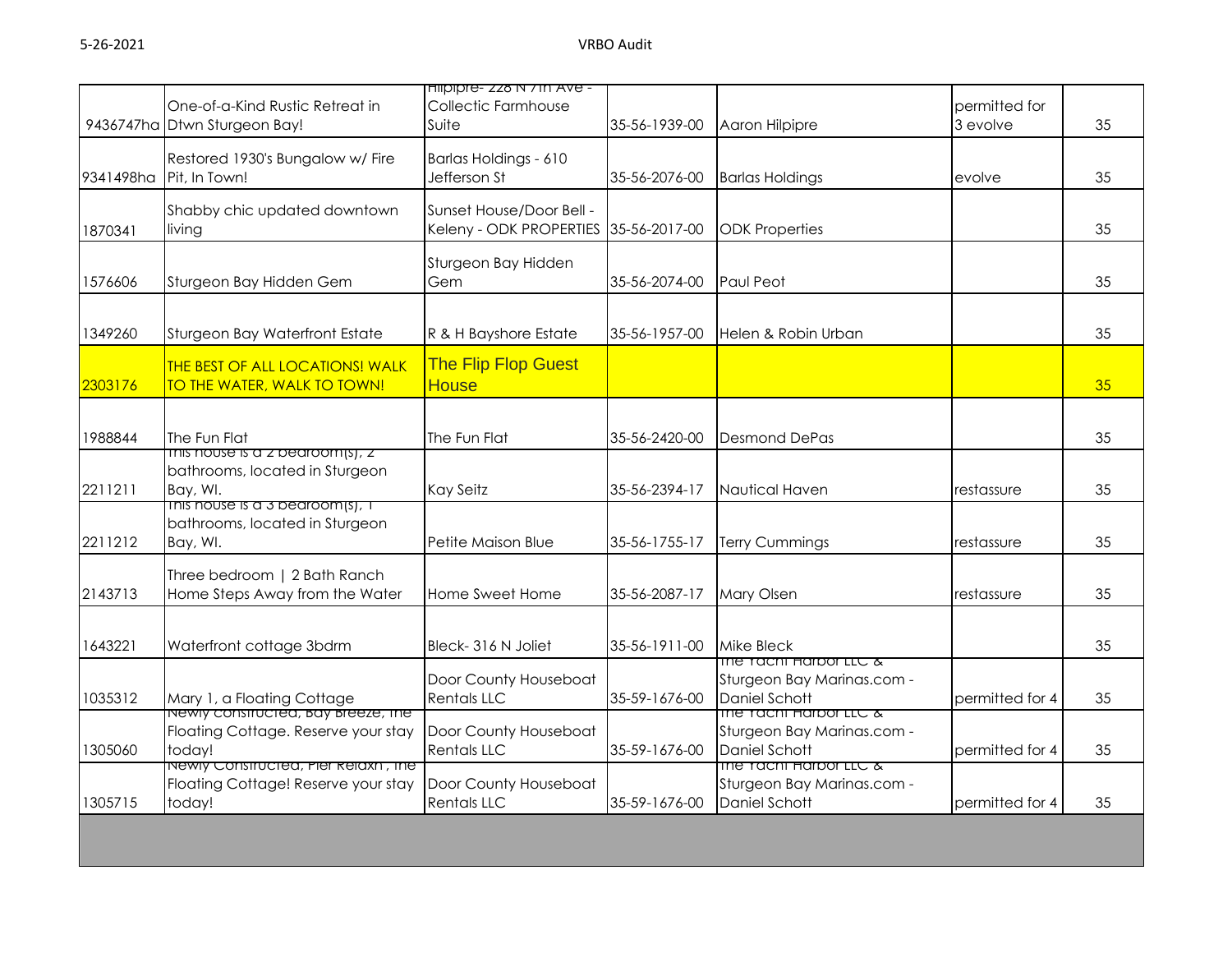|         | A scenic Lakeiront cottage. Door                                        |                                       |               |                              |                 |    |
|---------|-------------------------------------------------------------------------|---------------------------------------|---------------|------------------------------|-----------------|----|
|         | County spring is comsing soon                                           |                                       |               | Jenkins 2359-2361 S Lake     |                 |    |
| 418990  | flowers wildlife                                                        | David & Kay Jenkins                   | 36-56-1243-00 | Michigan Dr                  | permitted for 3 | 36 |
|         | All season Home- 200 FT, of                                             |                                       |               |                              |                 |    |
|         | Beachfront, Spectacular Views of                                        |                                       |               |                              |                 |    |
| 437119  | Lily Bay                                                                | Mike Moreno                           | 36-56-1323-00 | Moreno All Season Home       |                 | 36 |
|         |                                                                         |                                       |               |                              |                 |    |
|         | Arrowhead Waterfront Log Cottage                                        |                                       |               |                              |                 |    |
| 838167  | On Sand Beach With Fireplace.                                           | <b>Arrowhead Cottage</b>              | 36-56-0844-00 | <b>Tom Groenfeldt</b>        |                 | 36 |
|         |                                                                         |                                       |               |                              |                 |    |
|         | Authentic Waterfront Log Cottage                                        |                                       |               |                              |                 |    |
| 893687  | On Sand Beach                                                           | Pioneer Cottage                       | 36-56-0866-00 | David Groenfeldt             |                 | 36 |
|         | <b>Beautiful cozy corrage on Lake</b>                                   |                                       |               |                              |                 |    |
|         | Michigan. Steps to sandy beach.                                         |                                       |               | Jenkins 2359-2361 S Lake     |                 |    |
| 429277  | Shake off winter!                                                       | David & Kay Jenkins                   | 36-56-1243-00 | Michigan Dr                  | permitted for 3 | 36 |
|         |                                                                         |                                       |               |                              |                 |    |
|         | Beautiful waterfront home with                                          | Andrew Dicks- Port                    |               |                              |                 |    |
| 659505  | swimming pond - North Unit                                              | Haven North LLC                       | 36-56-2491-00 | Port Haven North             |                 | 36 |
|         |                                                                         |                                       |               |                              |                 |    |
|         | <b>Beautiful Waterfront Home with</b>                                   |                                       |               |                              |                 |    |
| 659503  | swimming pond - south unit                                              | Joe Fittshur                          | 36-56-1329-00 | Porthaven Executive Homes    | permitted for 2 | 36 |
|         | <u>Door County sana Beach Lake</u>                                      |                                       |               |                              |                 |    |
|         | House * Linens Incl. * Prime Beach                                      |                                       |               |                              |                 |    |
| 1013091 | Location * Kayaks                                                       | <b>Harbour Lake House</b>             | 36-56-1701-00 | <b>Tammy Estes</b>           |                 | 36 |
|         | Fall Getaway in Door County!                                            |                                       |               |                              |                 |    |
|         | Perfect Gathering Place for Families                                    |                                       |               | Great Wulf Partners LLC/Capn |                 |    |
| 451482  | & Friends.                                                              | Abode on the Beach                    | 36-56-0811-00 | Wulf                         |                 | 36 |
|         |                                                                         |                                       |               |                              |                 |    |
|         | Get away from it all at this serene,                                    | The Clerestory on Lake                |               | Christopher Mohar and Kerry  |                 |    |
| 1154854 | modern Door County estate.                                              | Michigan                              | 36-56-1789-00 | Kretchmar                    |                 | 36 |
|         |                                                                         |                                       |               |                              |                 |    |
|         | Great Lake Michigan Beach in Door                                       |                                       |               | Jenkins 2359-2361 S Lake     |                 |    |
| 433883  | County. Don't miss summer fun!<br><u>Lake Michigan Beach Home With </u> | David & Kay Jenkins                   | 36-56-1243-00 | Michigan Dr                  | permitted for 3 | 36 |
|         | Over 100' of Private Sand Beach!                                        |                                       |               |                              |                 |    |
| 1375405 | Pets Welcome!                                                           |                                       | 36-56-1924-00 | Kristin & Theodore Blackwood |                 | 36 |
|         |                                                                         | <b>Just Beechy</b>                    |               |                              |                 |    |
|         | Lake Michigan Waterfront Rustic                                         |                                       |               |                              |                 |    |
| 870129  | Cabin                                                                   | <b>Tolans Cottage</b>                 | 36-56-0816-13 | Sally Tolan (Sandy Tolan)    |                 | 36 |
|         | Merry breeze 4 Corrage~komantic                                         |                                       |               |                              |                 |    |
|         | Getaway With 212 Ft Of Sandy Lake                                       |                                       |               |                              |                 |    |
| 701320  | Michigan Beach                                                          | Merry Breeze Unit 4                   | 36-55-1438-00 | Peggy & Don Donaldson        |                 | 36 |
|         |                                                                         |                                       |               |                              |                 |    |
|         | Newly remodeled water front home                                        |                                       |               |                              |                 |    |
| 1863503 | on Lilly Bay!                                                           | Philip & Rebecca Roever 36-56-2232-06 |               | Cedars on Lily Bay           | <b>DCPM</b>     | 36 |
|         |                                                                         |                                       |               |                              |                 |    |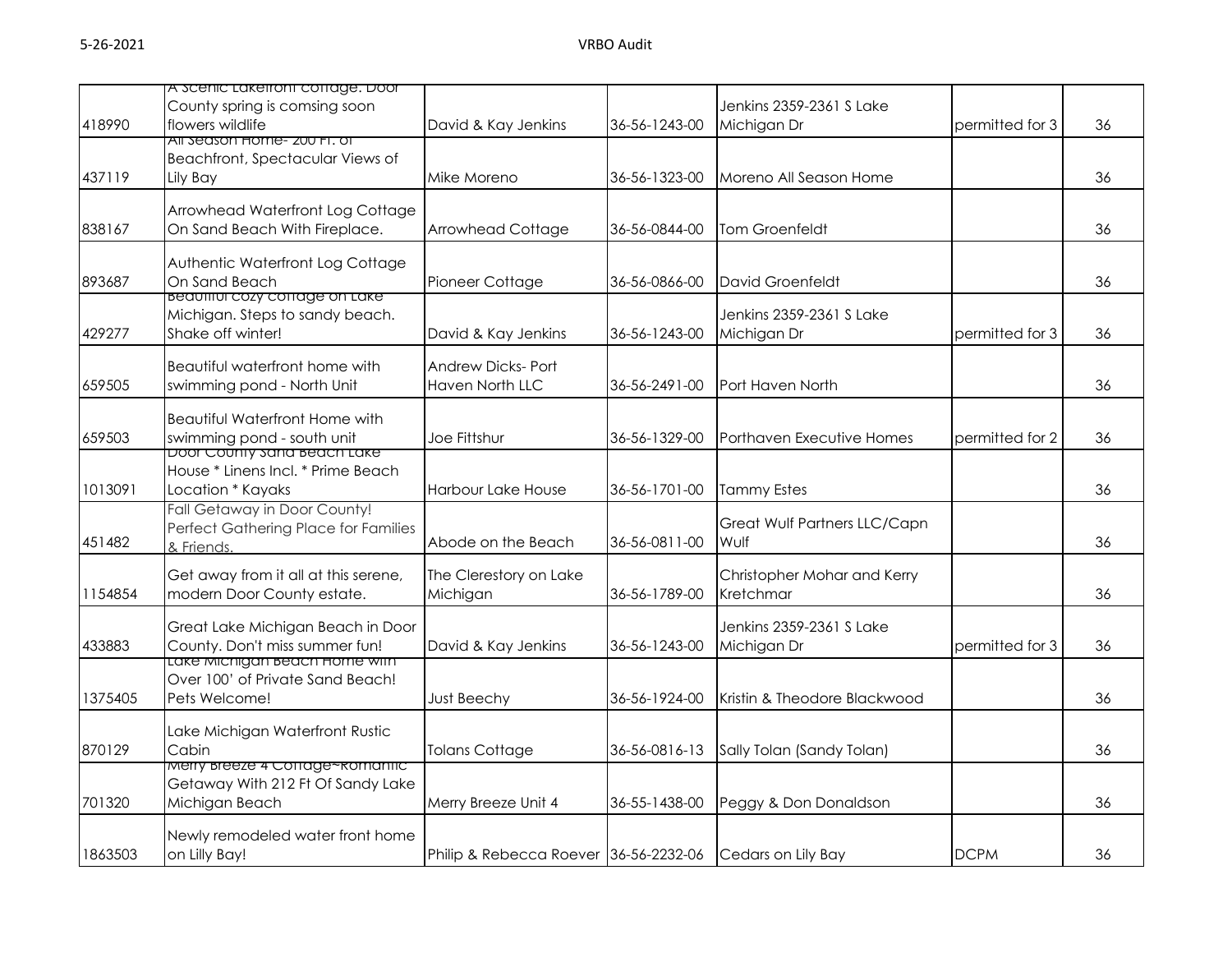|           | reace or beach Corrage, private                 |                          |               |                                  |                 |    |
|-----------|-------------------------------------------------|--------------------------|---------------|----------------------------------|-----------------|----|
|           | cottage on beautiful shores of Door             |                          |               |                                  |                 |    |
| 7189649ha | County                                          | Chris Jeanquart          | 36-56-1969-00 | Jeanquart -3140 Lake Forest Park |                 | 36 |
|           | <b>SANDT LAKE MI BEACH (19011) QUIET</b>        |                          |               |                                  |                 |    |
|           | house on 3.5 acres, wifi, Great                 |                          |               |                                  |                 |    |
| 505916    | REVIEWS!                                        | <b>Boyer Beach House</b> | 36-56-1358-00 | Mike Boyer                       |                 | 36 |
|           | $\frac{1}{1}$ inis nouse is a 4 pearoom(s), $2$ |                          |               |                                  |                 |    |
|           | bathrooms, located in Sturgeon                  | Writt-3446 N Lake        |               |                                  |                 |    |
| 1928341   | Bay, WI.                                        | Michigan Drive           | 36-56-2139-17 | Amber and Brian Writt            | restassure      | 36 |
|           | $\overline{1}$ ms nouse is a 4 beardom(s), 2.5  |                          |               |                                  |                 |    |
|           | bathrooms, located in Sturgeon                  | Clay Banks Woodsy        |               |                                  |                 |    |
| 1489258   | Bay, WI.                                        | Retreat                  | 36-56-1731-17 | David Goettelman                 | restassure      | 36 |
|           |                                                 |                          |               |                                  |                 |    |
|           |                                                 |                          |               |                                  |                 |    |
|           | *NEW LISTING* *Waterfront** home                |                          |               |                                  |                 |    |
| 2181839   | on Little Sturgeon Bay!                         | Shore to Please          | 39-56-1365-07 | Amy Hobbins                      |                 | 39 |
|           |                                                 |                          |               |                                  |                 |    |
|           | A roomy cabin on the Bay of Green               |                          |               |                                  |                 |    |
| 2299808   | Bay                                             | Smith's Cottage          | 39-56-0750-17 | Joe Smith                        | restassure      | 39 |
|           | <b>BUUKING NUW-WATERFRUNT-</b>                  |                          |               |                                  |                 |    |
|           | ISLAND- FIRE PIT-SUNRISE SUNSET-9               | Gordon's Isle View       |               | Jane & Brett Barr/ Jerry &       |                 |    |
| 570935    | MI.TO STURGEON BAY                              | Cottages                 | 39-56-1648-00 | Jacquelyn Gordon                 | permitted for 2 | 39 |
|           | Cozy newly built home 35 feet off               |                          |               |                                  |                 |    |
| 1492937   | the Bay with stunning sunsets                   | Fox Lane Beach House     | 39-56-2039-00 | Duane and Linda Nolte            |                 | 39 |
|           |                                                 |                          |               |                                  |                 |    |
|           |                                                 | Cabin on the Bay -       |               |                                  |                 |    |
| 962273    | Family Friendly Cabin On The Bay!               | Goffard                  | 39-56-1709-00 | <b>Gregory Goffard</b>           |                 | 39 |
|           | <b>PICTUresque Loor County</b>                  |                          |               |                                  |                 |    |
|           | Waterfront Cottage! Swim, Play,                 | Bayhouse, The - 2769 Bay |               |                                  |                 |    |
| 1765908   | RelaxHave It All!                               | Road                     | 39-56-2219-00 | Michael Morrison                 |                 | 39 |
|           |                                                 |                          |               |                                  |                 |    |
|           |                                                 | Jon Hanson / Snug        |               |                                  |                 |    |
| 586665    | Snug Harbor Inn - Sunset Cottage                | Harbor                   | 39-56-0860-00 | <b>Sunset Cliff Cottage</b>      |                 | 39 |
|           | WATERFRONT- ISLAND-LG.SCREEN                    | Gordon's Isle View       |               | Jane & Brett Barr/ Jerry &       |                 |    |
| 810620    | PORCH-SUNRISE-SUNSET-CAMPFIRES                  | Cottages                 | 39-56-1648-00 | Jacquelyn Gordon                 |                 | 39 |
|           |                                                 |                          |               |                                  |                 |    |
|           | Waterfront property on the Bay of               |                          |               |                                  |                 |    |
| 2312596   | Green Bay                                       | Cozy Shore               | 39-56-2504-13 | Steve and Crystal Miller         | Dreamland       | 39 |
|           |                                                 |                          |               |                                  |                 |    |
|           |                                                 |                          |               |                                  |                 |    |
|           |                                                 |                          |               |                                  |                 |    |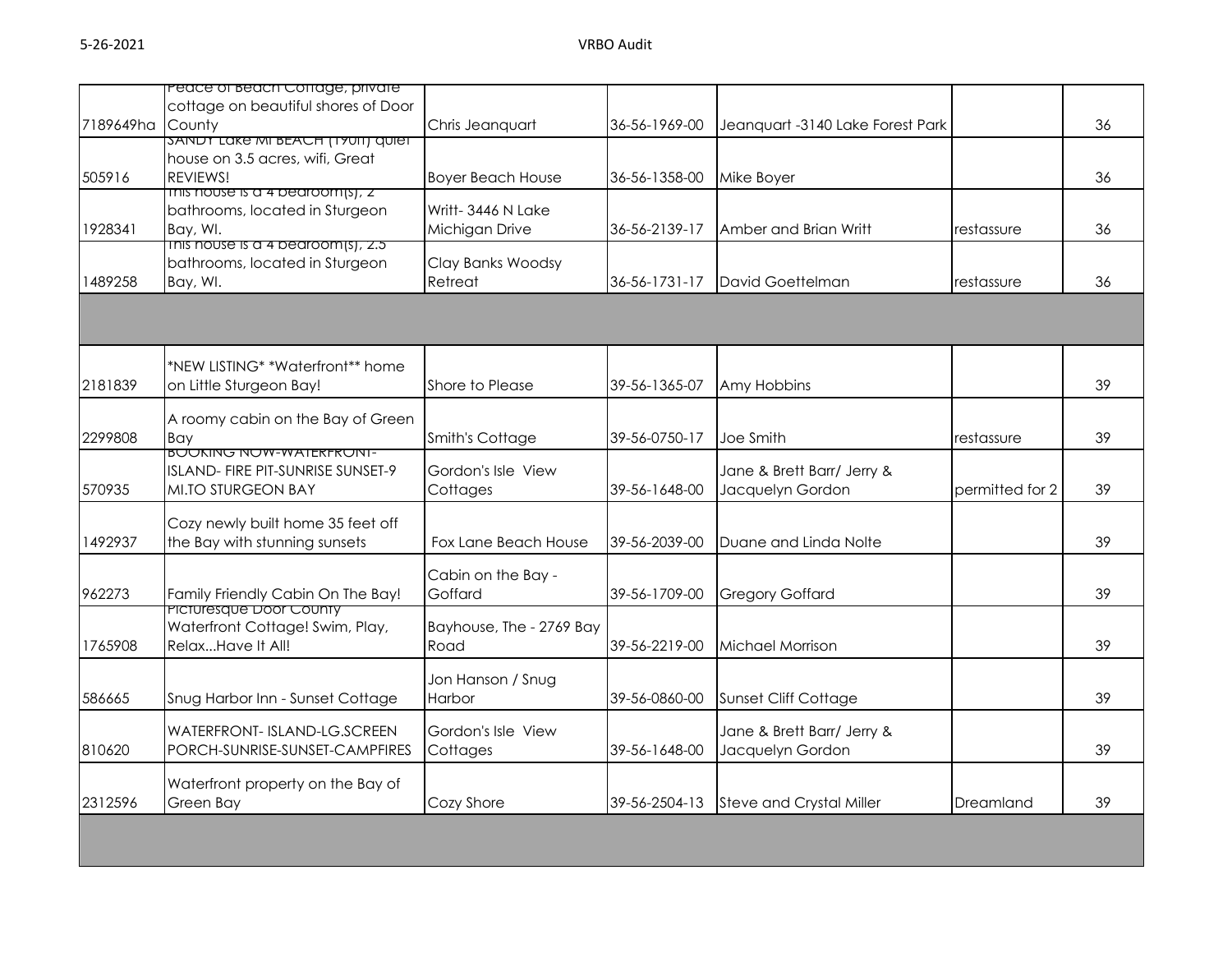| 2164585   | <b>Beautiful Modern Waterfront Lake</b><br>House With Views                                          | Jiffy's Corner                                         | 42-56-2357-00 | Dan Hobbs                                          |            | 42 |
|-----------|------------------------------------------------------------------------------------------------------|--------------------------------------------------------|---------------|----------------------------------------------------|------------|----|
| 1269309   | Door county rental on Sand Beach or Madl                                                             | Sand Beach Cottage -                                   | 42-56-1862-00 | George Madle                                       |            | 42 |
| 9455216ha | Door County Serene Waterfront Bay<br>House - Phenomenal Sunsets<br>Door County, Green bay waterfront | <b>Bay House</b>                                       | 42-56-2292-00 | <b>Mary Dref</b>                                   |            | 42 |
| 4264111ha | Cottage. 20 minutes to Green Bay<br>and Stur. Bay<br><b>NEW!!! SIUNNING BAT-FRONT NEW</b>            | Waterfront Cottage - Bur                               | 42-56-1666-00 | Waterfront Cottage - Bur                           |            | 42 |
| 1688188   | <b>CONSTRUCTION IN SOUTHERN</b><br>DOOR!                                                             | 315 Breezy Acres                                       | 42-56-2115-07 | KAMI LLC-315 Breezy Acres LLC -<br>Michael Martell | simplelife | 42 |
| 1150626   | Private getaway for large groups<br>with firepit and view                                            | Writers Haven - Desotell<br><b>Waterfront Property</b> | 42-56-1781-13 | Helen M Desotell & Tim Desotell                    | dreamland  | 42 |
| 2278637   | Southern Door County Beautiful Log<br>home                                                           | 247DC, LLC - JEFFREY<br><b>BOUTIN MEMBER</b>           | 42-56-2499-00 | <b>LUXURY LOG LODGE</b>                            |            | 42 |
| 2309732   | <b>Turquoise Beach Cottage</b>                                                                       |                                                        |               |                                                    |            | 42 |
| 2194854   | Waterfront Cottage in Southern<br>Door County                                                        | Cindy Bruecker                                         | 42-56-2419-00 | Waterfront Cottage in Southern<br>Door County      |            | 42 |
|           |                                                                                                      |                                                        |               |                                                    |            |    |
| 285175    | Amazing Sunsets*80ft shore* 25<br>acres*great cottage                                                | Amy Jorgenson                                          | 46-56-0581-00 | <b>Funks Cottage</b>                               |            | 46 |
| 292728    | Beautiful lake front 4 bedrom home<br>with incredible sunsets                                        | <b>RC Rudolph</b>                                      | 46-55-0566-00 | <b>Cascio Cottages</b>                             |            | 46 |
| 1889052   | Beautiful waterfront log home,<br>stunning private swimming area                                     | Washington Island LP -<br>Jennifer Imig                | 46-56-2262-00 | Sunrise Cove - 406 Hemlock                         |            | 46 |
| 1391479   | <b>Breezy Beach Cottage</b>                                                                          | <b>Richard Tobey</b>                                   | 46-56-1940-00 | <b>Breezy Beach</b>                                |            | 46 |
| 806333    | Century farmhouse with 4<br>bedrooms and large outside deck.                                         | Debra Sheridan (Thielke)<br>and Dawn Chier             | 46-56-1867-00 | Old Orchard Century Farmhouse                      |            | 46 |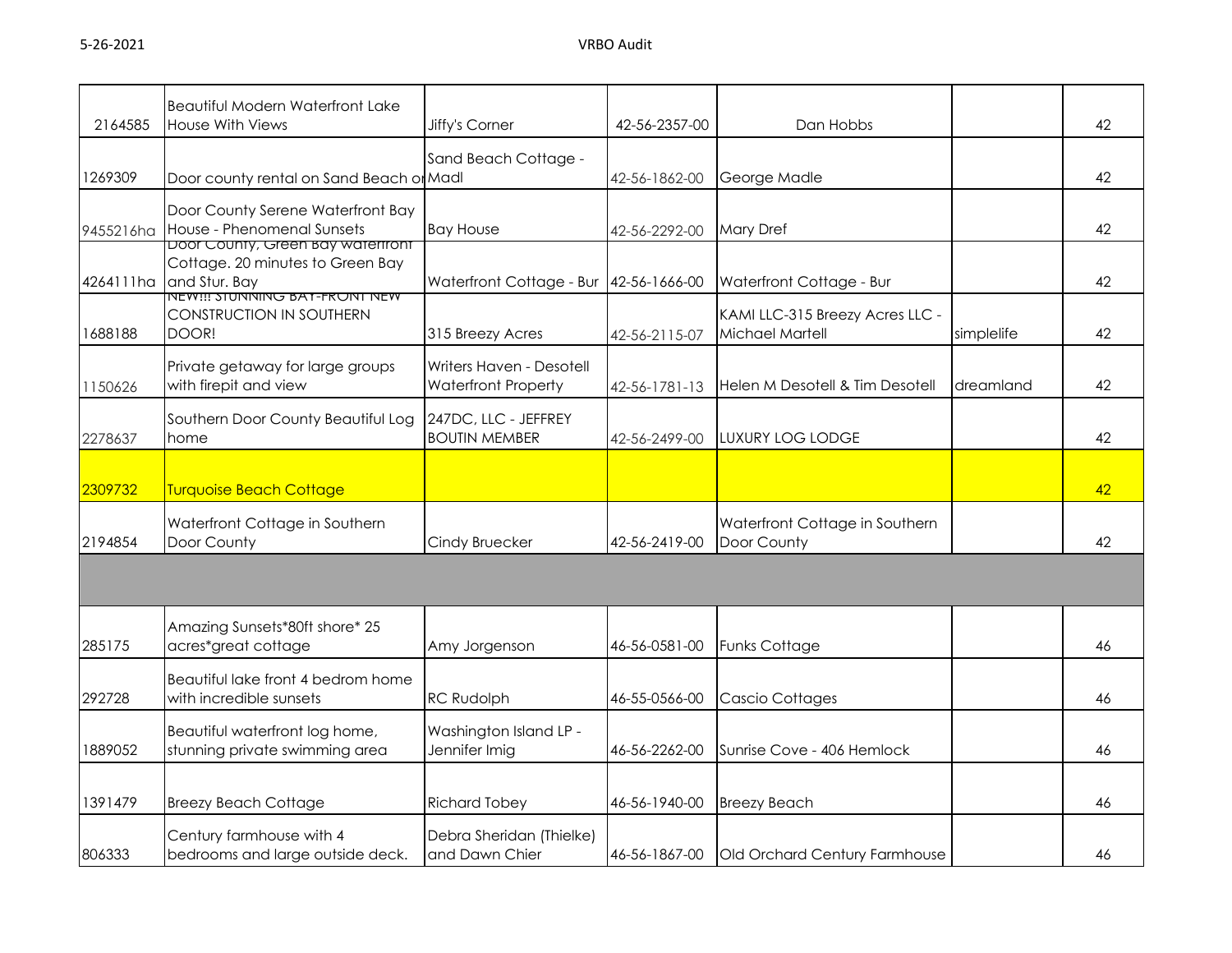|         | Great sunrises 200 tt of Lake<br>Michigan Shorefront 1.5 acres, 2                 |                                 |               |                                              |    |
|---------|-----------------------------------------------------------------------------------|---------------------------------|---------------|----------------------------------------------|----|
| 780911  | bedroom 1 bath                                                                    | Greg & Kristine Koetter         | 46-56-1588-00 | Koetter                                      | 46 |
| 594977  | Home Owner Custom Built Log<br>Cabin                                              | Dan & Lory Porter               | 46-56-1668-00 | Log Cabin House - Porter                     | 46 |
| 1243560 | Initiative's Retreat - Ultimate<br>Lakefront Destination!                         | Initiatives Retreat LLC         | 46-56-1846-00 | Initiatives Retreat                          | 46 |
| 2313896 | Newly remodeled 4 bedroom family<br>home                                          | Kevin Dederich and Kay<br>Oberg | 46-56-2443-00 | <b>K&amp;K West Harbor House</b>             | 46 |
| 1999039 | Popular Figenscaus Bay House With<br>Private Dock, Paddleboat, Kayak<br>and Canoe | Richard K. Moeller              | 46-56-1151-11 | Shorefront - #103 Moeller                    | 46 |
| 362233  | Sectacular Sunsets from Becutiful<br>Lake Shore Home                              | Trudy Schelitzche               | 46-55-0564-00 | Deer Run Shorefront Home                     | 46 |
| 1308276 | Spacious Washington Island Home<br>4bed 2bath                                     | Carol Lemon                     | 46-56-1917-00 | Washington Island Historical<br>Home - Lemon | 46 |
| 806850  | Washington Island Westside<br><b>Shorefront Home</b>                              | William & Mary Filer            | 46-56-1428-00 | Above and Beyond Cottage                     | 46 |
| 1392021 | watertront cottage on Detroit<br>Harbor. Beautiful beach and<br>dockage.          | Leon A Shellswick               | 46-55-0587-00 | Spring Beach Cottage                         | 46 |

|         | <u>Amore De Bay Romantic Suite for Z</u><br>includes Free Continental Breakfast |                    |
|---------|---------------------------------------------------------------------------------|--------------------|
| 728187  | & WiFi.                                                                         | Not in Door County |
|         | <u>HOMEY LAKEITONT CONDO IN SETENE</u><br>Algoma, WI, A Stone's Throw From      |                    |
| 480722  | Door County                                                                     | Not in Door County |
| 1375338 | Your Home Base for Discovering<br>Green Bay & Door County!                      | Not in Door County |
| 1364728 | Modern Condo just steps from Lake<br>Michigan.                                  | Not in Door County |
| 723000  | One of the best lakefront condos<br>Algoma has to offer!                        | Not in Door County |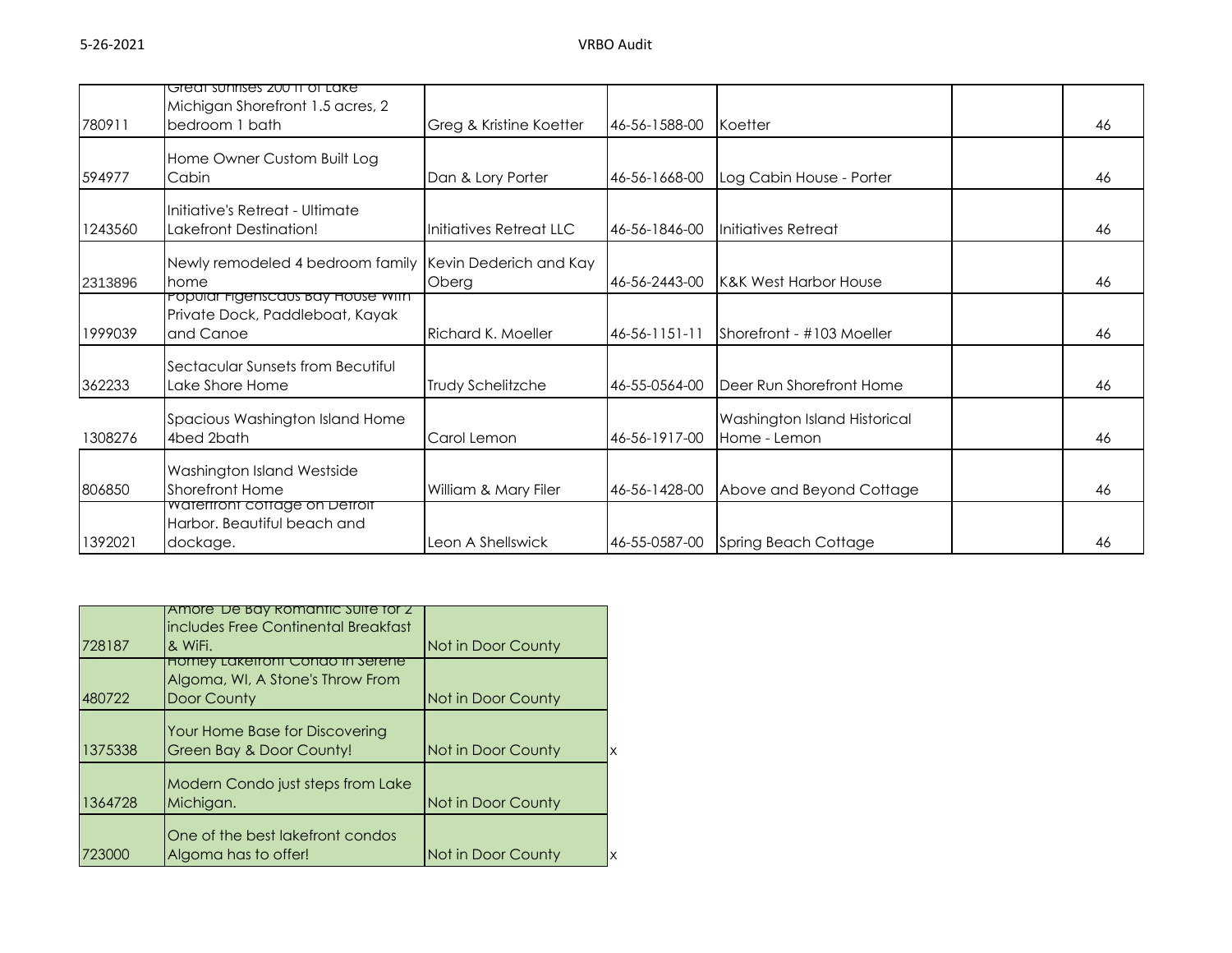|           | Beautiful Apartments in a turn-of-                                 |                    |          |
|-----------|--------------------------------------------------------------------|--------------------|----------|
| 428159    | the-century historic building<br><u>kivers Eagé Condominiums,</u>  | Not in Door County | X        |
|           | Waterfront condos located in                                       |                    |          |
| 843879    | Algoma WI. Lake Michigan                                           | Not in Door County | $\times$ |
|           | Beautiful Gem of a Home in                                         |                    |          |
| 4590279ha | Algoma Wisconsin                                                   | Not in Door County | $\times$ |
|           |                                                                    |                    |          |
|           | Home Base for Discovering Green                                    |                    |          |
| 25466     | <b>Bay &amp; Door County!</b>                                      | Not in Door County | $\times$ |
|           | Waterfront, Beautiful Sunrises, WIFI,                              |                    |          |
| 344207    | Direct TV, Sleeps a Family of Six.<br>CEDAR CABIN on the BAT (Lake | Not in Door County | $\times$ |
|           | Michigan--Green Bay): Just listed!                                 |                    |          |
| 7855081ha | Sleeps 6, Dog friendly,                                            | Not in Door County | $\times$ |
|           |                                                                    |                    |          |
| 1689283   | Lakeview Chalet - perfect for your<br>retreat                      | Not in Door County |          |
|           | Charming Cottage on the Bay - 20                                   |                    |          |
|           | minutes to Sturgeon Bay or Green                                   |                    |          |
| 1726086   | Bay!<br><u>Beaumul Condo on the shore of</u>                       | Not in Door County | $\times$ |
|           | Green Bay! Short drive to Green Bay                                |                    |          |
| 1759002   | & Door Co.                                                         | Not in Door County | $\times$ |
|           | Water View Cottage on Lake                                         |                    |          |
| 1707156   | Michigan (Bay-side)                                                | Not in Door County |          |
|           |                                                                    |                    |          |
|           | Water view rental unit! Beach,<br>Winery and Taproom next door!    | Not in Door County | $\times$ |
| 2096207   |                                                                    |                    |          |
|           |                                                                    |                    |          |
| 2057799   | Lake House                                                         | Not in Door County | X        |
|           | We provide condo units for daily,                                  |                    |          |
| 2121477   | weekly, or monthly rental plans.                                   | Not in Door County | $\times$ |
|           | Cozy Condo with Gorgeous Views                                     |                    |          |
| 1414157   | on Lake Michigan                                                   | Not in Door County |          |
|           |                                                                    |                    |          |
|           | Best Catch in Algoma & Door                                        |                    |          |
| 2135137   | County                                                             | Not in Door County | Ιx       |